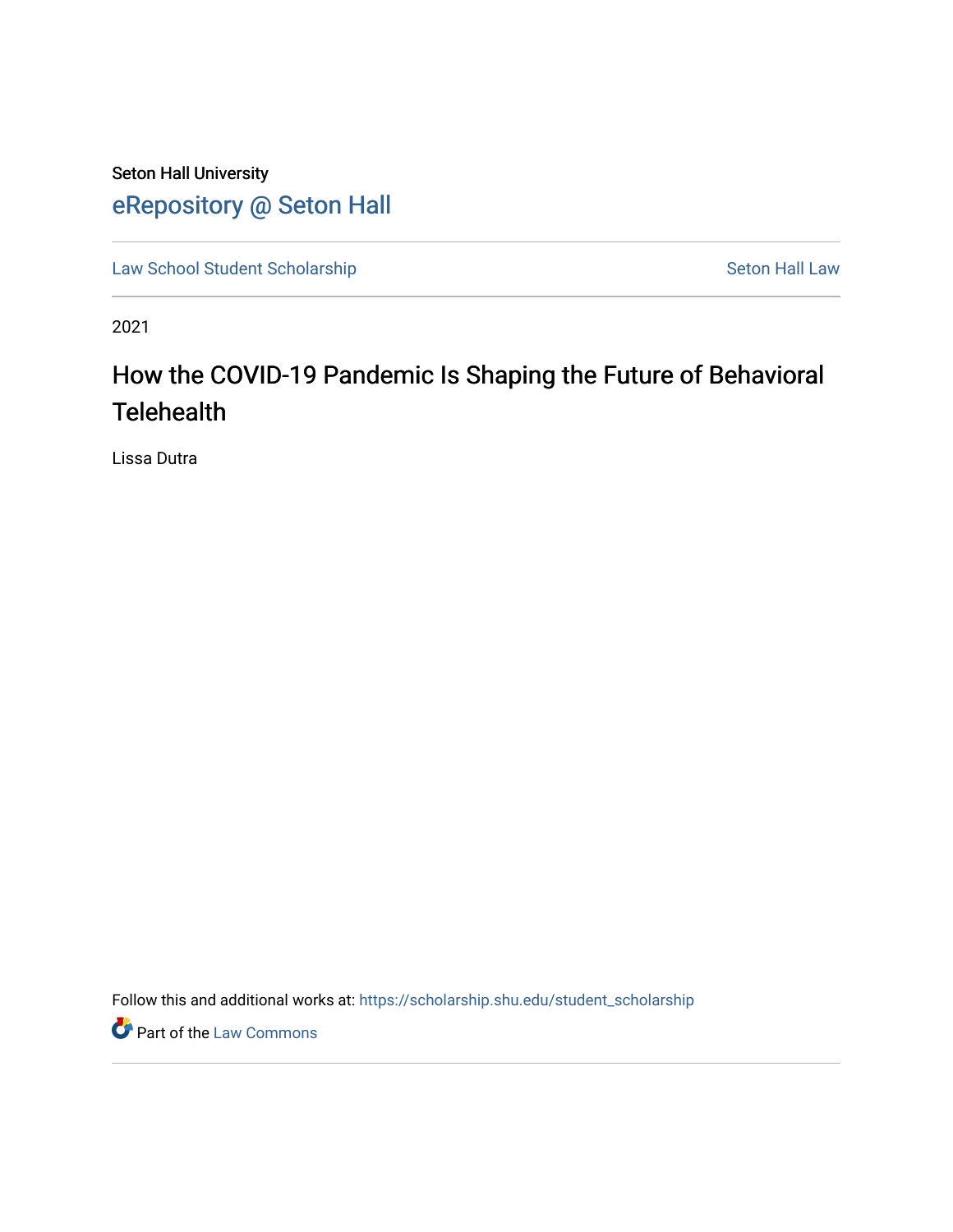## **Table of Contents**

| I.   |                                                                            |
|------|----------------------------------------------------------------------------|
|      |                                                                            |
|      |                                                                            |
|      |                                                                            |
| II.  | Telehealth as a Solution to Behavioral Health Care Access Barriers         |
|      | A. Clinical Effectiveness of Behavioral Telehealth                         |
|      | B. Impact of Telehealth on Costs of Behavioral Health Care                 |
| III. | Pre-COVID Barriers to Behavioral Telehealth                                |
|      |                                                                            |
|      |                                                                            |
|      | C. Limitations on Establishing Treatment Relationships                     |
|      |                                                                            |
|      | E. Limitations on Interjurisidictional Practice                            |
|      | $F_{\perp}$                                                                |
| IV.  | Behavioral Telehealth during the COVID-19 Pandemic                         |
|      |                                                                            |
|      | B. Federal Action Expanding Telehealth Access                              |
|      |                                                                            |
|      | 1. Executive and Legislative Action Reducing Reimbursement Barriers        |
|      | 2. Executive and Legislative Action Expanding Interjurisdictional Practice |
| V.   | Roadmap for the Future of Behavioral Telehealth                            |
|      | Recommendations for Continuation of COVID-19 Actions<br>1                  |
|      | $2^{\circ}$                                                                |
|      |                                                                            |
|      |                                                                            |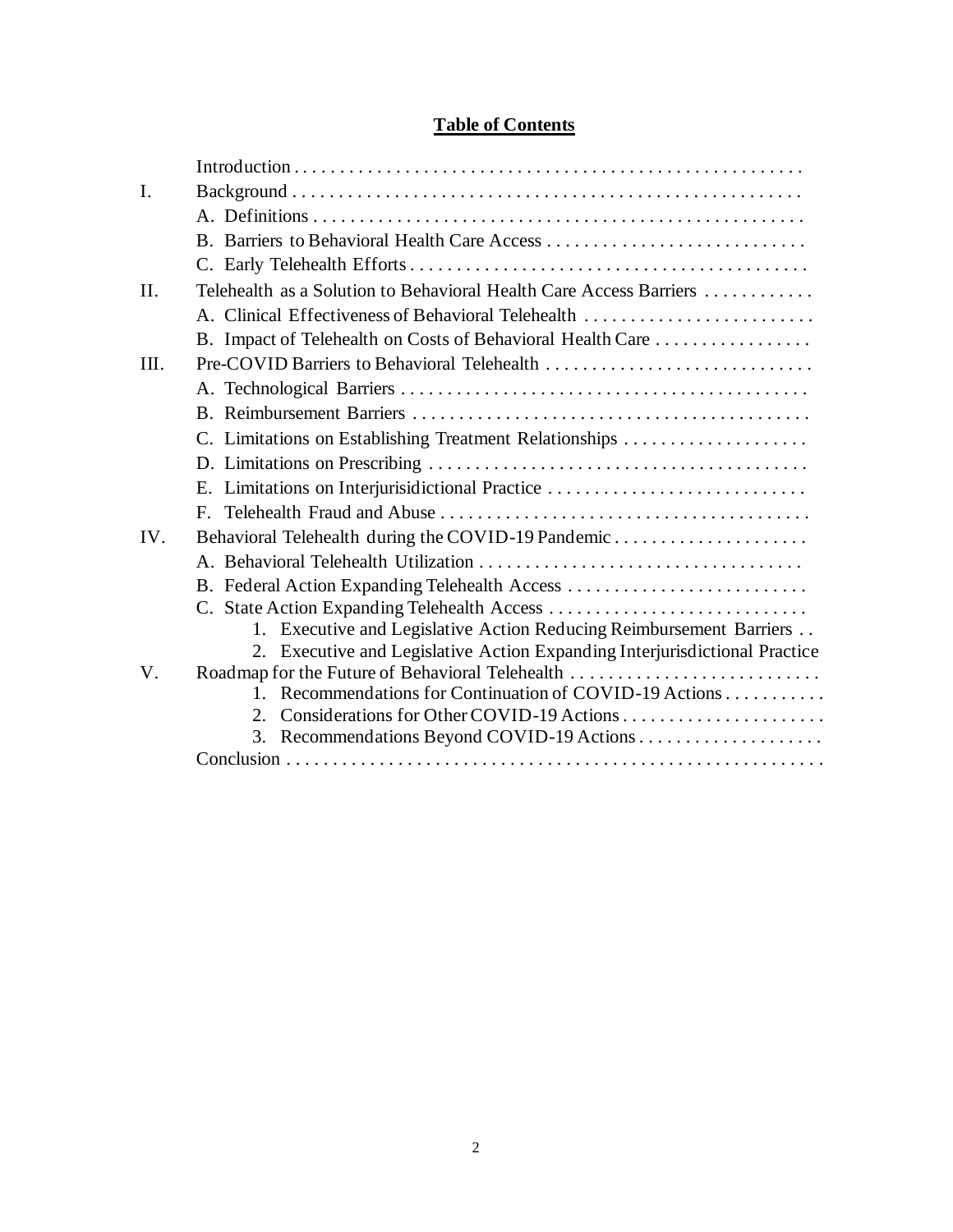#### **Introduction**

For decades, telehealth has been explored as a potential solution to some of the barriers Americans face accessing health care, particularly behavioral health care. Behavioral telehealth is associated with its own barriers, which have limited its widespread use until recently. The COVID-19 pandemic forced the United States to deliver health care without the use of in-person services, as it became unsafe and impracticable to provide health care services in this traditional modality. As a result, federal and state governments endeavored to make telehealth services more widely available to the public via a series of executive and legislation actions. This paper proposes that most of these actions, which provide a roadmap to successful telehealth expansion, should survive the COVID-19 pandemic, at least with respect to behavioral telehealth. Psychotherapy is particularly well suited for telehealth expansion because of the growing body of empirical evidence demonstrating that it is as effective as in-person services. Additional measures are warranted, however, to address telehealth-related barriers, some of which have the potential to exacerbate existing social inequities in health care.

Part I of this paper presents background on barriers to behavioral health care access and the historical development of telehealth in the United States. Part II considers the potential of behavioral telehealth to reduce some of these barriers and reviews clinical effectiveness research, as well as research on the impact telehealth on the cost of care. Part III addresses barriers to behavioral telehealth existing prior to the COVID-19 pandemic. Part IV reviews federal and state executive and legislative action taken during the pandemic to expand telehealth. Finally, Part V proposes recommendations forspecific actions that should survive the pandemic and considerations for actions that may not be as well suited for continuation once the pandemic recedes. Recommendations will also be provided for further actions needed to address additional

3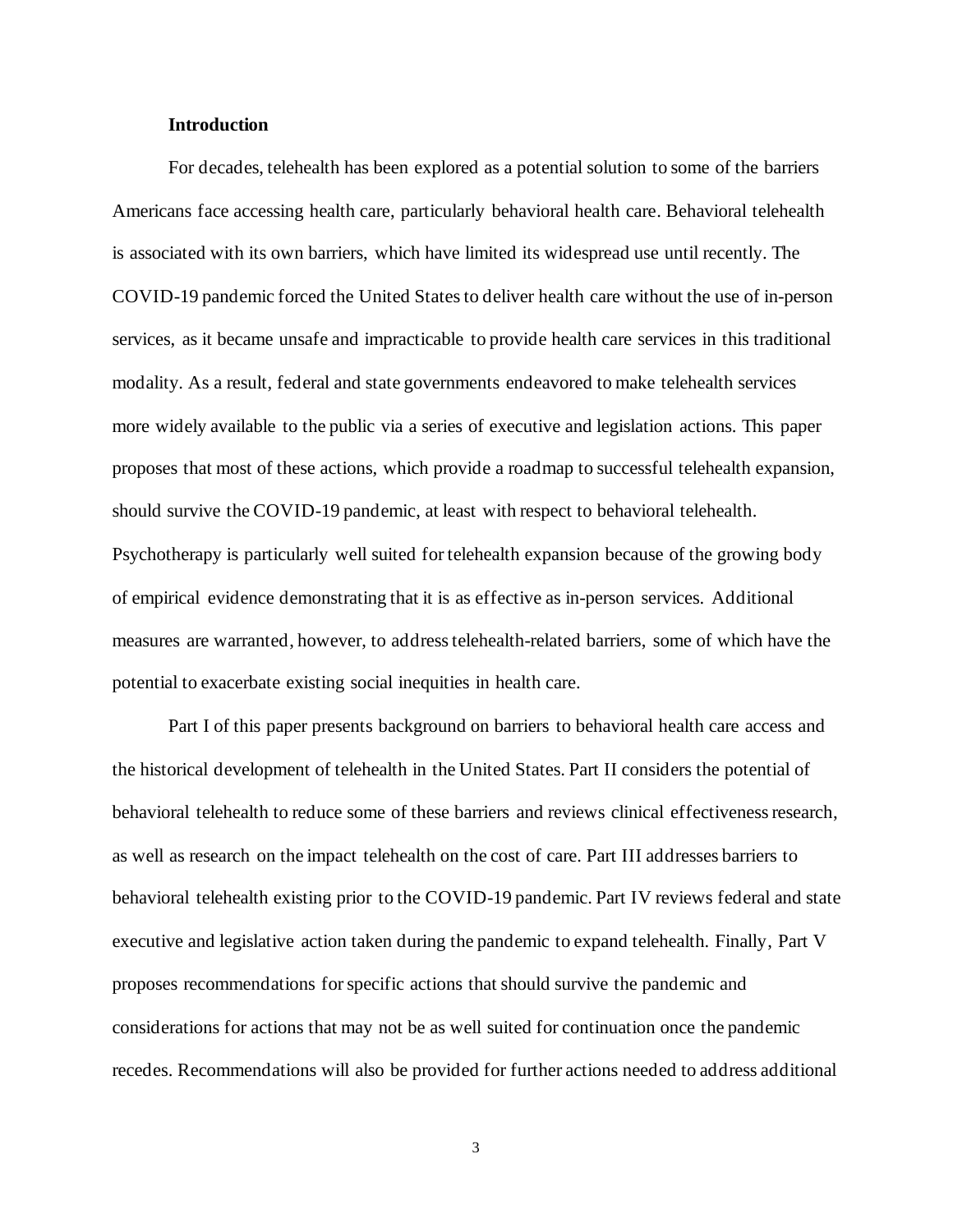behavioral telehealth barriers. Throughout the paper, the potential of behavioral telehealth to alleviate or, alternatively, exacerbate existing social inequities in health care access is considered.

#### **I. Background**

#### A. Definitions

According to the American Psychological Association ("APA"), telemental health or telepsychology, also known as behavioral telehealth, is defined as the "provision of behavioral and/or mental health care services using technological modalities in lieu of, or in addition to, traditional face-to-face methods."<sup>1</sup> The Health Resources and Services Administration ("HRSA") defines telehealth more generally "as the use of electronic information and telecommunications technologies to support and promote long-distance clinical health care, patient and professional health-related education, and public health and health administration."<sup>2</sup> Telehealth is typically categorized into three categories, including synchronous (i.e., live) telehealth, such as via audiovisual teleconferencing, asynchronous telehealth, also known as "store-and-forward" telehealth, and remote patient monitoring.<sup>3</sup> Store-and-forward telehealth involves transmitting recordings of patient data (e.g., patient interviews, imaging, reports) to providers for review at a later time than when the data is collected.<sup>4</sup> Remote patient monitoring involves remote collection and transmission of patient health data, such as vital signs or heart rate, to providers.<sup>5</sup> While definitions of telehealth vary, the focus of this paper is on behavioral telehealth delivered via

<sup>1</sup> Am. Psychol. Ass'n, *What are Telehealth and Telepsychology?,*

https://www.apa.org/pi/disability/resources/publications/telepsychology (last visited Mar. 20, 2021). <sup>2</sup> Off. for Civil Rts., *What it Telehealth?,* www.hhs.gov/hipaa/for-professionals/faq/3015/what-istelehealth/index.html (last visited Mar. 20, 2021).

<sup>3</sup> *See* OREN J. MECHANIC ET AL.,TELEHEALTH SYSTEMS (2020).

<sup>4</sup> *Id.*

<sup>5</sup> Ctr. for Connected Health Pol'y, *Remote Patient Monitoring (RPM),* https://www.cchpca.org/about/abouttelehealth/remote-patient-monitoring-rpm (last visited Mar. 20, 2021).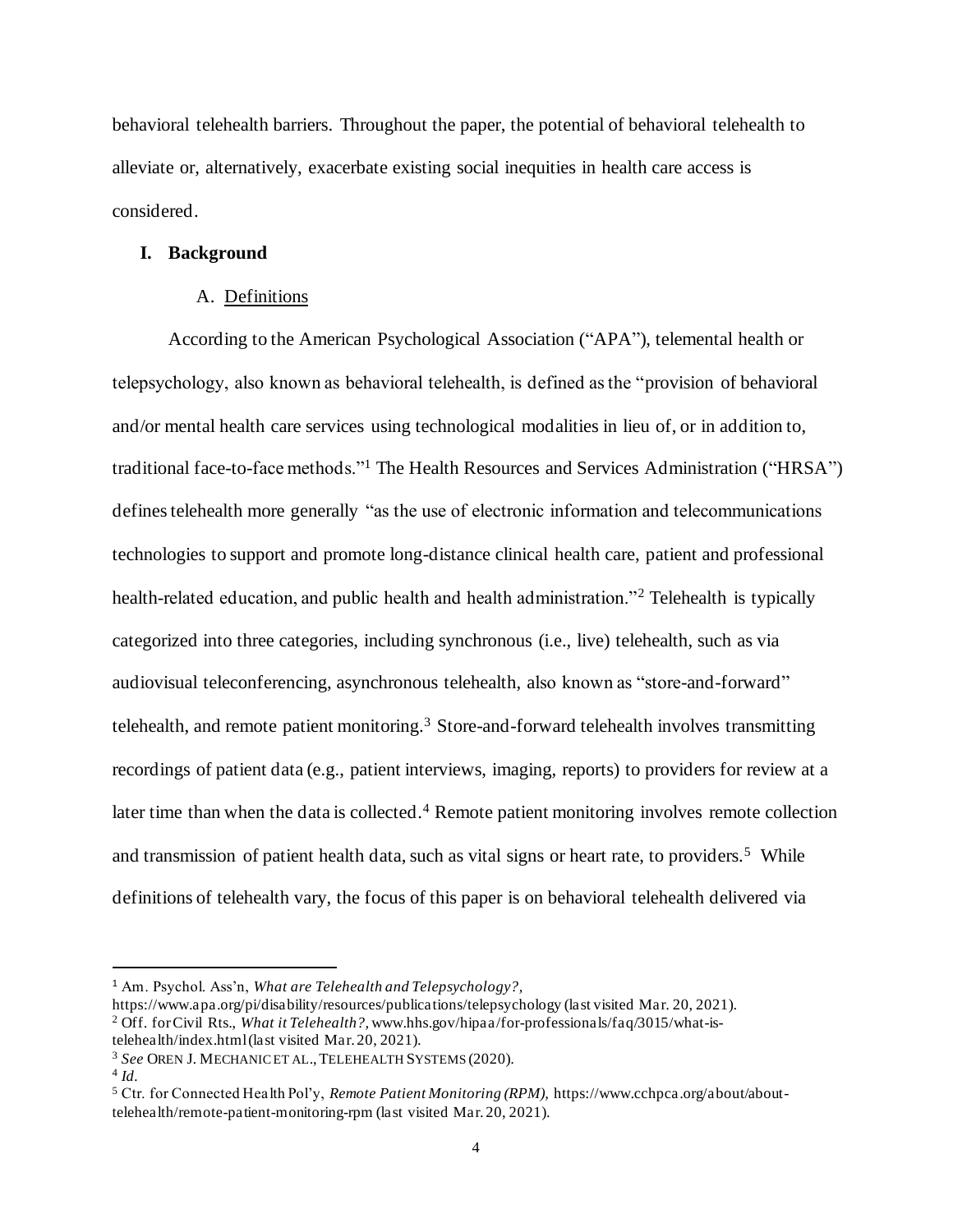synchronous audiovisual videoconferencing. The APA describes synchronous service provision as "[c]ommunication in real time between a professional and a consumer." <sup>6</sup> The HRSA further defines synchronous videoconferencing as "a two-way audiovisual link between a patient and a care provider."7

#### B. Barriers to Behavioral Health Care Access

Barriers to behavioral health care access include, but are not limited to, significant financial barriers, such as those faced by individuals who lack health insurance or are underinsured, compounded by a lack of providers who accept health insurance. <sup>8</sup> These barriers are exacerbated by very narrow behavioral health provider insurance networks. <sup>9</sup> Additionally, general provider shortages plague the entire behavioral health care industry. <sup>10</sup> These barriers make it difficult for the general population to access behavioral health care and disproportionately impact poor communities and people of color.<sup>11</sup> According to the American Psychiatric Association, only 43% of people with mental illness receive behavioral health treatment and White populations are more likely to receive treatment than minority populations.<sup>12</sup> For example, in 2015, approximately 48% of White individuals with mental illness received treatment, as compared to 31% of Black individuals and 31% of Hispanic individuals with mental illness.<sup>13</sup>

<sup>7</sup> Health Res. & Servs. Admin., *Telemedicine and Telehealth*, https://www.healthit.gov/topic/health-it-health-caresettings/telemedicine-and-telehealth (last visited Mar. 20, 2021).

<sup>8</sup> *See* Sarah Heath, *Key Barriers Limiting Patient Access to Mental Healthcare*, PATIENT ENGAGEMENT HIT (Aug. 7, 2009), https://patientengagementhit.com/news/key-barriers-limiting-patient-access-to-mental-healthcare.

<sup>6</sup> *Id.*

<sup>9</sup> Jane M. Zhu et al., *Networks in ACA Marketplaces are Narrower for Mental Health Care Than for Primary Health Care*, 36 HEALTH AFF. 1624 (Sept. 1, 2017).

<sup>10</sup> *See* Heath, *supra* note 8.

<sup>11</sup> *See* Am. Psychiatric Ass'n, *Mental Health Disparities: Diverse Populations*,

https://www.psychiatry.org/psychiatrists/cultural-competency/education/mental-health-facts (last visited Mar. 20, 2021).

<sup>12</sup> *Id.*

<sup>13</sup> *Id.*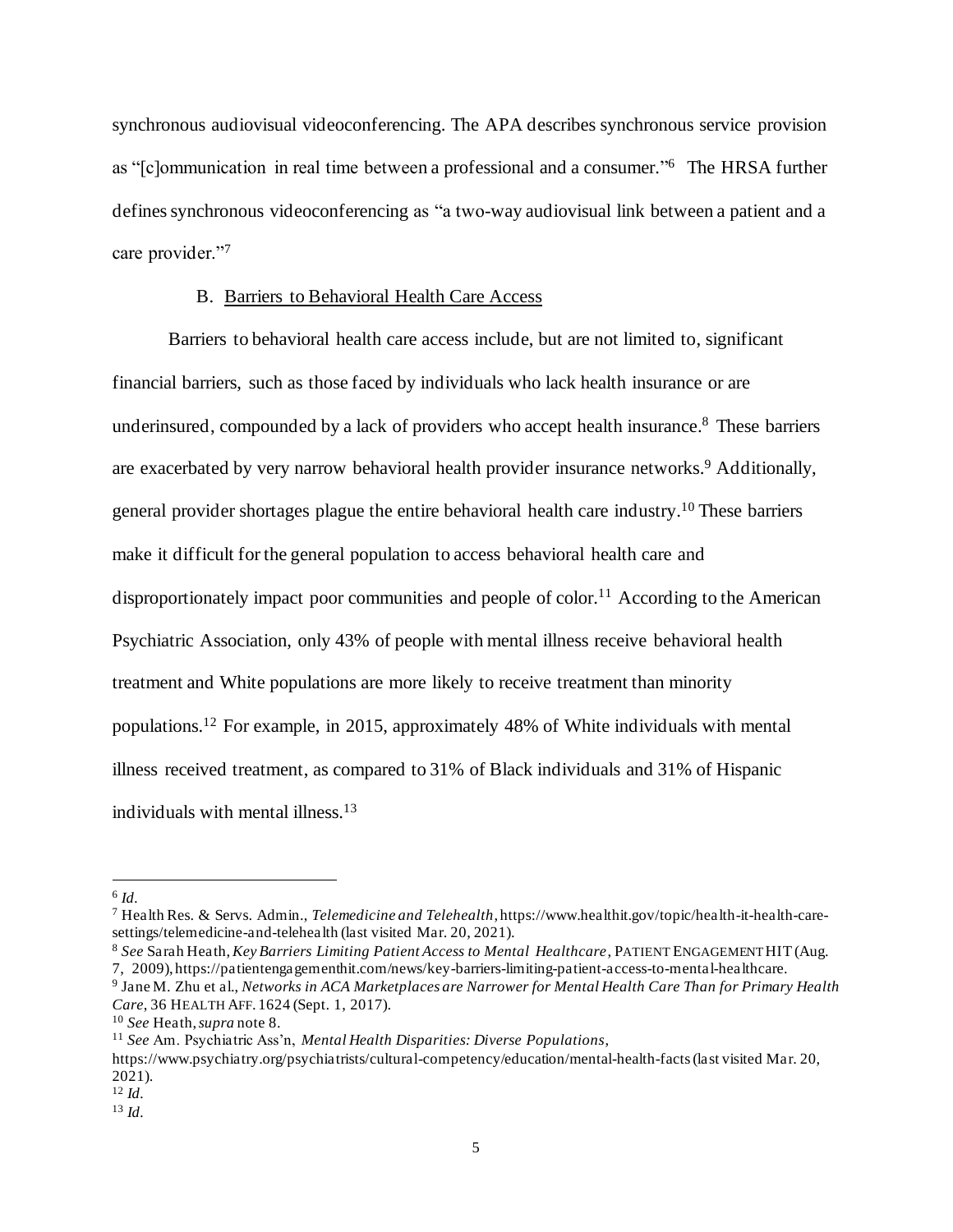Many Americans simply cannot afford behavioral health care. Only half of the behavioral health care providers in the United States join insurance networks, with the remaining providers requiring patients to pay out of pocket for behavioral health care.<sup>14</sup> Non-physician behavioral health care providers are less likely to join insurance networks than their physician counterparts. <sup>15</sup> A 2017 study of Affordable Care Act ("ACA") marketplace insurance networks found that only 42.7% of psychiatrists and 19.3% of non-physician behavioral health care providers participated in at least one insurance network.<sup>16</sup> Particularly narrow behavioral health provider insurance networks exacerbate this problem.<sup>17</sup> The same study reported these insurance networks typically include only 11.3% of mental health providers in a given market, as compared to 24.3% of primary care providers in that market.<sup>18</sup> According to a national survey conducted by the National Alliance on Mental Illness, approximately 27% of respondents reported receiving treatment from a behavioral health provider outside their insurance network and 32% reported difficulty finding a provider willing to accept their insurance.<sup>19</sup> Not surprisingly, respondents reported higher cost-sharing for behavioral health care relative to other types of health care,<sup>20</sup> likely due to the need to seek care outside their insurance networks. Against the backdrop of the large number of Americans who either lack insurance or are underinsured, these barriers to behavioral health care are significant. In 2019, 10.9% of people under the age of 65 in the United States were uninsured and a disproportionate number of the uninsured were people of color.<sup>21</sup>

<sup>14</sup> *See* Heath, *supra* note 8.

<sup>15</sup> Heath, *supra* note 8.

<sup>16</sup> *Id.*

<sup>17</sup> *See Id.*

<sup>18</sup> *Id.*

<sup>19</sup>Nat'l All. of Mental Health Illness, *Out-of-Network, Out-of-Pocket, Out-of-Options: The Unfulfilled Promise of Parity* (Nov. 2016), https://www.nami.org/Support-Education/Publications-Reports/Public-Policy-Reports/Out-of-Network-Out-of-Pocket-Out-of-Options-The/Mental\_Health\_Parity2016.pdf. <sup>20</sup> *See Id.*

<sup>21</sup> *See* Jennifer Tolbert & Kendal Orgera, *Key Facts about t he Uninsured Population*, KAISER HEALTH NEWS (Nov.

<sup>6, 2020),</sup> https://www.kff.org/uninsured/issue-brief/key-facts-about-the-uninsured-population.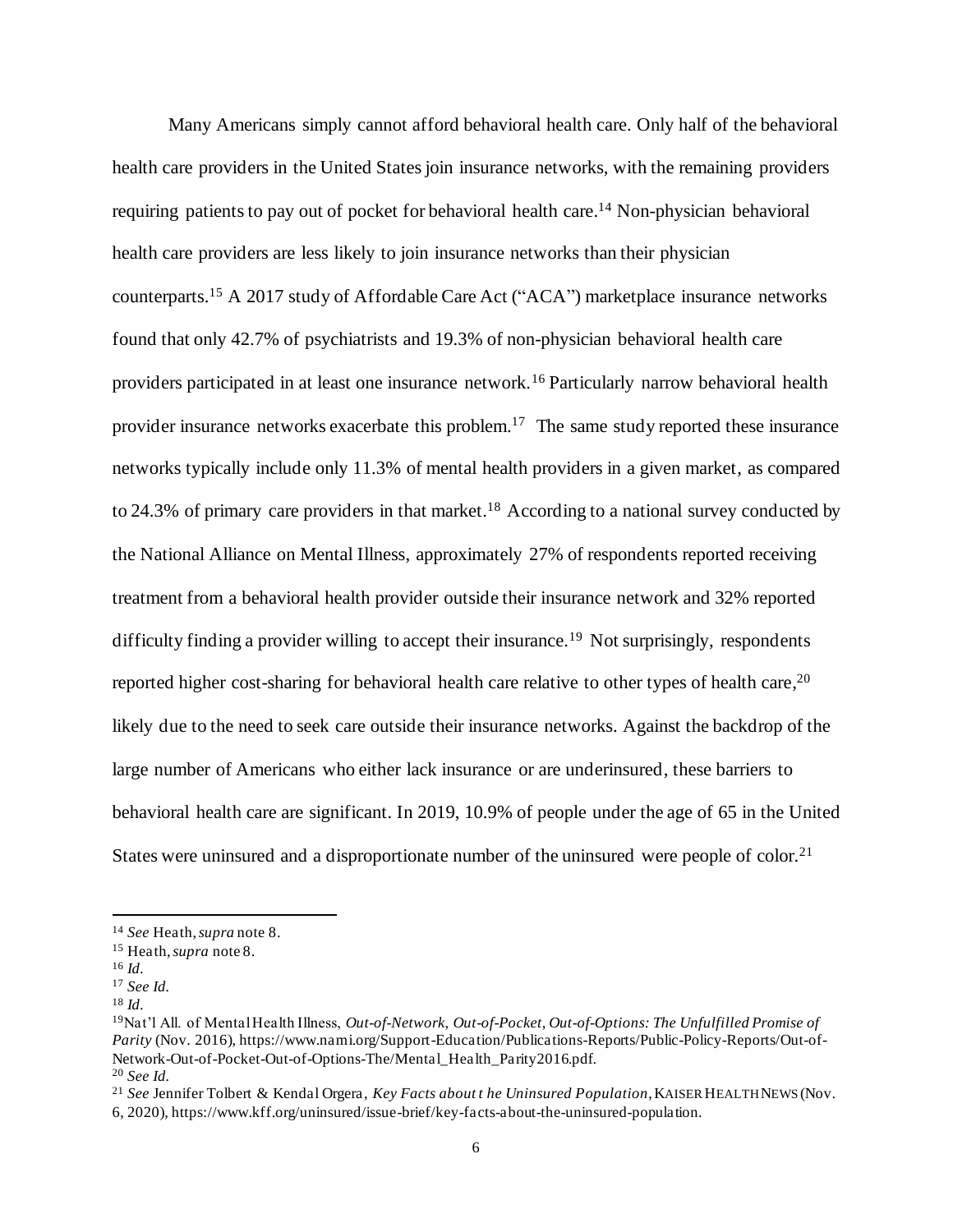Less than 8% of the uninsured were White, while 20% were Hispanic and 11.4% were Black.<sup>22</sup> As to the underinsured, one-quarter of the adult American population with employer-sponsored insurance are underinsured, meaning they have a gap in health insurance coverage or high costsharing responsibilities in relation to their income.<sup>23</sup>

The general shortage of behavioral health care providers in the United States is another major barrier to behavioral health care.<sup>24</sup> The HRSA designates Health Professional Shortage Areas ("HPSA") by calculating the number of professionals available to meet the health care need of populations throughout all regions of the United States. <sup>25</sup> According to federal regulations, if the number of available providers in a region relative to that region's population falls below a certain threshold, the region is designated as an HPSA.<sup>26</sup> For behavioral health care, the required threshold is one provider per 30,000 people, although this ratio drops down to one provider per 20,000 people in areas identified as having high mental health need.<sup>27</sup> As of December 2020, only 29.51% of the national behavioral health care need was met, according to HPSA designations.<sup>28</sup> Comparably, 44.51% of the nation's primary medical care need was met.<sup>29</sup>

Rural or partially rural geographic areas comprised 66.63% of areas with unmet behavioral health care need.<sup>30</sup> States with the lowest levels of met need included Missouri (3.7% met need), Arizona (11.1% met need), and South Dakota (11.2% met need).<sup>31</sup> States with the

<sup>23</sup> Samantha Liss, *A quarter of adults in employer plans are underinsured, Commonwealth Fund says*, HEALTHCAREDIVE (Sept. 9, 2020), https://www.healthcaredive.com/news/a -quarter-of-adults-in-employer-plansare-underinsured-commonwealth-fund-s/584918/.

<sup>22</sup> *Id.*

<sup>24</sup> *See* Heath, *supra* note 8.

<sup>25</sup> *Mental Health Care Health Professional Shortage Areas (HPSAs)*, KAISER HEALTH NEWS (Sept. 30, 2020), https://www.kff.org/other/state-indicator/mental-health-care-health-professional-shortage-areas-hpsas. <sup>26</sup> *Id.*

<sup>27</sup> *Id.*

<sup>28</sup> *Id.*

<sup>29</sup> *Id.*

<sup>30</sup> *Id.*

<sup>31</sup> *Id.*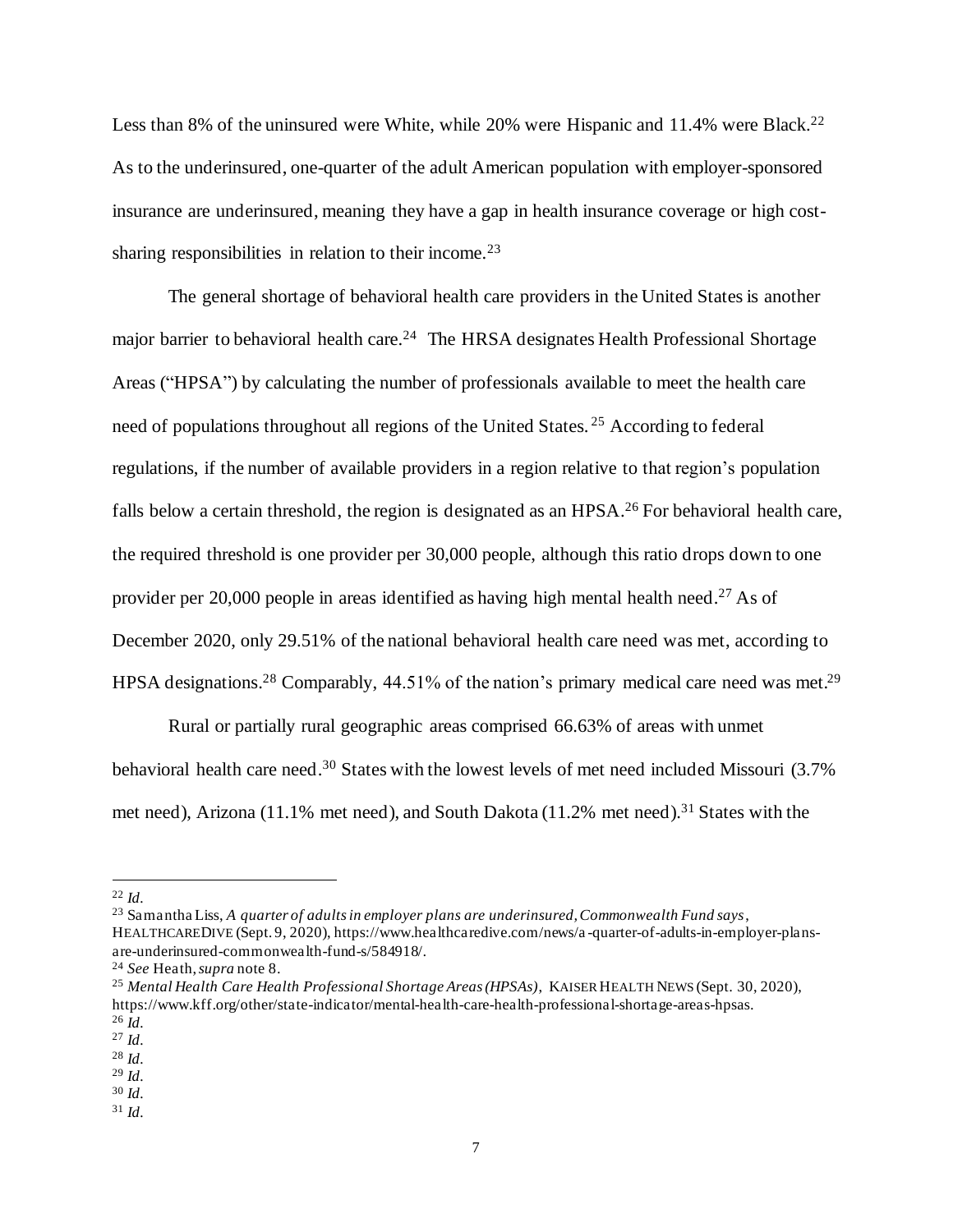highest levels of met need included New Jersey (69.8% met need) and Rhode Island (69.5% met need).<sup>32</sup> Such provider shortages, even in states such as New Jersey and Rhode Island, make it difficult, if not impossible, for many individuals with behavioral health care needs to access providers. Moreover, communities lacking resources and social supports, such as reliable transportation, childcare, or paid time off work, are likely to be disproportionately impacted by these barriers. 33

#### C. Early Telehealth Efforts

The historical evolution of behavioral telehealth in the United States dates back to 1964 when a hospital used a "telemedicine link" for psychiatric consultation and group therapy.<sup>34</sup> Early telehealth efforts in the 1960s and 1970s endeavored to improve health care access for rural populations.<sup>35</sup> These efforts expanded in the 1970s to include patients with mobility issues, such as nursing homes residents, and patients such as astronauts and military members, who were stationed in areas where no providers were available.<sup>36</sup> In the 1990s, attention turned to the use of telehealth for prison populations to save costs and efforts associated with transporting providers to prisons or prisoners to providers.<sup>37</sup> In the mid-1990s, the National Library of Medicine commissioned the Institute of Medicine ("IOM") to establish an evaluation framework for telehealth services.<sup>38</sup> IOM's report highlights the potential of telehealth to improve health care access and save costs, but identifies technological barriers as a major obstacle to achieving these goals.<sup>39</sup> The report also underscores the dearth of available research supporting the clinical

<sup>32</sup> *Id.*

<sup>33</sup> *See* Heath, *supra* note 8.

<sup>34</sup> *See* INST. OF MED.(U.S.) COMM. ON EVALUATING CLINICAL APPLICATIONS OF TELEMEDICINE,TELEMEDICINE:A GUIDE TELECOMMUNICATIONS FOR HEALTH CARE (1996).

<sup>35</sup> *See Id.*

<sup>36</sup> *See Id.*

<sup>37</sup> *Id.*

<sup>38</sup> *Id.*

<sup>39</sup> *See Id.*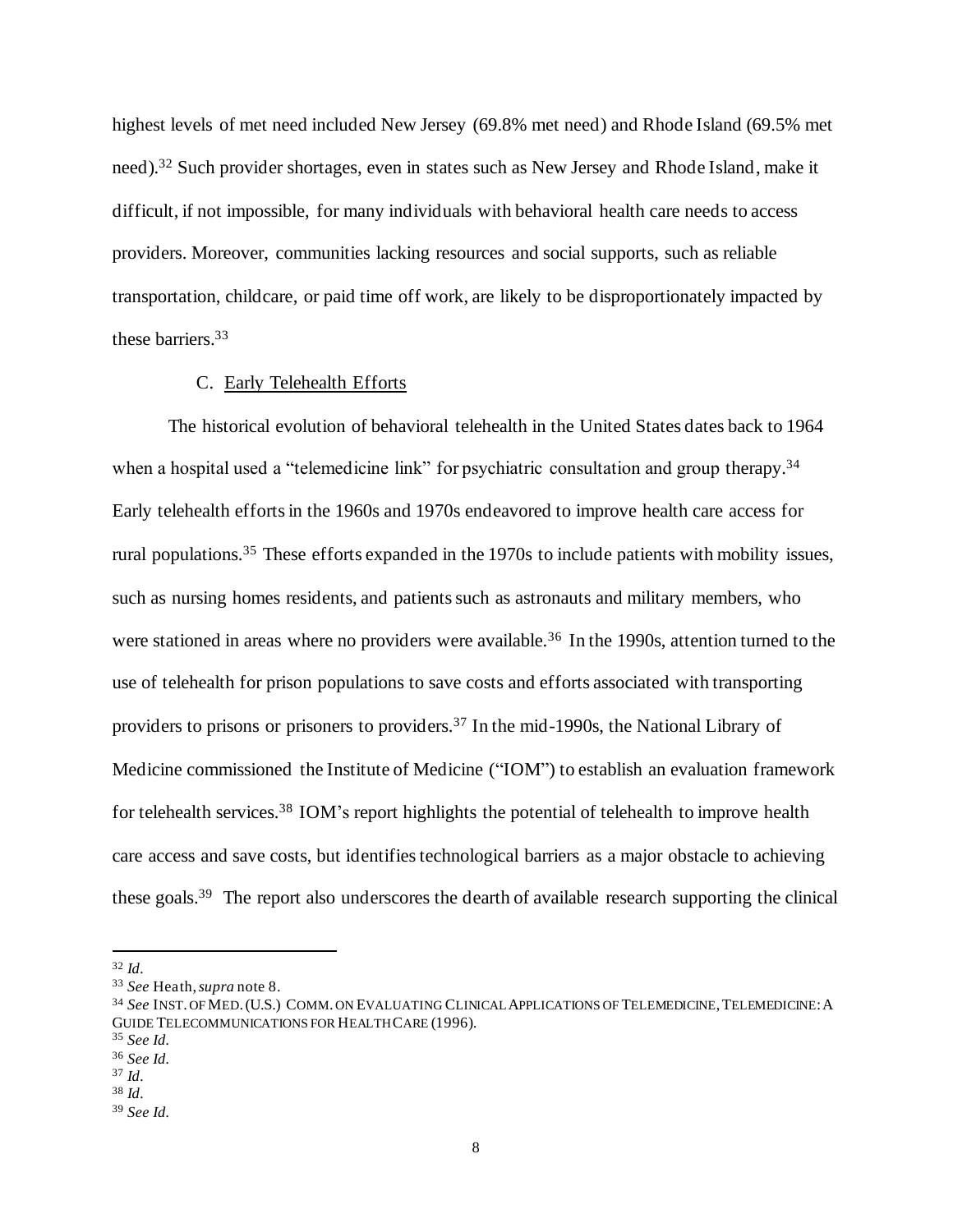effectiveness of telehealth.<sup>40</sup> Notably, however, this report was published in the mid-1990s, only a few years after the World Wide Web become publicly available.<sup>41</sup> Technological and research advances since that time have successfully addressed some of the IOM's concerns.

#### **II. Telehealth as a Solution to Behavioral Health Care Access Barriers**

Telehealth can help address some barriers to behavioral health care access by providing treatment-seekers with access to a larger number of providers, as well as to more diverse providers. Telehealth may offer increased access to providers with specialized training in certain treatments, for example, or who offer multilingual services. Burdens related to provider shortages and narrow insurance networks may be partially alleviated by removing geographic restrictions when individuals seek telehealth providers. Access to providers in a larger geographical area offers individuals better opportunities to find providers who accept insurance and participate in specific insurance networks. Social resource burdens, such as lack of reliable transportation, inadequate childcare, or lack of paid time off work, may also be partially alleviated with telehealth. Additionally, telehealth can help patients can save costs by reducing travel and childcare expenses and decreasing the need to take time off work.

#### A. Clinical Effectiveness of Behavioral Telehealth

The Agency for Healthcare Research and Quality ("AHRQ"), an agency of the United States Department of Health and Human Services ("HSS"), issued two comprehensive reports on telehealth outcomes in 2016 and 2019. The 2016 report is a description of 58 systematic reviews of telehealth outcomes, comprised of 950 research studies published between 2007 and 2015.<sup>42</sup>

<sup>40</sup> *See Id.*

<sup>41</sup> World Wide Web Found., *History of the Web*, https://webfoundation.org/about/vision/history-of-the-web/ (last visited Mar. 20, 2021).

<sup>42</sup> Agency for Healthcare Res. & Quality, *Telehealth: Mapping the Evidence for Patient Outcomes From Systematic Reviews* (June 30, 2016), https://effectivehealthcare.ahrq.gov/products/telehealth/technical-brief.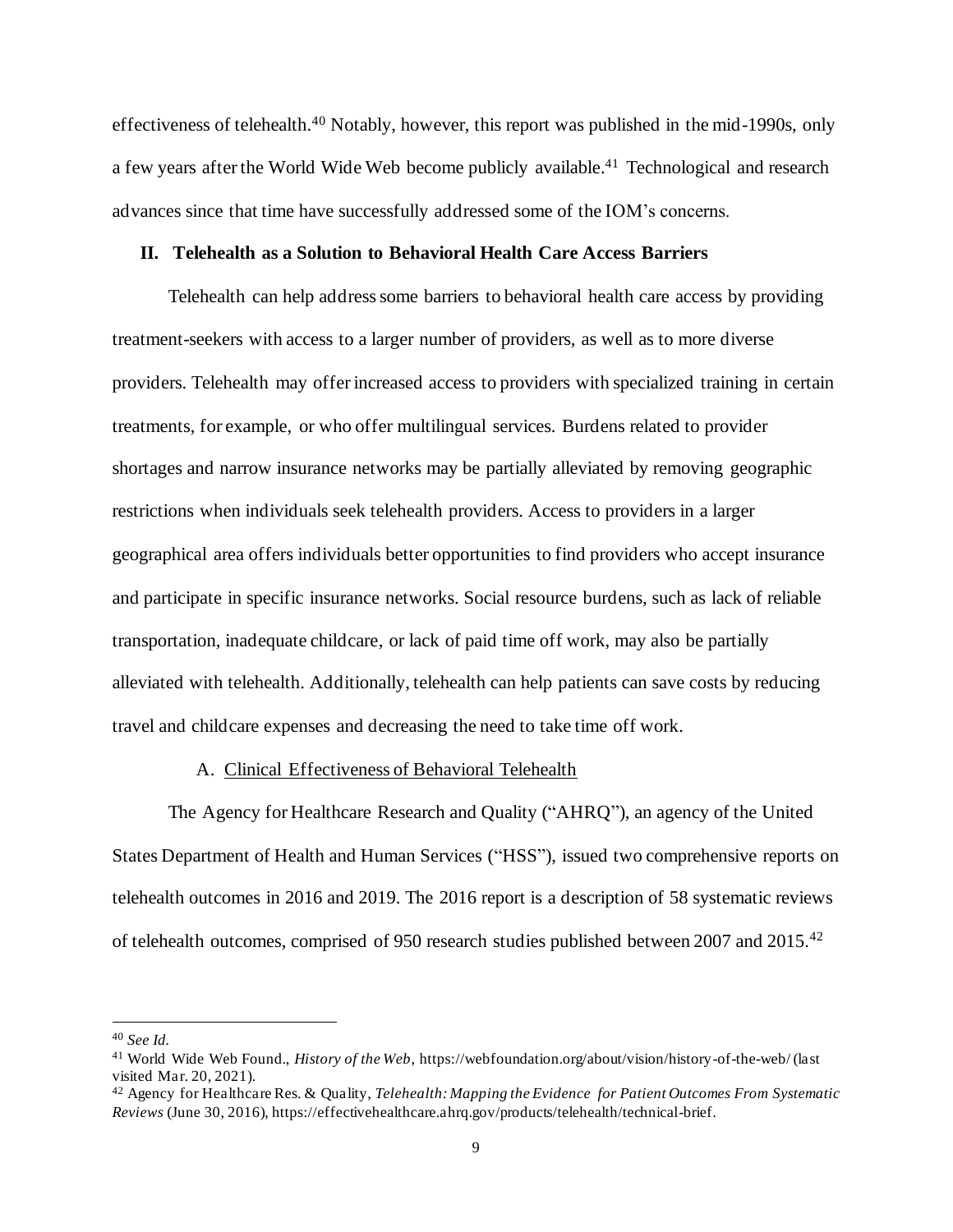The 2019 report systemically reviews 233 telehealth studies, 110 based in the United States, published between 1996 and 2018, including studies carried out in inpatient, emergency, and outpatient health care settings.<sup>43</sup> AHRQ released a white paper in May 2020 based on the data and findings of these two reports for the purpose of presenting telehealth outcome data in the context of telehealth expansion during the COVID-19 pandemic. <sup>44</sup> Although the White Paper was released in 2020, the studies on which it was based were published pre-COVID-19.<sup>45</sup>

AHRQ's white paper highlights two key findings. The first is that telehealth is "beneficial" when used with specific patient populations for specific purposes.<sup>46</sup> The second finding emphasizes the "evidence of benefit [is] concentrated in specific uses,"<sup>47</sup> wherein AHRQ cites "a large body of evidence" supporting telehealth use for specific purposes.<sup>48</sup> One such purpose is psychotherapy in behavioral health care.<sup>49</sup> An American Family Physicians research article corroborated this finding, noting evidence of effectiveness in certain medical subspecialties, including psychiatry and wound care, to the exclusion of other medical subspecialties. <sup>50</sup> Thus, while the effectiveness of telehealth across different medical specialties may not yet be established,<sup>51</sup> clinical efficacy research generally supports its use in behavioral health care, particularly as to psychotherapy services.

<sup>43</sup> Agency for Healthcare Res. & Quality, *Telehealth for Acute and Chronic Care Consultations Evidence Summary* (Apr. 24, 2019), https://effectivehealthcare.ahrq.gov/sites/default/files/cer-216-telehealth-evidence-summary.pdf. <sup>44</sup> *See* Agency for Healthcare Res. & Quality, *The Evidence Base for Telehealth: Reassurance in the Face of Rapid Expansion During the COVID-19 Pandemic* (May 2020),

https://effectivehealthcare.ahrq.gov/sites/default/files/pdf/telehealth-commentary-white-paper.pdf <sup>45</sup> *See Id.*

<sup>46</sup> *Id.*

<sup>47</sup> *Id.*

<sup>48</sup> *Id.* (identifying the other purposes as remote monitoring, counseling/communicating with patients suffering from chronic conditions, such as congestive heart failure) <sup>49</sup> *Id.*

<sup>50</sup> *See* Dean A. Seehusen & Anne Azrak, *The Effectiveness of Outpatient Telehealth Consultations*, 100 AM.FAM. PHYSICIANS 575 (Nov. 2019).

<sup>51</sup> *See generally Id.*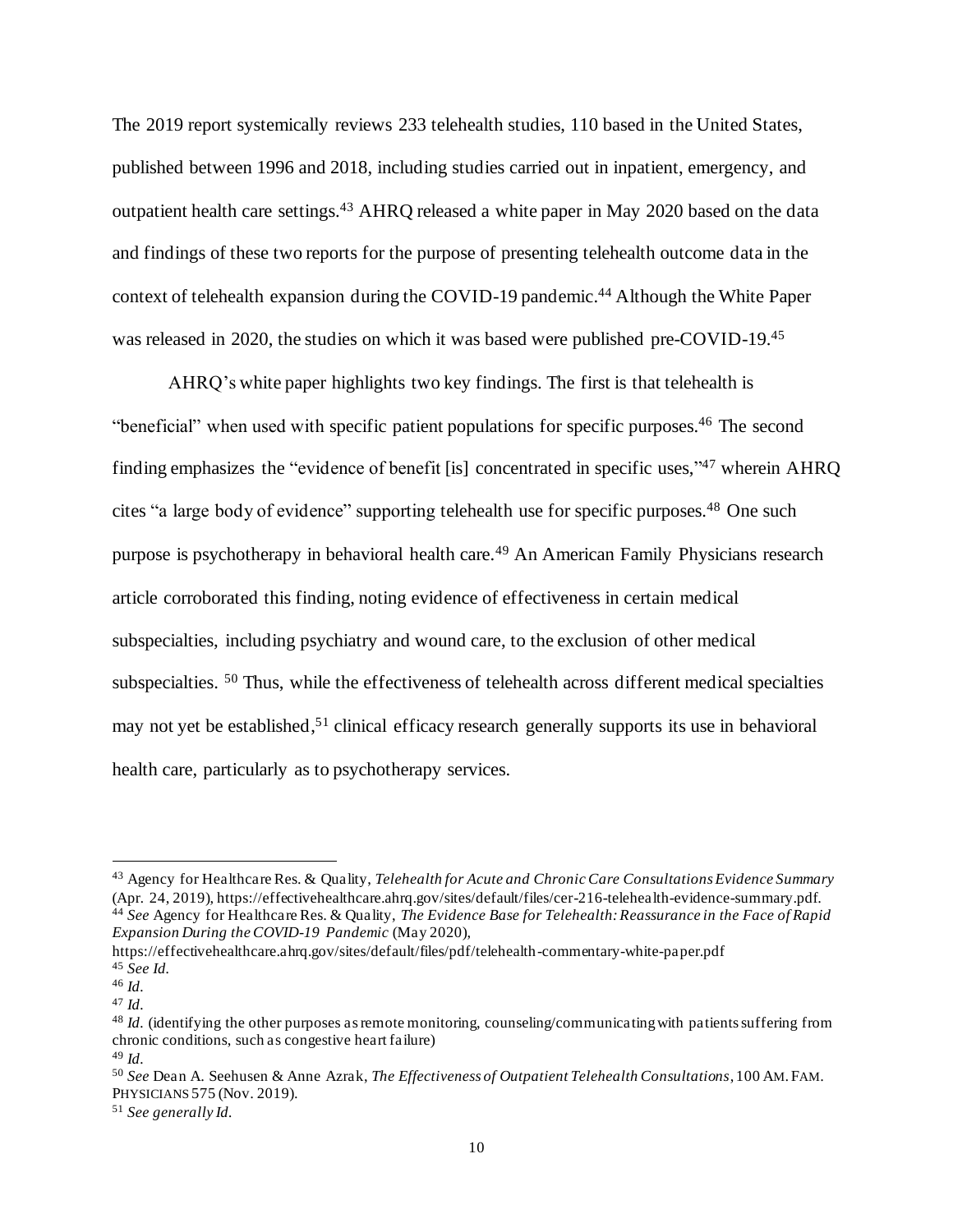Since the 1990s, likely due to the types of technological advances predicted by the IMO in its report,<sup>52</sup> a plethora of efficacy research on behavioral telehealth has been published. Reviews and meta-analyses consistently demonstrate telehealth to be generally as effective as inperson services<sup>53</sup> across a variety of clinical populations, including, but not limited to, adult, geriatric, civilian, military, and veteran populations.<sup>54</sup> In fact, since early telehealth efforts targeted rural and military populations, the Veterans Health Administration of the Department of Veteran Affairs ("VA") has emerged as an international leader in telehealth.<sup>55</sup> Behavioral telehealth research has expanded beyond individual adult populations to pediatric populations with mental illness,<sup>56</sup> as well as to couples<sup>57</sup> and family<sup>58</sup> behavioral health treatments.

Moreover, numerous behavioral health professional organizations published best practice guidelines for behavioral telehealth over the past two decades. These organizations include the APA, <sup>59</sup> the American Psychiatric Association in collaboration with the American Telemedicine Association,<sup>60</sup> the National Association of Social Workers in Collaboration with the Association of Social Work Boards, the Council on Social Work Education, and the Clinical Social Work

<sup>52</sup>*See generally Id.*

<sup>53</sup> *See, e.g.*, Erin Shigekawa et al., *The Current State of Telehealth Evidence: A Rapid Review,* 37(12) HEALTH AFF. 1975 (Dec. 2018).

<sup>54</sup> *See, e.g.*, Donald M. Hilty et al., *The Effectiveness of Telehealth: A 2013 Review*, 19 TELEMEDICINE &E-HEALTH 444 (June 2013).

<sup>55</sup> Peter W. Tuerk et al., *Towards the Development of National Telehealth Services: The Role of Veterans Health Administration and Future Directions for Research,* 16 TELEMEDICINE &E-HEALTH 117 (2010).

<sup>56</sup> *See* Rosmary Ros-DeMarize et al., *Pediatric behavioral telehealth in the age of COVID-19: Brief evidence review and practice consideration*, 51 CURRENT PROBS. IN PEDIATRIC &ADOLESCENT HEALTH CARE 1 (Jan. 2021).

<sup>57</sup> *See* Richard J. Bischoff, *Considerations in the Use of Telecommunications as a Primary Treatment Medium: The Application of Behavioral Telehealth to Marriage and Family Therapy*, 32 AM. J. OF FAM.THERAPY 173 (Aug. 2010).

<sup>58</sup> Sian A. McLean, *Exploring the Efcacy of Telehealth for Family Therapy Through Systematic, Meta-analytic, and Qualitative Evidence,*CLINICAL CHILD &FAM.PSYCHOL.REV.(January 25, 2021),

https://link.springer.com/content/pdf/10.1007/s10567-020-00340-2.pdf.

<sup>59</sup> Joint Task Force for the Dev. of Telepsychology Guidelines for Psychologists, *American Psychological Association, Guidelines for the Practice of Telepsychology*, 68 AM. PSYCHOLOGIST 791 (Dec. 2013).

<sup>60</sup> Am. Psychiatric Ass'n & Am. Telemedicine Ass'n*, Best Practices in Videoconferencing-Based Telemental Health* (Apr. 2018), https://www.psychiatry.org/psychiatrists/practice/telepsychiatry/blog/apa-and-ata-release-newtelemental-health-guide.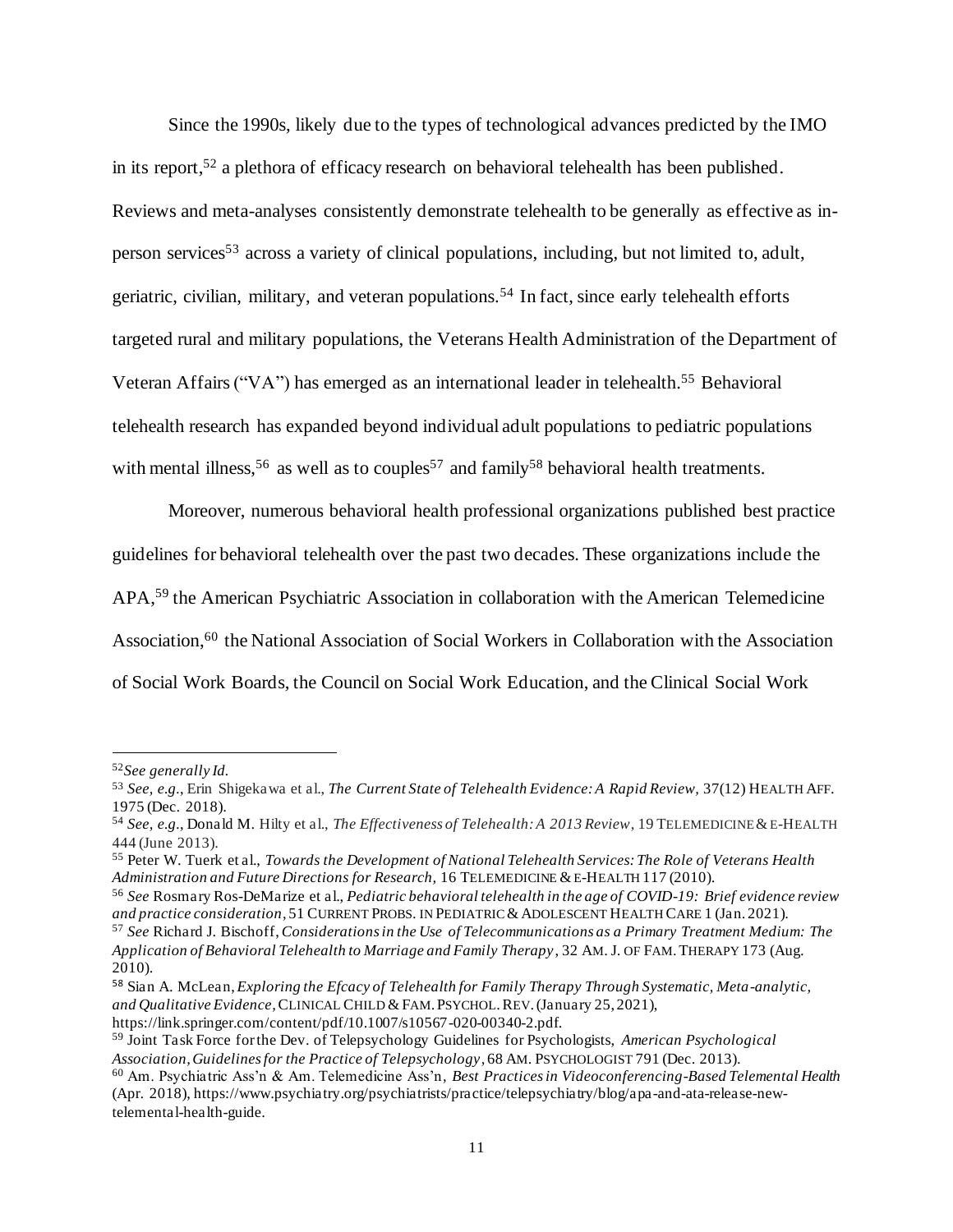Association,<sup>61</sup> the Association of Social Work Boards, <sup>62</sup> and the National Board for Certified Counselors.<sup>63</sup> Some professional organizations also incorporate ethical guidelines specific to telehealth practice in their general codes of ethics. 64

Yet, it is feasible that telehealth may not be clinically appropriate for use with certain clinical populations. It has been suggested, for example, telehealth may exacerbate delusions of reference for psychotic patients, although research has demonstrated this to be the exception, not the rule.<sup>65</sup> Empirical evidence does not support the notion that telehealth is a contraindicated modality for psychotic individuals.<sup>66</sup> To the contrary, telehealth has been demonstrated to be an effective and even a preferred modality by many of these patients.<sup>67</sup> One study suggested that "there is evidence that [telehealth] affords some patients a higher degree of comfort in that the

<sup>64</sup> *See, E.g.,* Am. Ass'n of Marriage & Fam. Therapists (AAMFT), *Code of Ethics* (Jan. 1, 2015),

<sup>67</sup> *See* Donahue, *supra* note 65.

<sup>61</sup> Nat'l Ass'n of Soc. Workers et al., *NASW, ASWB, CSWE, & CSWA Standards for Technology in Social Work Practice* (2017), https://www.socialworkers.org/includes/newincludes/homepage/PRA-BRO-33617.TechStandards\_FINAL\_POSTING.pdf.

<sup>62</sup> Ass'n of Social Work Boards Int'l Tech. Task Force*, Model Regulatory Standards for Technology and Social Work Practice* (Mar. 2015), https://www.aswb.org/wp-content/uploads/2015/03/ASWB-Model-Regulatory-Standards-for-Technology-and-Social-Work-Practice.pdf.

<sup>63</sup> Nat'l Board for Certified Counselors *Policy Regarding the Provision of Distance Professional Services* (Feb. 2016), https://www.nbcc.org/Assets/Ethics/NBCCPolicyRegardingPracticeofDistanceCounselingBoard.pdf.

https://www.aamft.org/Legal\_Ethics/Code\_of\_Ethics.aspx; Am. Counseling Ass'n, *2014 Code of Ethics* (2014), https://www.counseling.org/Resources/aca -code-of-ethics.pdf; Am. Mental Health Counselors Ass'n, *2020 Code of Ethics* (2020), https://www.amhca.org/publications/ethics; Nat'l Board for Certified Counselors, *Code of Ethics* (October 7, 2016), https://www.nbcc.org/Assets/Ethics/NBCCCodeofEthics.pdf.

<sup>65</sup> Amy Donahue, Jennifer Rodriguez, & Jay H. Shore, *Telemental Health and the Management of Psychosis,* 23 CURRENT PSYCHIATRY REP.(Mar. 24, 2021), https://link.springer.com/article/10.1007/s11920-021-01242-y. ("As it can be the nature of psychosis for individuals to have ideas of reference, it is an understandable concern that the use of videoconferencing could trigger an exacerbation of symptoms. Fortunately, with rare exception, this experience has not been borne out in the literature.")

<sup>66</sup> *See* Olga Santesteban-Echarri et al., *Telehealth Interventions for Schizophrenia-Spectrum Disorders and Clinical High-Risk for Psychosis Individuals: A Scoping Review,* J. OF TELEMEDICINE &TELECARE (Aug. 22, 2018), https://pubmed.ncbi.nlm.nih.gov/30134781/; Ian R. Sharp, Kenneth A. Kobak & Douglas A. Osman, *The use of videoconferencing with patients with psychosis: a review of the literature,* 10 ANNALS OF GENERAL PSYCHIATRY, https://www.ncbi.nlm.nih.gov/pmc/articles/PMC3101132/pdf/1744-859X-10-14.pdf.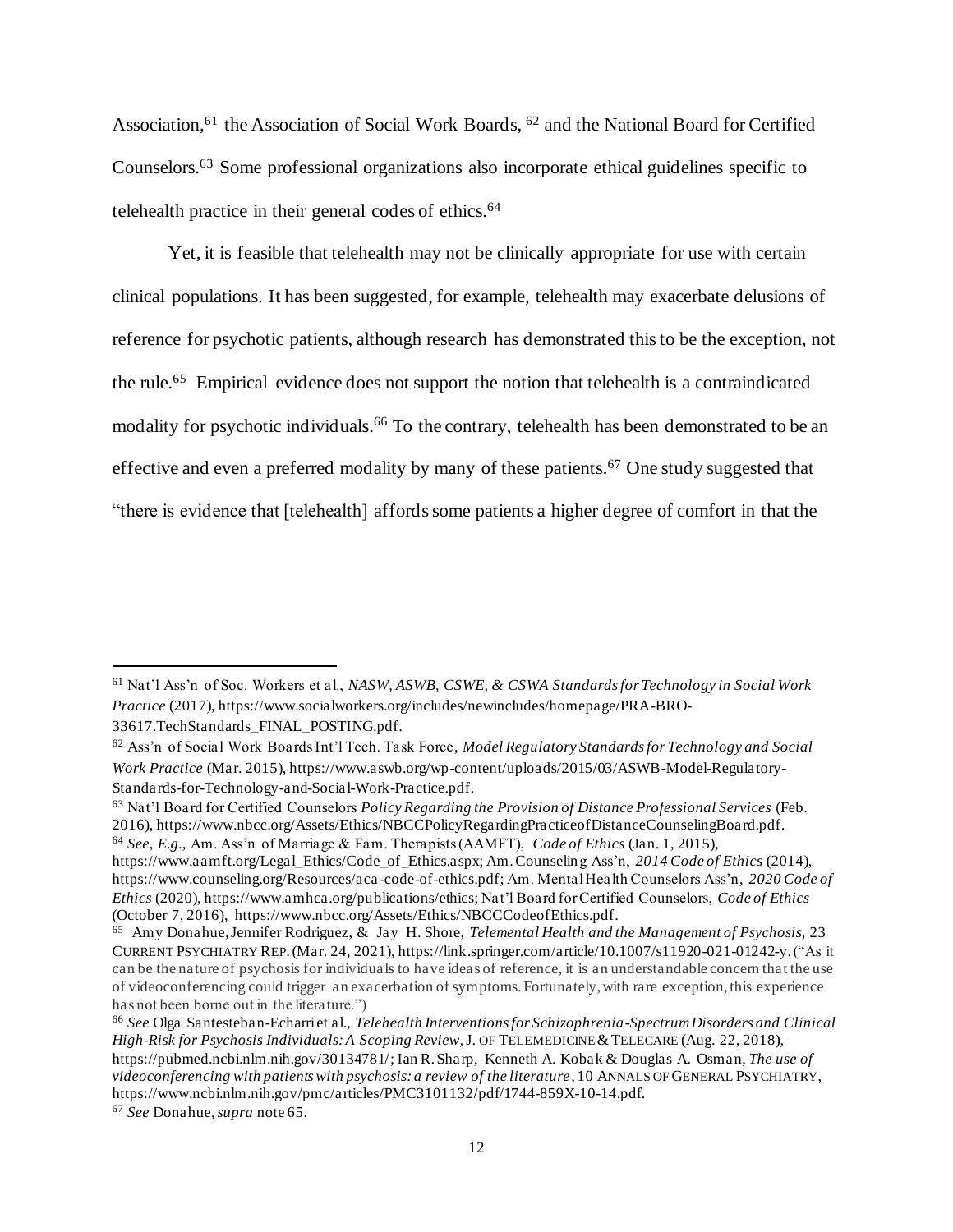perceived distance of the interaction is less anxiety provoking and reduces overstimulation found in some in person interactions."<sup>68</sup>

Concerns still exist, however, as to the use of telehealth with clinical populations who may have difficulty interpreting nuanced interpersonal communication cues via audiovisual technology.<sup>69</sup> Additionally, issues related to safety may arise when telehealth is provided to victims of abuse if patients are in proximity of abuse perpetrators while engaging in telehealth.<sup>70</sup> In addition to the risk of perpetrators intentionally or unintentionally overhearing the patient while speaking to a provider, some patients may be more inhibited via telehealth due to privacy and safety concerns associated with receiving behavioral health care at home.<sup>71</sup>

Moreover, an area with limited telehealth outcome research is the practice of psychological testing. Standardized psychological tests are statistically validated on populations using specific procedures and protocols, some of which may be difficult to replicate via telehealth. While telehealth-based psychological testing *may* be as effective as in-person testing, the lack of measures standardized using telehealth protocols render psychometricians cautious about administering psychological tests via telehealth.<sup>72</sup> Telehealth-related factors may impact the validity and reliability of these standardized measures.<sup>73</sup> For example, lack of physical

<sup>68</sup> Ian R. Sharp, Kenneth A. Kobak & Douglas A. Osman, *The use of videoconferencing with patients with psychosis: a review of the literature,* 10 ANNALS OF GENERAL PSYCHIATRY,

https://www.ncbi.nlm.nih.gov/pmc/articles/PMC3101132/pdf/1744-859X-10-14.pdf. <sup>69</sup> Sage Breslin, *Telehealth Best Practices: Online Therapy and Domestic Violence*, GOODTHERAPY.ORG, https://www.goodtherapy.org/for-professionals/software-technology/telehealth/article/telehealth-best-practicesonline-therapy-and-domestic-violence (last visited Apr. 14, 2021). <sup>70</sup> *Id.*

<sup>71</sup> Lori Ahuja, *Telehealth Therapy Concerns for Clients Engaging in Treatment for Domestic Violence*, Societyforpsychotherapy.org, https://societyforpsychotherapy.org/telehealth-therapy-concerns-for-clients-engagingin-treatment-for-domestic-violence/ (last visited Apr. 14, 2021).

*<sup>72</sup> See* A. J. Wright et al., *Guidance on psychological tele-asessment during the COVID-19 crisis*, AMERICAN PSYCHOLOGICAL ASSOCIATION SERVICES *(*Apr. 3, 2020),

https://www.apaservices.org/practice/reimbursement/health-codes/testing/tele-assessment-covid-19. <sup>73</sup>*See* David D. Luxton et al., *Best Practices for Remote Psychological Assessment via Telehealth Technologies*, 45 PROF. PSYCHOL. RES. & PRACTICE 27 (Feb. 2014).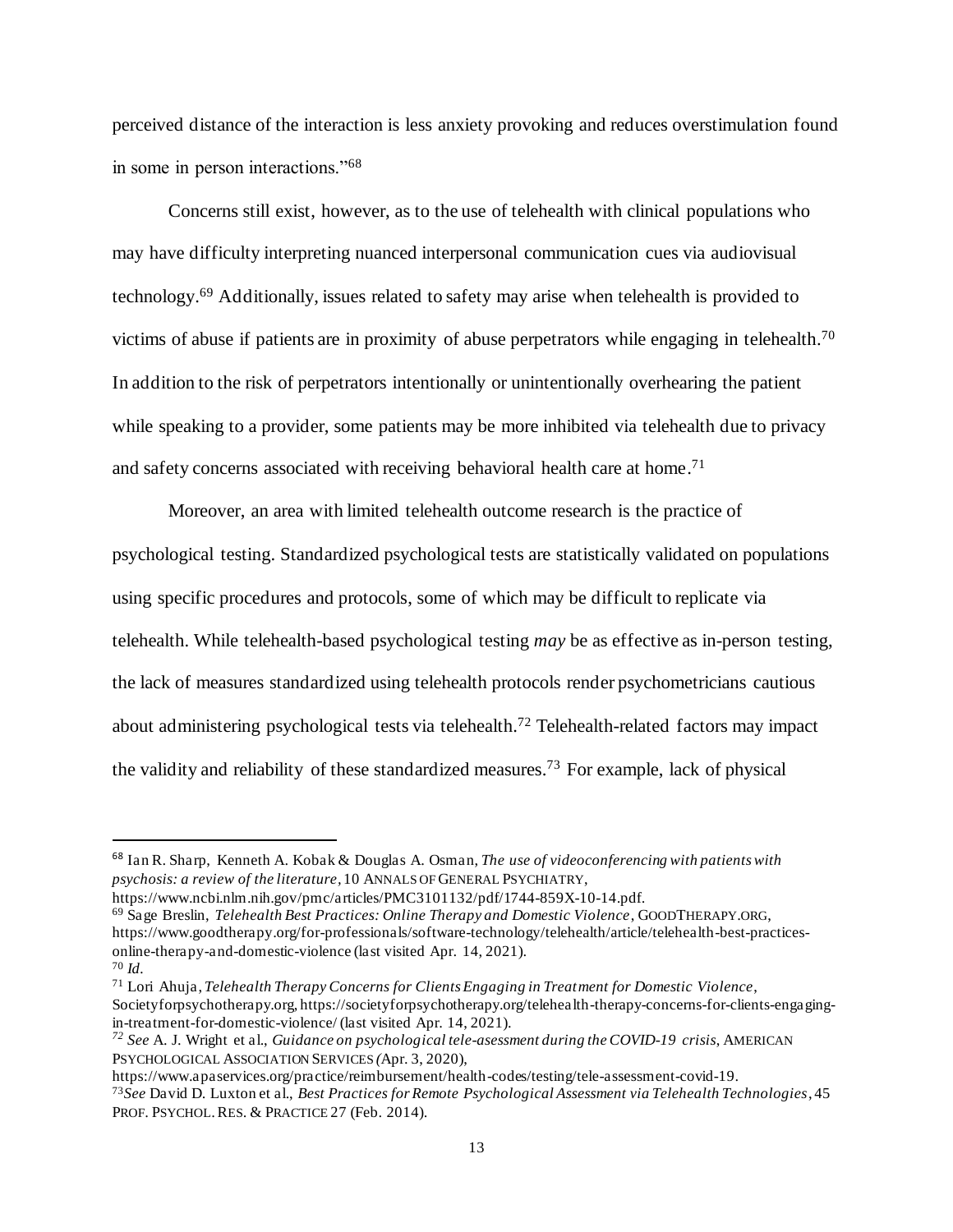presence with the test administrators may reduce test-takers' engagement in the testing process, particularly if test-takers belong to cultures that significantly rely on interpersonal or nonverbal cues.<sup>74</sup> Moreover, tests that utilize verbal and visual cues and responses may be better suited for telehealth than those requiring motor cues and responses.<sup>75</sup> Telehealth validity and reliability studies are needed to address this key area of concern. The APA has provided guidelines for psychologists administering psychological tests via telehealth, given the reality that such testing was needed during the COVID-19 pandemic to meet the behavioral health care needs of some populations. 76

Behavioral health assessment, which is frequently used in behavioral health care, is broader in scope than standardized psychological testing and may or may not involve the use of standardized measures.<sup>77</sup> This type of assessment commonly involves a clinical interview of the patient by the provider and may also include "informal tests and surveys, interview information, school or medical records, medical evaluation and observation data." <sup>78</sup> Research has shown that when behavioral health assessment is conducted via telehealth for diagnostic and treatment purposes, it is as effective as when conducted in person.<sup>79</sup> Studies demonstrate high inter-rater reliability between different interviewers conducting clinical interviews of the same patient via telehealth versus in person, where telehealth interviewers tend to reach "identical or near

<sup>74</sup> *Id.*

<sup>75</sup> Timothy W. Brearly et al., Neuropsychological Test Administration by Videoconference: A Systematic Review and Meta-Analysis, 27 NEUROPSYCHOLOGY REV. 174 (June 2017).

<sup>76</sup> Am. Psychol. Ass'n, *How to do psychological testing via telehealth* (Apr. 3, 2020),

https://www.apaservices.org/practice/reimbursement/health-codes/testing/psychological-telehealth. <sup>77</sup> *See generally Id.*

<sup>78</sup> Am. Psychol. Ass'n, *Understanding psychological testing and assessment*, APA.ORG,

https://www.apa.org/topics/psychological-testing-assessment (last visited Apr. 14, 2021).

<sup>79</sup> *See* Elizabeth L. Ciemins et al., *Telemedicine and the Mini-Mental State Examination: Assessment from a Distance,* 15 TELEMEDICINE JOURNAL AND E-HEALTH (June 2009),

https://www.ncbi.nlm.nih.gov/pmc/articles/PMC2956527/pdf/tmj.2008.0144.pdf; Calvin T. Schafer, Preeti Nakrani & Paul A. Pirraglia, *Telemental Health Care: A Review of Efficacy and Interventions*, 5 TELEHEALTH &MED. TODAY (2020), https://telehealthandmedicinetoday.com/index.php/journal/article/view/218.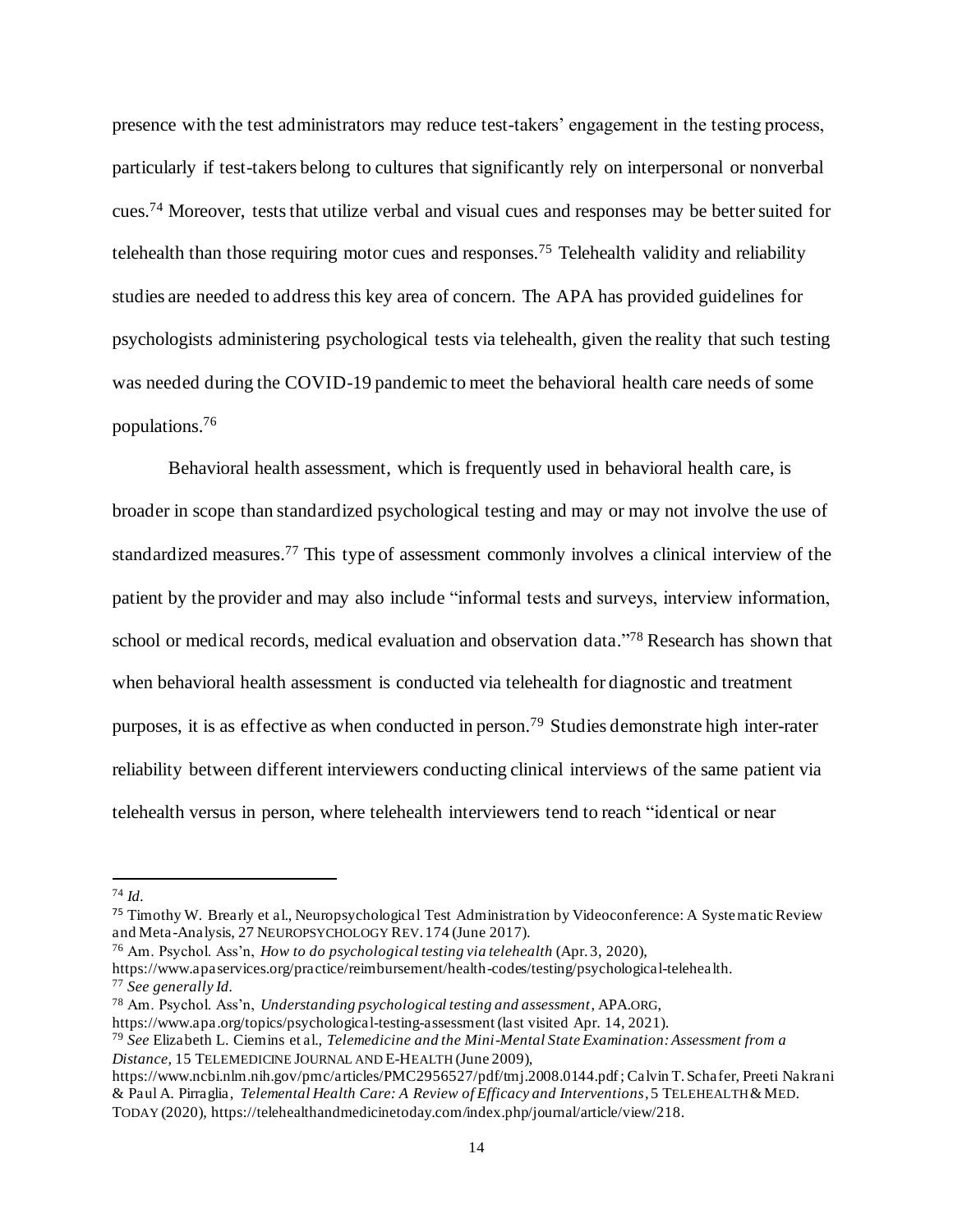identical" diagnostic conclusions as in-person interviewers.<sup>80</sup> Thus, there is empirical support for telehealth-based behavioral assessment, but more research is needed for the narrower practice of psychological testing.

#### B. Impact of Telehealth on Costs of Behavioral Health Care

Cost savings attributable to telehealth use can be measured in different ways, including savings to patients, providers, or payers (e.g., insurance companies, public health systems). Early telehealth efforts focused on savings due to decreased transportation costs associated with providing health care to isolated populations (e.g., rural communities, prison populations).<sup>81</sup> Since that time, research has primarily attributed cost savings to patients' reduced transportation and travel time.<sup>82</sup> In its 2019 report, AHRQ identified thirty-two outpatient, five emergency care, and seven inpatient telehealth studies assessing cost as a function of telehealth.<sup>83</sup> While some studies identified lower costs related to telehealth, "in most cases savings [were] attributable to reductions in transfers or less transportation."<sup>84</sup> Moreover, AHRQ reported that "the rigor of the measurement, imprecision of estimates and inconsistency in the magnitude of the effects limits confidence in these finding [resulting in] low strength of evidence[.]"<sup>85</sup> Other studies confirm AHRQ's findings that evidence regarding cost savings is equivocal due to methodological limitations.<sup>86</sup> The limited studies that have identified cost savings primarily attribute them to

<sup>80</sup> Paul E. Ruskin et al., *Reliability and acceptability of psychiatric diagnosis via telecommunication and audiovisual technology*, 49 PSYCHIATRICSERV. 1086 (Aug. 1998).

<sup>81</sup> *See* Nat'l Inst. of Just*., Telemedicine Can Reduce Correctional Health Care Costs: An Evaluation of a Prison Telemedicine Network* (Mar. 1999), https://www.ojp.gov/pdffiles1/175040.pdf.

<sup>82</sup> *See* Centaine L. Snoswell et al., *Determining if Telehealth Can Reduce Health System Costs: Scoping Review*, J. Med. Internet Res. (Oct. 2020), https://www.jmir.org/2020/10/e17298/.

<sup>83</sup> Agency for Healthcare Res. & Quality*,* note 43.

<sup>84</sup> *Id.*

<sup>85</sup> *Id.*

<sup>86</sup> *See, e.g.,* Hema Mistry, *Systematic review of studies of the cost-effectiveness of telemedicine and telecare. Changes in the economic evidence over twenty years,* 18 J. of TELEMEDICINE &TELECARE 1 (Jan. 2012); Isabel de la Torre-Diez et al., *Cost-utility and cost-effectiveness studies of telemedicine, electronic, and mobile health systems in the literature: a systemic review,* 21 TELEMEDICINE &E-HEALTH 81 (Feb. 2015); Pamela S.Whitten, *Systemic review of cost effectiveness studies of telemedicine interventions,* 324 BRIT.MED.J. 1434 (June 15, 2002).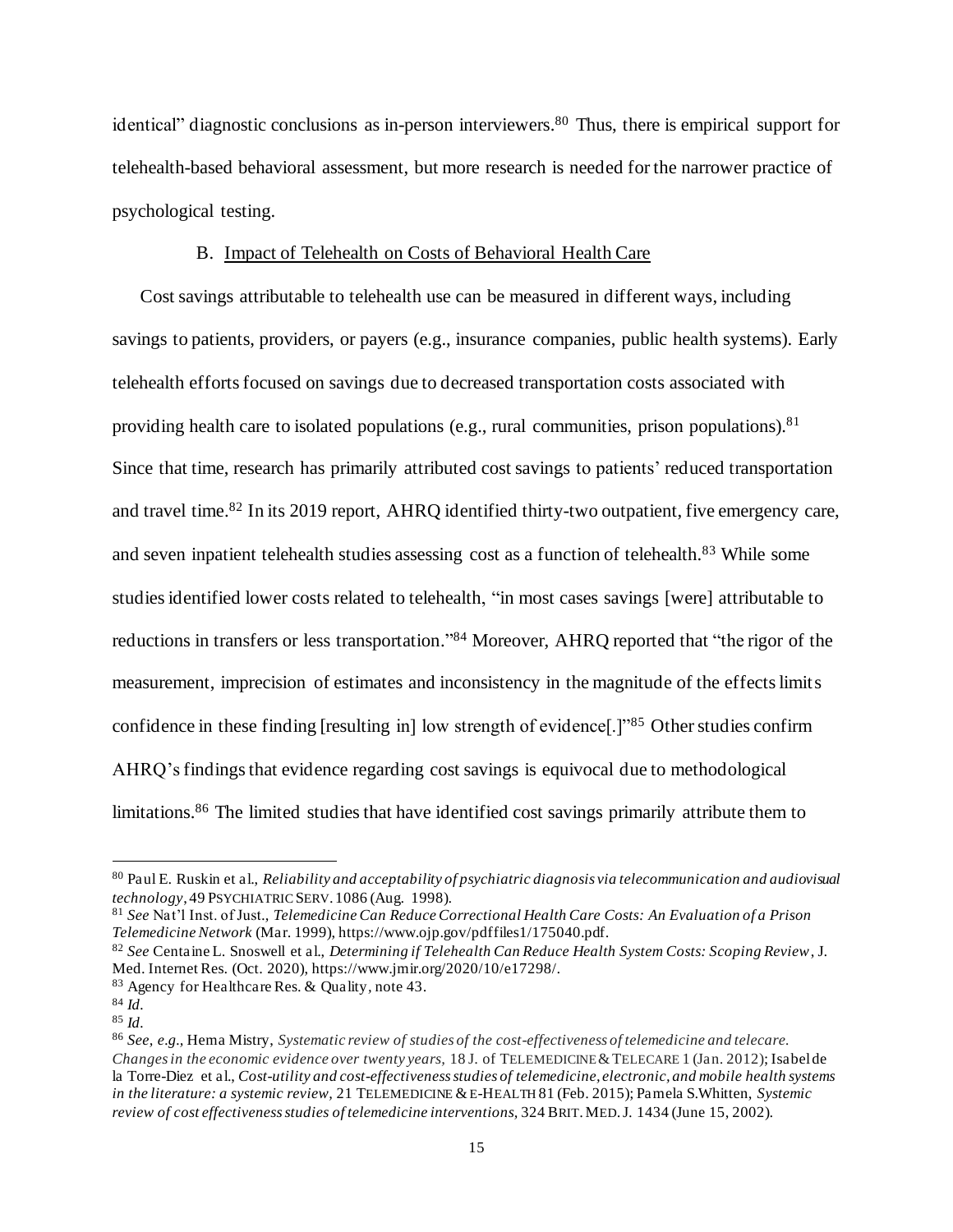reduced patient transportation and travel time.<sup>87</sup> In systems such as the VA, where transportation costs are absorbed by the health care system, these savings may be realized by the system itself.<sup>88</sup> More likely, however, savings are realized by patients,<sup>89</sup> in the form of not needing to take unpaid time off work and reducing the need to tap into valuable social resources (e.g., childcare) to attend health care appointments.

Where providers are required to travel to patients' homes to provide health care, savings may be realized by the providers, particularly in the form of improved efficiency and productivity.<sup>90</sup> Providers who do not travel, however, are less likely to save costs by delivering health care via telehealth rather than in person.<sup>91</sup> Some research suggests providers may even experience increased administrative costs related to scheduling telehealth appointments, required technology infrastructure, and technology-related staff training.<sup>92</sup> While some commentators suggest that providers delivering services via telehealth may save material costs, such as "patient gowns, cleaning, disinfectants, and other supply expenses,"<sup>93</sup> the research does not evidence such savings. Moreover, these expenses are less applicable to behavioral health care setting, where patients do not undergo formal physical examinations or medical diagnostic testing. One unique cost-saving mechanism that may be associated with telehealth, however, is its potential to reduce unnecessary emergency care visits and hospitalizations.<sup>94</sup> Some research also suggests telehealth may save health systems costs by decreasing use of secondary care, such specialist or procedural

<sup>87</sup> *E.g.,* Agency for Healthcare Res. & Quality*,* note 43.

<sup>88</sup> *See Id.*

<sup>89</sup> *See Id.*

<sup>90</sup> *Id.*

<sup>91</sup> *See Id.*

<sup>92</sup> *See Id.*

<sup>93</sup> Jacqueline LaPointe, *CMS to Assess Telehealth Reimbursement Rates Post-Pandemic,* RevCycleIntelligence.com (July 21, 2020), https://revcycleintelligence.com/news/cms-to-assess-telehealth-reimbursement-rates-post-pandemic. <sup>94</sup> David C. Grabowski & A. J. O'Malley, *Use of telemedicine can reduce hospitalizations of nursing home residents and generate savings for Medicare*, 33 HEALTH AFF. 244 (Feb. 2014).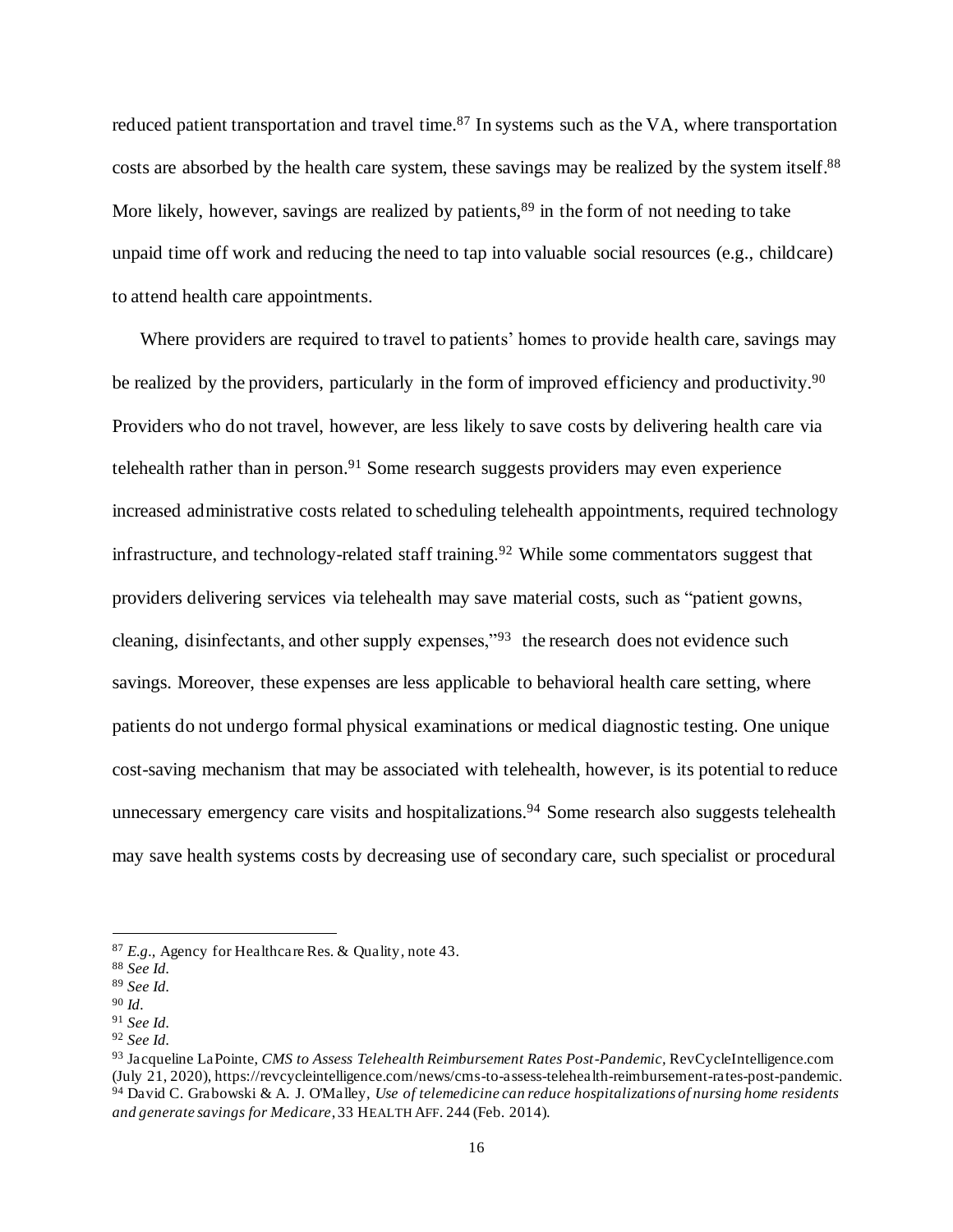follow-up visits.<sup>95</sup> This evidence is not specific to behavioral health care, however, and may not apply to this specialty.

#### **III.Pre-COVID Barriers to Behavioral Telehealth**

Barriers to behavioral telehealth identified over the past few decades include technological (e.g. technology access, literacy, and accessibility) and reimbursement barriers. Providers also experience barriers related how and when they are permitted to provide telehealth services, particularly with respect to establishing treatment relationships, prescribing, and interjurisdictional practice. Some of these barriers may disproportionately impact poor, minority, rural, disabled, and elderly populations, as well as individuals with limited English proficiency.

#### A. Technological Barriers

Patient access to technology is a major barrier to behavioral telehealth, disproportionately impacting rural, poor, and minority communities. The Telecommunications Act of 1996 called for improved access to telecommunications and high-speed internet for all Americans, with a focus on underserved communities, especially rural and low-income communities.<sup>96</sup> This statute requires the Federal Communications Commission ("FCC") to report annually on the extent to which broadband<sup>97</sup> "is being deployed to all Americans in a reasonable and timely fashion."<sup>98</sup> According to the FCC, approximately 19 million Americans (6% of the population) still lack physical access to fixed broadband internet. <sup>99</sup> Even those with physical access may not adopt

<sup>95</sup> Centaine, *supra* note 82.

<sup>96</sup> Telecommunications Act of 1996, Pub. LA. No. 104-104, 110 Stat. 56.

<sup>97</sup>FED. COMM.COMM'N, 2020 BROADBAND DEPLOYMENT REPORT (Apr. 24, 2020) (defining broadband as "technology with the capacity to transmit data to enable a subscriber to the service to originate and receive high quality voice, data, graphics and video").

<sup>98</sup> Heath,*supra* note 8.

<sup>99</sup>FED. COMM.COMM'N,EIGHT BROADBAND PROGRESS REPORT (Aug. 21, 2012).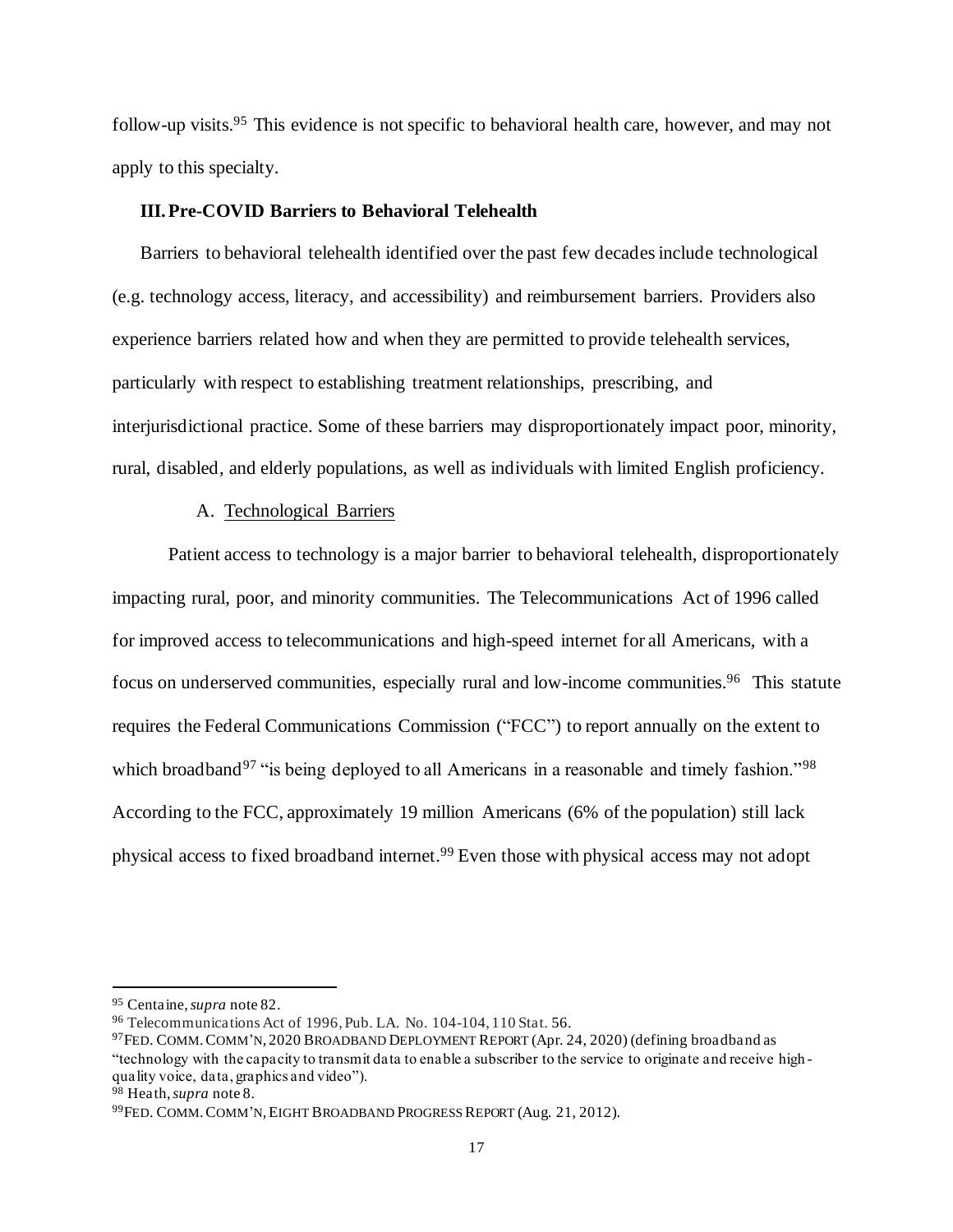broadband internet services for a variety of reasons, such as cost.<sup>100</sup> Twenty-five percent of individuals residing in rural communities and approximately one-third of those residing in tribal areas lack such access.<sup>101</sup>

The United States Census Bureau reported in 2017 that 36.4% of Black respondents and 30.3% of Hispanic respondents did not have broadband internet or a computer, as compared to 21.2% of White respondents.<sup>102</sup> In recognition of the lack of reliable internet access in many communities of color, the National Telecommunications and Information Administration of the United States Department of Commerce established the Minority Broadband Initiative, in collaboration with Historically Black Colleges, to address these gaps.<sup>103</sup> According to a 2019 Pew Research Center survey, only 57% to 58% of Black and Hispanic respondents owned a desktop or laptop computer, as compared to 82% of White respondents.<sup>104</sup> Black and Hispanic respondents reported owning smartphones at similar rates as White respondents (80%, 79% and 82%, respectively).<sup>105</sup> Only 69% of Hispanic respondents born outside the United States owned smartphones, however, as compared to 87% of Hispanic respondents born in the United States. Moreover, while four-fifths of survey respondents owned smartphones, 29% of households with annual incomes under \$30,000 did not own smartphones and 46% of these low-income housesholds did not own computers.<sup>106</sup> Lack of access to the technology necessary for telehealth,

<sup>100</sup> John B. Horrigan & Maeve Duggan, Barriers to broadband adoption: Cost is now a substantial challenge for many non-users, PEW RESEARCH CENTER(Dec. 21, 2015), https://www.pewresearch.org/internet/2015/12/21/3 barriers-to-broadband-adoption-cost-is-now-a-substantial-challenge-for-many-non-users/. <sup>101</sup> *Id.*

<sup>102</sup> U.S. Census Bureau, *The Digital Divide: Percentage of Households by Broadband Internet Subscription, Computer Type, Race and Hispanic Origin* (Sept. 11, 2017),

https://www.census.gov/library/visualizations/2017/comm/internet.html.

<sup>103</sup> *See* NAT'L TELECOMM.&INFO.ADMIN.,NTIA MINORITY BROADBAND INITIATIVE (Nov. 15, 2019).

<sup>104</sup> Andrew Perrin & Erica Turner, *Smartphones help blacks, Hispanics bridge some – but not all – digital gaps with whites*, PEW RESEARCH CENTER(Aug. 20, 2019), https://www.pewresearch.org/fact-tank/2019/08/20/smartphoneshelp-blacks-hispanics-bridge-some-but-not-all-digital-gaps-with-whites/. <sup>105</sup> *Id.*

<sup>106</sup> *Id.*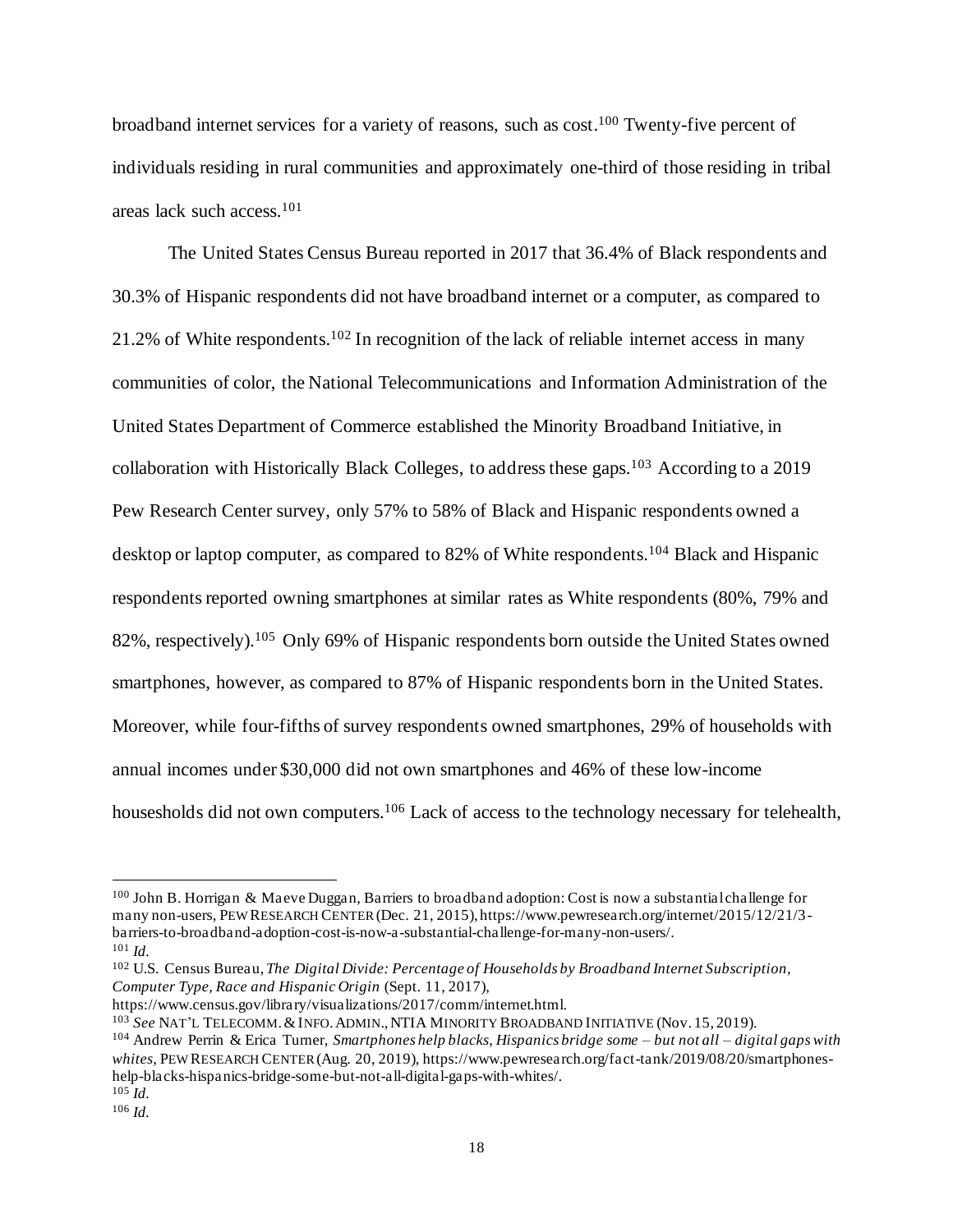including high-speed internet and technological equipment with audio-visual conferencing capacity, is a major barrier for these populations. Successful efforts to expand behavioral telehealth must addressthese obstacles to avoid exacerbating existing inequities in access to health care.

As to providers, access to the necessary technology for delivery of telehealth is a potential barrier. The Health Insurance Portability and Accountability Act ("HIPAA"), which applies to healthcare providers transmitting personal health information in electronic form, is implicated in telehealth delivery. <sup>107</sup> The HIPAA Security Rule limits access of electronic Protected Health Information ("PHI") to authorized users.<sup>108</sup> Providers are required to use a secure system for communication of PHI.<sup>109</sup> Additionally, providers must monitor communications using PHI to prevent breaches.<sup>110</sup> Providers are also required to obtain Business Associate Agreements ("BAA") from technology vendors under the HIPAA Privacy Rule.<sup>111</sup> The need to utilize HIPAA-compliant secure technology, monitor for breaches, and obtain Business Associate Agreements from third-party vendors may increase telehealth-related administrative costs and burdens for providers.<sup>112</sup> Additionally, these requirements make is less likely that patients will be familiar with the technology providers are required to use for telehealth, since the technology must be specialized to ensure compliance with HIPAA.

Lack of technological literacy is another barrier to behavioral telehealth that disproportionately impacts certain populations. The American Institute for Research has

<sup>107</sup> *See* The Health Insurance Portability and Accountability Act of 1996, Pub. L. No. 104–191, 110 Stat. 1936. <sup>108</sup> HIPAA J., *HIPAA Guidelines on Telemedicine*, https://www.hipaajournal.com/hipaa-guidelines-on-telemedicine/ (last visited Mar. 20, 2021).

<sup>109</sup> *See* Centaine*, supra* note 82.

*<sup>110</sup> See Id.*

<sup>111</sup> *See Id.*

*<sup>112</sup>See Id.*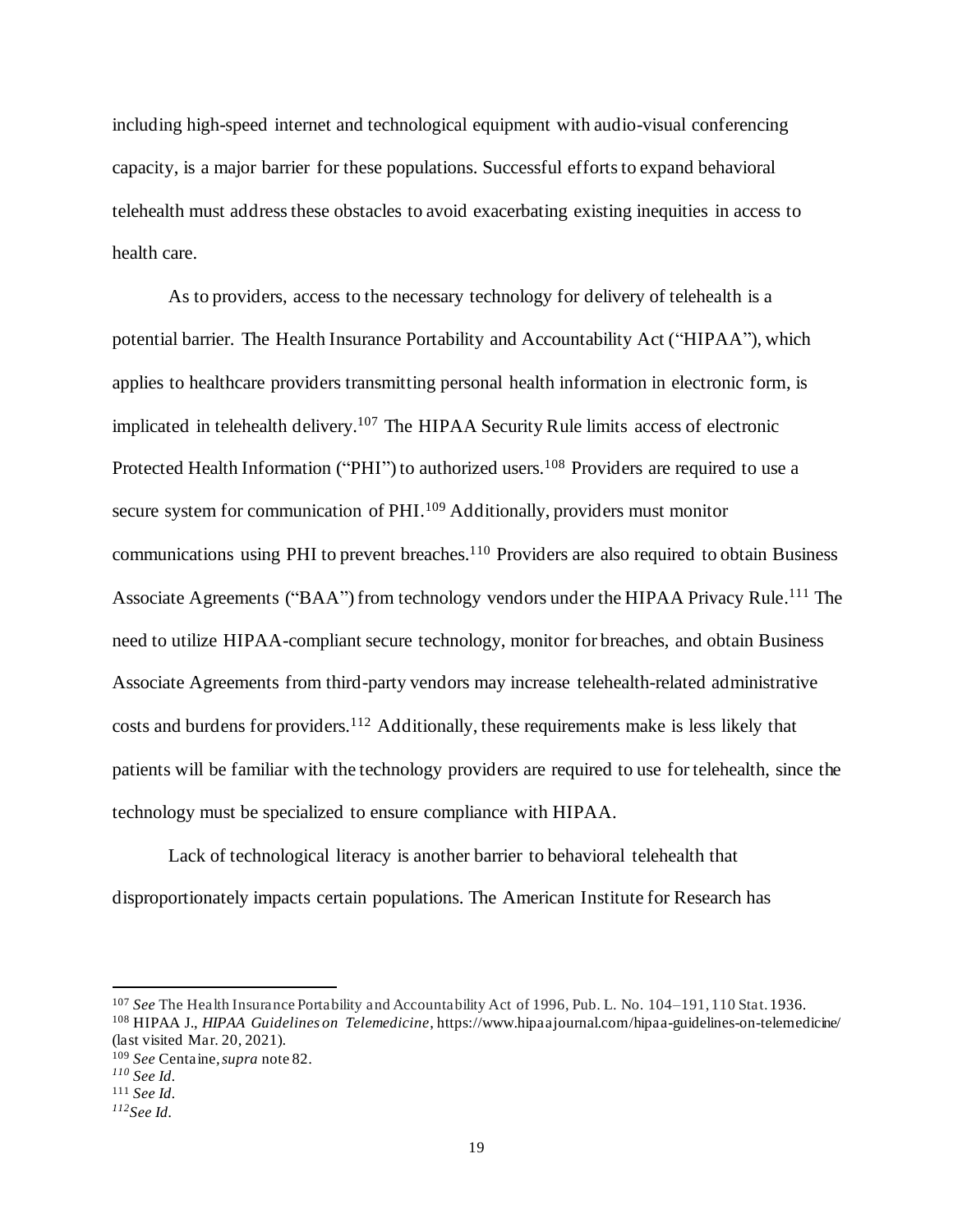described approximately 16% of American adults as technologically illiterate.<sup>113</sup> Adults identified as technologically illiterate included those who reported no computer use and those unwilling or unable to pass a computer test consisting of basic tasks, such as using a mouse or highlighting text on a computer screen.<sup>114</sup> These adults tended to be less educated, older, and more likely to have been born outside the United States.<sup>115</sup> They were also more likely to be Black or Hispanic.<sup>116</sup> Additional research has corroborated the finding that older Black patients are less likely to use telehealth than White and younger patients.<sup>117</sup>

Moreover, the technology used for telehealth not be accessible to some disabled and elderly populations. Disabilities and impairments including, but not limited to, physical, motor, visual, audio, and cognitive impairments may inhibit their use of the technology required for behavioral telehealth.<sup>118</sup> Videoconference technology inaccessibility for individuals with disabilities related to sight, hearing, speech, or cognitive impairments is an area of particular concern. <sup>119</sup> Telehealth technologies often lack features required by these individuals for proper use.<sup>120</sup> Patients with hearing disabilities, for example, may require captioning and those with

<sup>113</sup> Madedova, Saida & Pawlowski, Emily. *Stats in Brief A Description of Adults Who Are Not Digitally Literate, U.S. DEP'T OF EDUC.* (May 2018), https://nces.ed.gov/pubs2018/2018161.pdf.

<sup>114</sup> *Id.*

<sup>115</sup> *Id.*

<sup>116</sup> *Id.*

<sup>117</sup> *See, e.g.*, Rumi Chunara et al., *Telemedicine and healthcare disparities: a cohort study in a large healthcare sysem in New York City during COVID-19,* 28 J. OF THE AM. MED.INFORMATICS ASS'N 33, (Jan. 2021); Robert R. Pierce & James J. Stevermer, *Disparities in the use of telehealth at the onset of the COVID-19 public health emergency*, J. OF TELEMEDICINE AND TELECARE (Oct. 21, 2020),

https://www.ncbi.nlm.nih.gov/pmc/articles/PMC7578842/; David Velasquez & Ateev Mehrota, *Ensuring the Growth of Telehealth During COVID-19 Does Not Exacerbate Disparities in Care*, HEALTH AFF. (May 8, 2020), https://www.healthaffairs.org/do/10.1377/hblog20200505.591306/full/; Kara Wegermann et al., *Racial and Socioeonomic Disparities in Utilization of Telehealth in Patients with Liver Disease During COVID-19*, DIGESTIVE DISEASES AND SCI. (Jan. 28, 2021), https://link.springer.com/content/pdf/10.1007/s10620-021-06842-5.pdf. <sup>118</sup> Alex Kuerbis et al., *Older adults and mobile technology: Factors that enhance and inhibit utilization in the context of behavioral health*, 2 MENTAL HEALTH ADDICTION RES. 1, (2017).

<sup>119</sup> Rupa S. Valdez et al., *Ensuring full participation of people with disabilities in an era of telehealth,* 28 J. OF THE AM. MED.INFORMATICS ASS'N 389, (Nov. 18, 2020).

<sup>120</sup> Bureau of Internet,*Accessibility, Rising to Meet the Telehealth Accessiblity Challenge in the Time of COVID-19*, BOIA.ORG (Aug. 11, 2020), https://www.boia.org/blog/rising-to-meet-the-telehealth-accessibility-challenge-in-thetime-of-covid-19.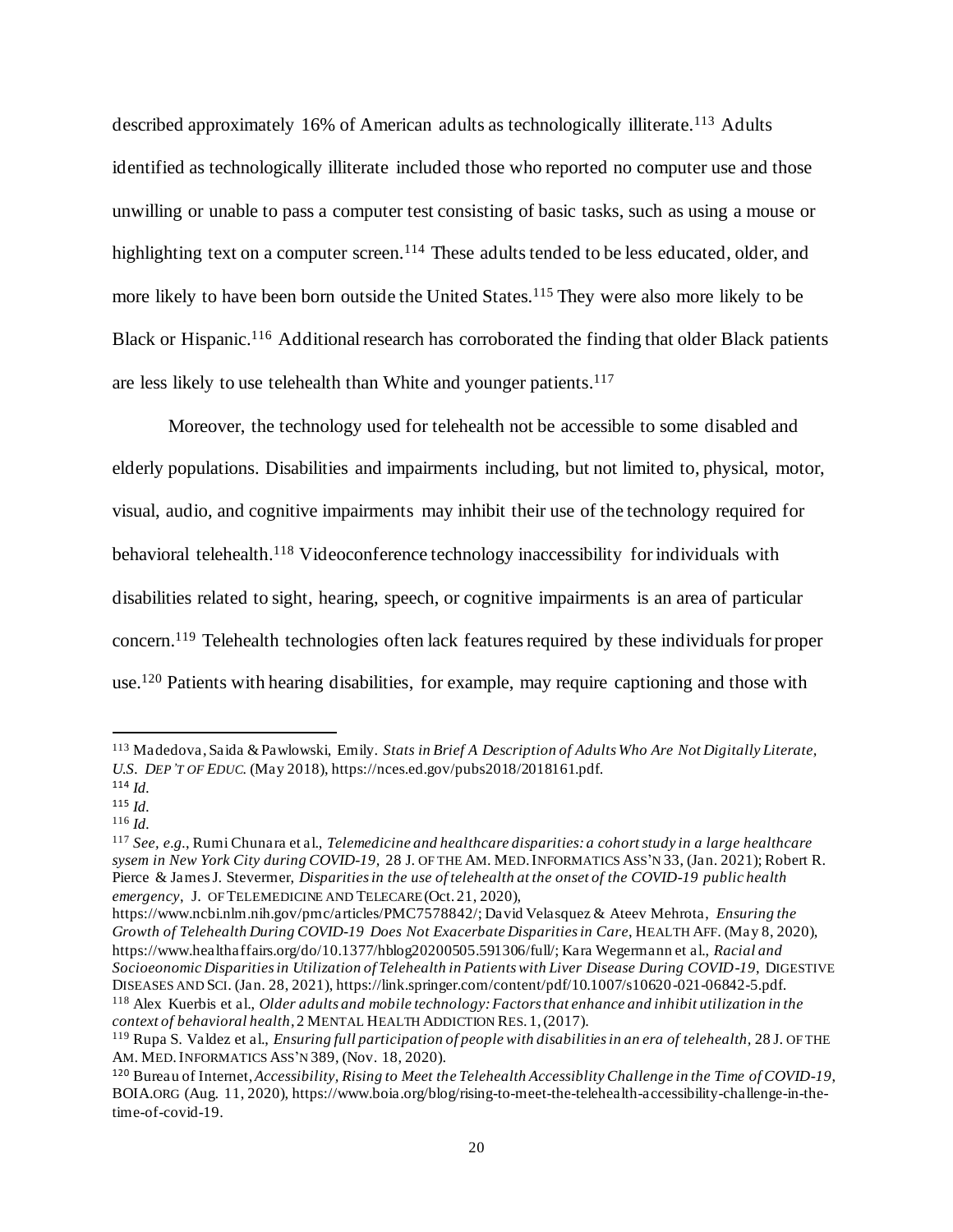visual impairments may require screen readers or similar assistive devices. <sup>121</sup> Individuals with speech impairments may require voice synthesizers or features that generate speech from text.<sup>122</sup> Many telehealth technologies do not offer these features or may otherwise be incompatible with assistive devices.<sup>123</sup>

#### B. Reimbursement Barriers

Medicare reimbursement for telehealth services is addressed under §1834(m) of the Social Security Act.<sup>124</sup> This provision permits payment to physicians and practitioners who provide telehealth to an "eligible telehealth individual."<sup>125</sup> An eligible telehealth individual is defined as a beneficiary who receives telehealth at an originating site (i.e., patient's location when receiving telehealth) that is located in:

an area that is designated as a rural health professional shortage area [or] in a county that is not included in a Metropolitan Statistical Area [or] from an entity that participates in a Federal telemedicine demonstration project that has been approved by (or receives funding from) the Secretary of Health and Human Services as of December 31, 2000.<sup>126</sup>

While these limitations stopped applying to patients treated for substance abuse or comorbid mental health disorders in July 2019,<sup>127</sup> all originating sites must still be located at specific health clinics, hospitals, physician offices, skilled nursing facilities, or renal dialysis facilities. <sup>128</sup> The originating site is only permitted to be the patient's home when the patient is undergoing dialysis at home due to end stage renal disease.<sup>129</sup>

<sup>121</sup> *Id.* <sup>122</sup> *Id.* <sup>123</sup> *Id.* <sup>124</sup> 42 U.S.C. § 1834(m) <sup>125</sup> *Id.* <sup>126</sup> *Id.* <sup>127</sup> *Id.* <sup>128</sup> *Id.* <sup>129</sup> 42 U.S.C. § 1881(b)(3)(B)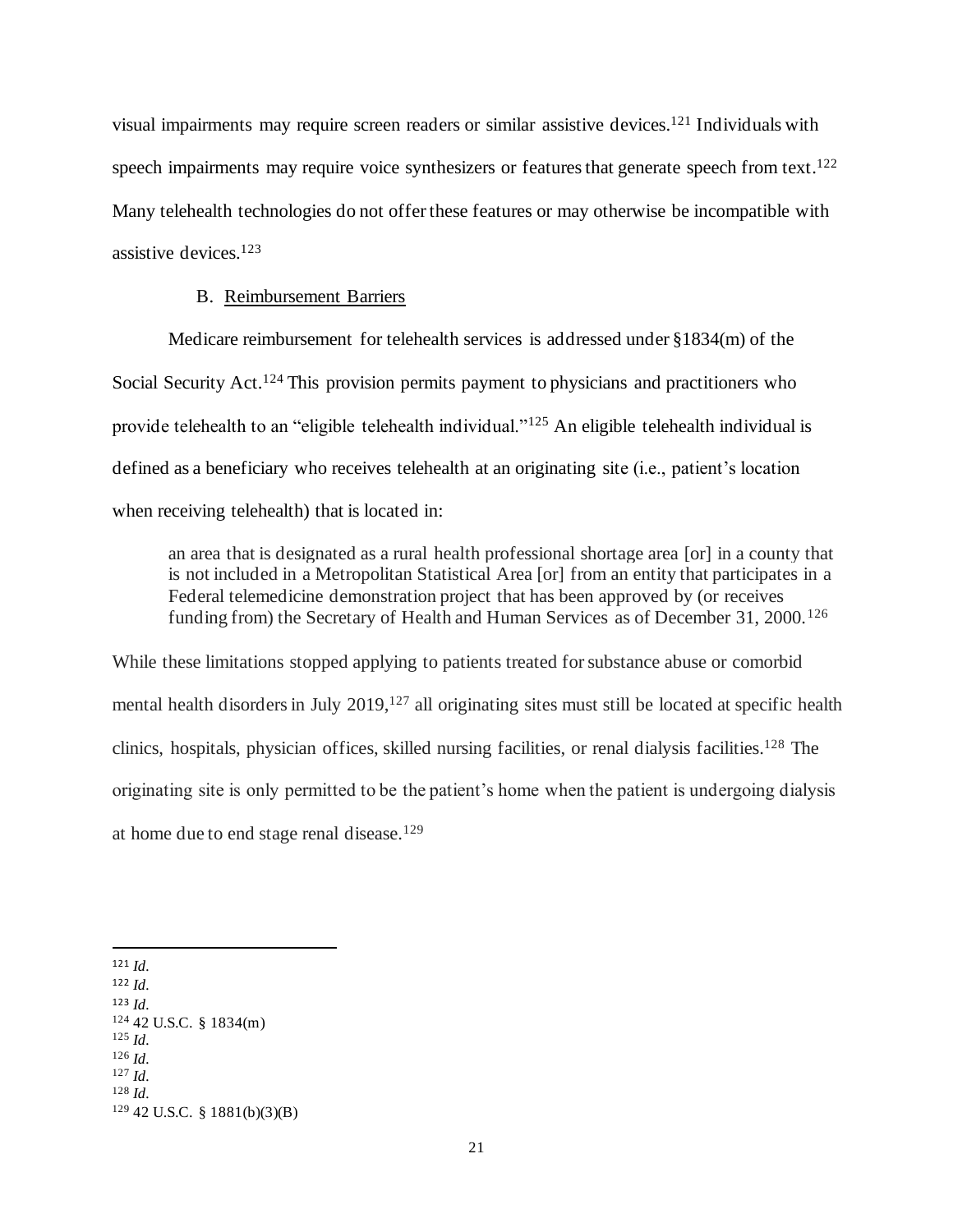While the federal government regulates Medicare reimbursement for telehealth, states determine Medicaid coverage of telehealth services.<sup>130</sup> By 2016, all but two states (Massachusetts and Rhode Island) provided for some form of telehealth reimbursement under Medicaid.<sup>131</sup> Massachusetts was the last state to add telehealth reimbursement in 2019, specifically targeting behavioral telehealth and requiring payment parity, so that providers are reimbursed for telehealth services at the same rate as for in-person services.<sup>132</sup> As with Medicare, some states require that certain geographic restrictions be met as a condition of Medicaid coverage. <sup>133</sup> These restrictions vary and often include maximum distance requirements between provider and patient sites.<sup>134</sup> More commonly, states restrict the originating site (i.e., patient's location) to physician offices, hospitals, and sometimes rural health clinics.<sup>135</sup> In 2019, 22 states had such restrictions,<sup>136</sup> but by 2020, 27 states and the District of Columbia permitted Medicaid reimbursement for telehealth delivered to the patient's home,<sup>137</sup> as compared to only seven states in 2013.<sup>138</sup> States also vary as to the *type* of telehealth services authorized for Medicaid

<sup>132</sup>Press Release, Executive Office of Health & Human Servs. Mass Health, *MassHealth Expands Access to Behavioral Health Care for Members through Telehealth*, MASS.GOV (Feb. 8, 2019),

<sup>130</sup> Ctr. for Connected Health Pol'y*, State Telehealth Medicaid Fee For Service Policy: A Historical Analysis of Telehealth: 2013 – 2019*, THE NAT'L TELEHEALTH POL'Y RESOURCE CTR.(Jan. 2020), https://www.cchpca.org/sites/default/files/2020-

<sup>01/</sup>Historical%20State%20Telehealth%20Medicaid%20Fee%20For%20Service%20Policy%20Report%20FINAL.p df.

<sup>131</sup> *Id.*

https://www.mass.gov/news/masshealth-expands-access-to-behavioral-health-care-for-members-through-telehealth. <sup>133</sup> Ctr. for Connected Health Pol'y*, supra* note 130.

<sup>&</sup>lt;sup>134</sup> *Id.* (reporting "one of the most common [geographic restriction] is to deny reimbursement for telehealth services when the originating and distant sites are within a specified distance from each other (typically five miles)"). <sup>135</sup> *Id.*

<sup>136</sup> *Id.*

<sup>137</sup> Ctr. for Connected Health Pol'y, *State Telehealth Laws and Reimbursement Policies At a Glance*, THE NAT'L TELEHEALTH POL'Y RESOURCE CTR.(Fall 2019), https://www.cchpca.org/sites/default/files/2020- 10/StateTelehealthLawsandReimbursementPolicies%20FALL%202020%20.pdf.

<sup>138</sup> *Id.*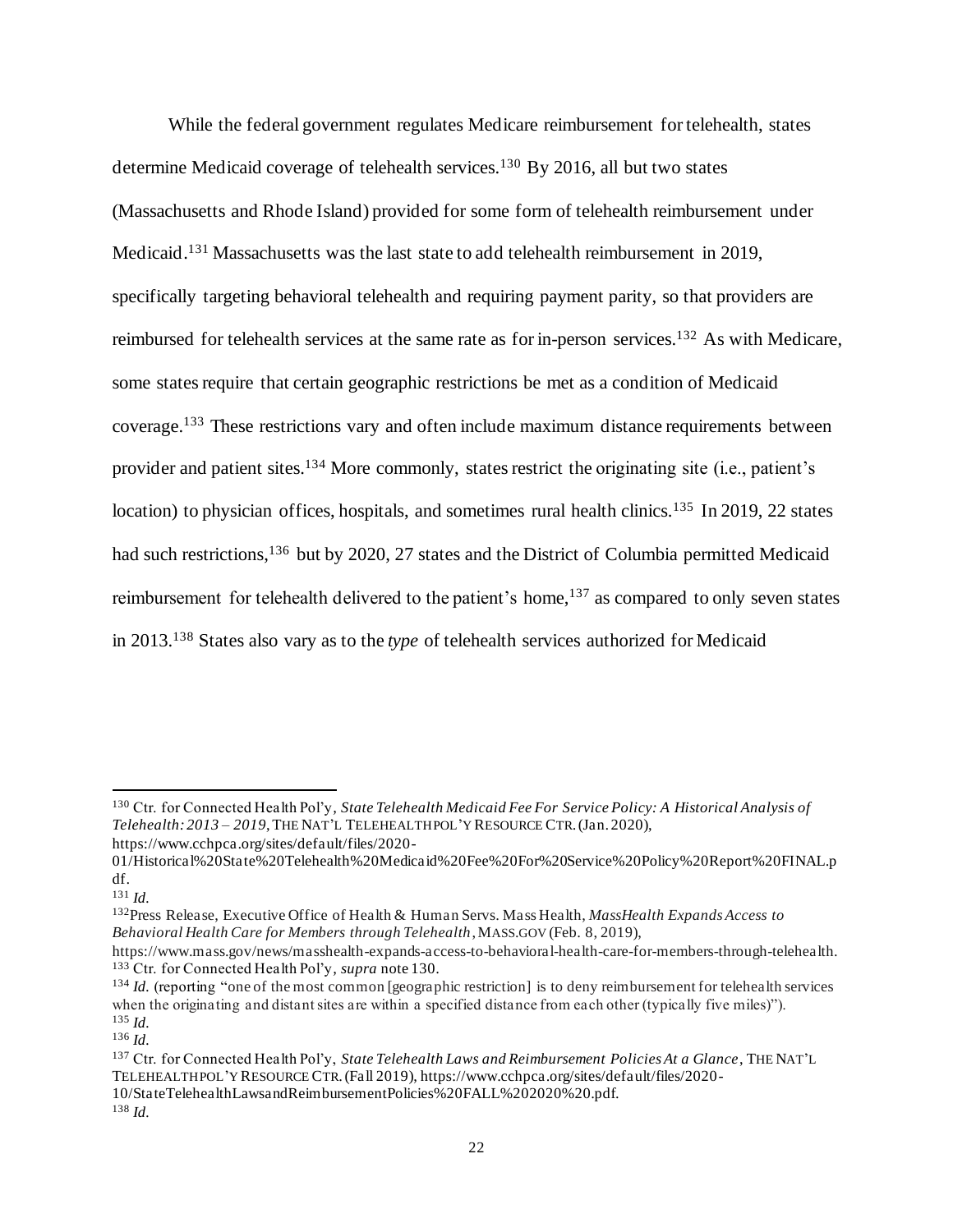coverage, with restrictions applying to certain medical specialties and to specific services within specialties.<sup>139</sup> Behavioral telehealth services, however, consistently make the cut.<sup>140</sup>

In 2020, 43 states and the District of Columbia had private payer telehealth statutes, as compared to only 14 states in 2012.<sup>141</sup> Most of these statutes mandated telehealth coverage parity, with a couple of exceptions. Prior to passing a statute in 2021 mandating parity, for example, Massachusetts prohibited insurance companies from charging patients higher costsharing for telehealth than for the same in-person services, but the statute did not mandate telehealth coverage as a general matter.<sup>142</sup> In April 2019, Florida passed a statute requiring contracts between insurers and telehealth providers be "voluntary" and "establish mutually acceptable payment rates or payment methodologies for services provided through telehealth," but it does not provide for telehealth coverage parity.<sup>143</sup>

Florida's statute mandating voluntary agreements as to telehealth reimbursement rates addresses a concern that payers tend to unilaterally pay providers lower reimbursement rates for telehealth services than for same in-person services, disincentivizing providers from offering telehealth.<sup>144</sup> Prior to the COVID-19 pandemic, ten state statutes more directly addressed this concern by mandating payment (reimbursement) parity, requiring payers to pay providers the same reimbursement rates for telehealth as for the same services provided in person.<sup>145</sup>

<sup>139</sup> *Id.*

<sup>140</sup> *Id.*

<sup>141</sup> Ctr. for Connected Health Pol'y, *State Telehealth Laws and Reimbursement Policies,* THE NAT'L TELEHEALTH POL'Y RESOURCE CTR.(Fall 2020), https://www.cchpca.org/telehealth-policy/state-telehealth-laws-andreimbursement-policies-report.

<sup>142</sup> MASS. GEN. LAW. ch. 175 § 47BB (2020).

<sup>143</sup> Fla. Stat. § 627.42396 (2020).

<sup>144</sup> Eric Wickland, Will Telehealth Payment Parity Be Permanent or a Passing Fancye? mHealthIntelligence.com (February 22, 2021), https://mhealthintelligence.com/news/will-telehealth-payment-parity-be-permanent-or-apassing-fancy.

<sup>145</sup> Ctr. for Connected Health Pol'y, *supra* note 141. (reporting California, Delaware, Georgia, Hawaii, Minnesota, New Mexico, Arkansas, Colorado, Kentucky, and New Jersey mandated payment parity)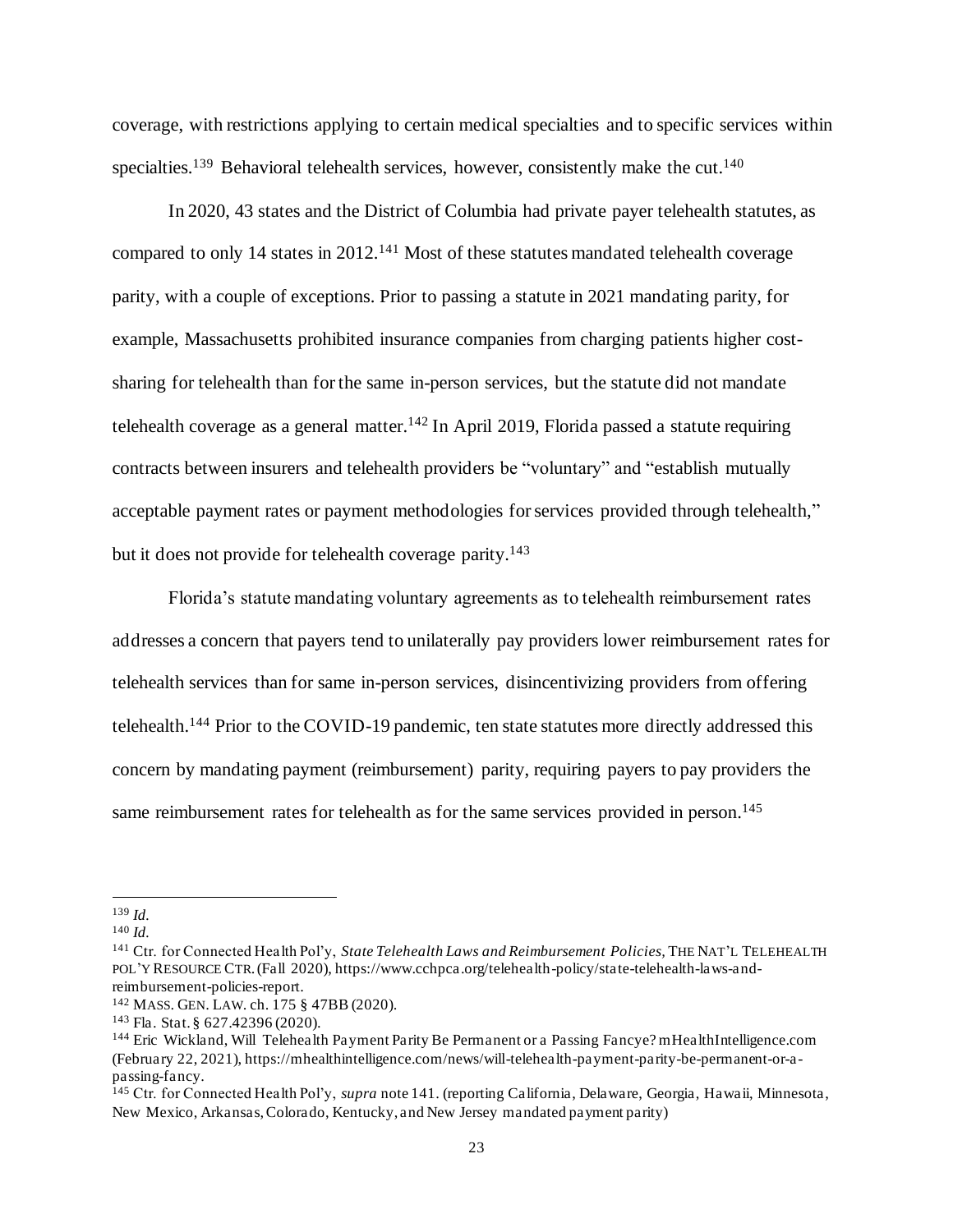Washington was the last state to pass payment parity legislation a few months prior to the onset of the COVID-19 pandemic.<sup>146</sup> The statute was originally scheduled to take effect January 2021,<sup>147</sup> but took effect sooner, in March 2020.<sup>148</sup> State statutes vary as to whether coverage and payment parity provisions apply to all providers or are limited to providers in the insurance company's network. For example, Massachusetts only requires payment parity for in-network providers, in addition to specifically limiting payment parity to behavioral health providers.<sup>149</sup> Some private payer statutes also include a member cost-shifting provision prohibiting insurance companies from requiring patients to pay higher cost-sharing (e.g., deductible, copayment, coinsurance) for telehealth than for the same in-person services.

State private payer statutes only govern "fully insured" insurance plans, where the employer has a contract with an insurer to take on the financial risk of its employees' health care costs in return for employer-paid premiums. <sup>150</sup> The Employee Retirement Income Security Act of 1974 (ERISA), a federal law governing employee benefit plans, has been interpreted as exempting self-funded plans from state insurance statutes.<sup>151</sup> Self-funded health insurance plans are those for which employers take on the financial risk of their employees' health care cost and typically utilize third party administrators to manage benefits and pay claims. <sup>152</sup> In 2019, approximately 61% of American workers were insured by self-funded plans, most working for

<sup>146</sup> WASH. REV.CODE § 41.05.700 (2020).

<sup>147</sup> *Id.*

<sup>148</sup> WASH. REV.CODE § 48.43.735 (2020).

<sup>149</sup> *See* Ctr. for Connected Health Pol'y *supra* note 141.

<sup>150</sup> Furrow et al., Hea lth Law: Cases, Materials, and Problems (8th Ed.). Chapter 8: Employee Retirement Income Security Act. West Academic Publishing: 2018.

<sup>151</sup> *Id.*

<sup>152</sup> *Id.*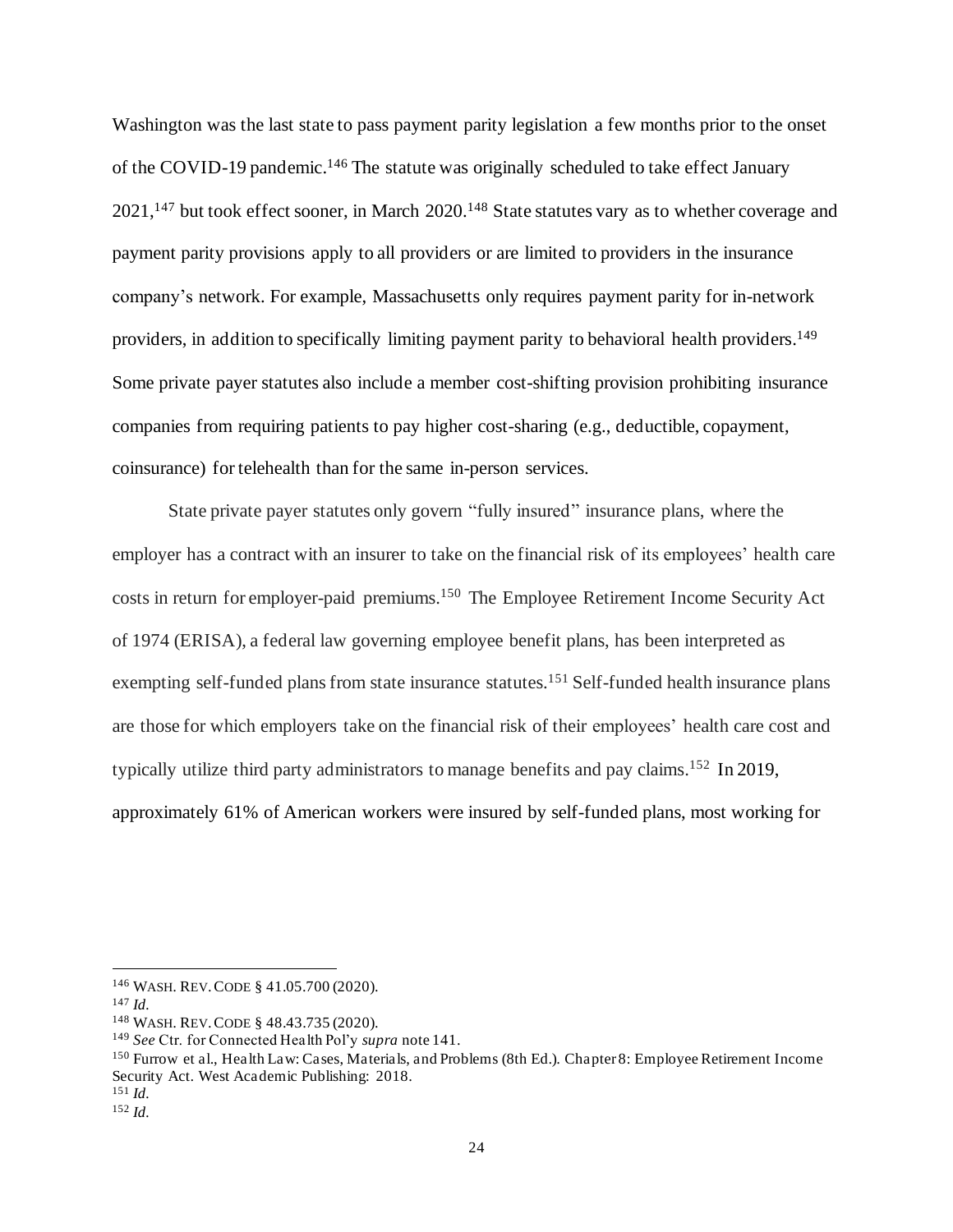large companies.<sup>153</sup> Significantly, ERISA does not mandate telehealth coverage, so self-funded plans are not required to provide their consumers any telehealth benefits.

### C. Limitations on Establishing Treatment Relationships

In 2019, the American Medical Association released the following practice guidelines on

establishing patient-physician relationship relationships via telehealth:

The AMA believes that a valid patient-physician relationship must be established before the provision of telemedicine services, through: A face-to-face examination, if a face-toface encounter would otherwise be required in the provision of the same service not delivered via telemedicine; or (ii) A consultation with another physician who has an ongoing patient-physician relationship with the patient. The physician who has established a valid physician-patient relationship must agree to supervise the patient's care; or (iii) Meeting standards of establishing a patient-physician relationship included as part of evidence-based clinical practice guidelines on telemedicine developed by major medical specialty societies, such as those of radiology and pathology. Exceptions include on-call, cross coverage situations; emergency medical treatment; and other exceptions that become recognized as meeting or improving the standard of care.<sup>154</sup>

Some state statutes similarly require that treatment be initiated in person prior to the provision of

telehealth, <sup>155</sup> although exceptions often apply. <sup>156</sup> Other states permit providers to initiate

treatment via telehealth if the provider can provide the same standard of treatment as would be

provided in person. <sup>157</sup> State statutes sometimes explicitly prohibit insurance companies from

requiring providers to initiate treatment relationships in person as a condition of

reimbursement.<sup>158</sup> Many states do not address the matter at all. Restrictions requiring the

initiation of treatment relationships in person may disproportionally impact communities with

- assn.org/system/files/2018-10/ama-chart-telemedicine-patient-physician-relationship.pdf. <sup>155</sup> Nat'l Governors Ass'n Ctr. for Best Practices, *The Future of State Telehealth Policy,* (Nov. 2020)
- https://www.nga.org/wp-content/uploads/2020/11/The-Future-of-State-Telehealth-Policy.pdf.

<sup>156</sup> Am. Med. Ass'n, *50-state survey: Establishment of a patient-physician relationship via telemedicine,* (2018), https://www.ama -assn.org/system/files/2018-10/ama-chart-telemedicine-patient-physician-relationship.pdf. <sup>157</sup> Nat'l Governors Ass'n Ctr. for Best Practices, note 155.

<sup>153</sup> Kaiser Fam. Found. & NORC at the U. of Chicago, *Employer Health Benefits 2019 Annual Survey*, (2019) http://files.kff.org/attachment/Report-Employer-Health-Benefits-Annual-Survey-2019 (reporting 80% of workers working for employers with 200 or more employees are covered by fully or partially self-funded plans). <sup>154</sup> Am. Med. Ass'n, *Coverage of and Payment for Telemedicine H-480-946*, (2019) https://www.ama -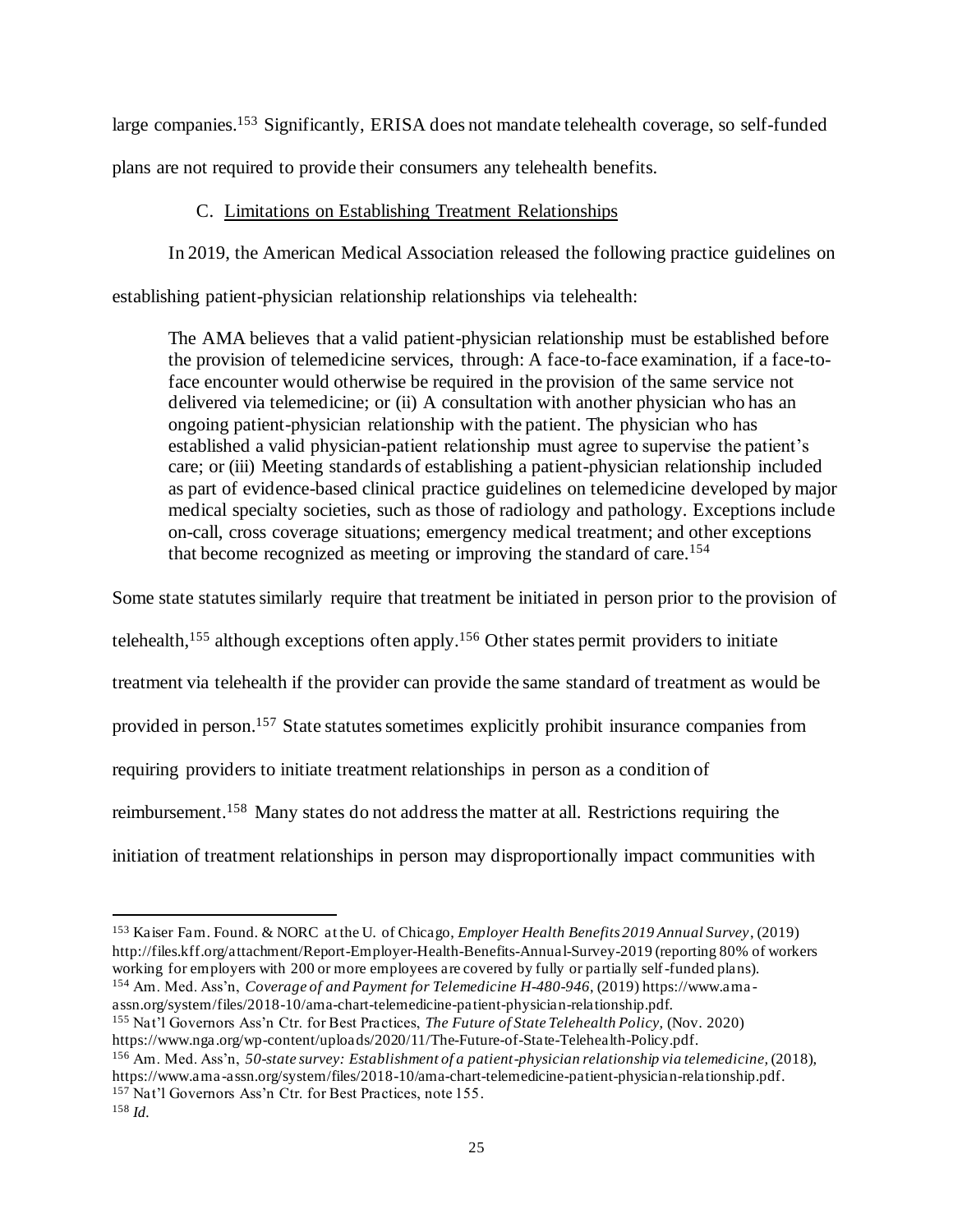provider shortages, such as those in rural areas, where long travel distances may be required to establish treatment relationships. Issues related to lack of transportation, inability to take paid time off work, or lack of other social resources (e.g., childcare) may deter patients in these communities from seeking telehealth if they must first establish treatment in person.

#### D. Limitations on Prescribing

The federal government limits telehealth prescribing under the Ryan Haight Online Pharmacy Consumer Protection Act of 2008 ("Ryan Haight Act"), <sup>159</sup> making it illegal to "deliver, distribute, or dispense a controlled substance by means of the Internet."<sup>160</sup> Under the Ryan Haight Act, named after an adolescent who died due to an overdose of controlled substances he purchased online, <sup>161</sup> "[n]o controlled substance that is a prescription drug as determined under the Federal Food, Drug, and Cosmetic Act 26 may be delivered, distributed, or dispensed by means of the Internet without a valid prescription.<sup>''162</sup> Valid prescriptions require that a patient first undergo an in-person medical evaluation by the prescribing provider or a covering provider.<sup>163</sup>

The Diversion Control Division of the Drug Enforcement Administration (DEA) interprets 21 U.S.C. § 829 (e)(3)(A) as providing an exception for a subset of providers who prescribe Schedule III-V controlled substances to treat opioid addiction.<sup>164</sup> Some states limit

<sup>163</sup> *Id.*

<sup>159</sup> 110 P.L. 425, 122 Stat. 4820

<sup>160</sup> 21 U.S.C. § 841(h)(1)

<sup>161</sup> *Implementation of the Ryan Haight Online Pharmacy Consumer Protection Act of 2008*, 74 Fed. Reg. 15,596 (Apr. 6, 2009).

<sup>162</sup> 21 U.S.C. § 829(e)(1)

<sup>164</sup> Drug Enforcement Admin. Drug Control Div. *Use of Telemedicine While Providing Medication Assisted Treatment (MAT*), U.S. DEP'T OF JUST. (May 18, 2018),

https://www.samhsa.gov/sites/default/files/programs\_campaigns/medication\_assisted/telemedicine -deaguidance.pdf.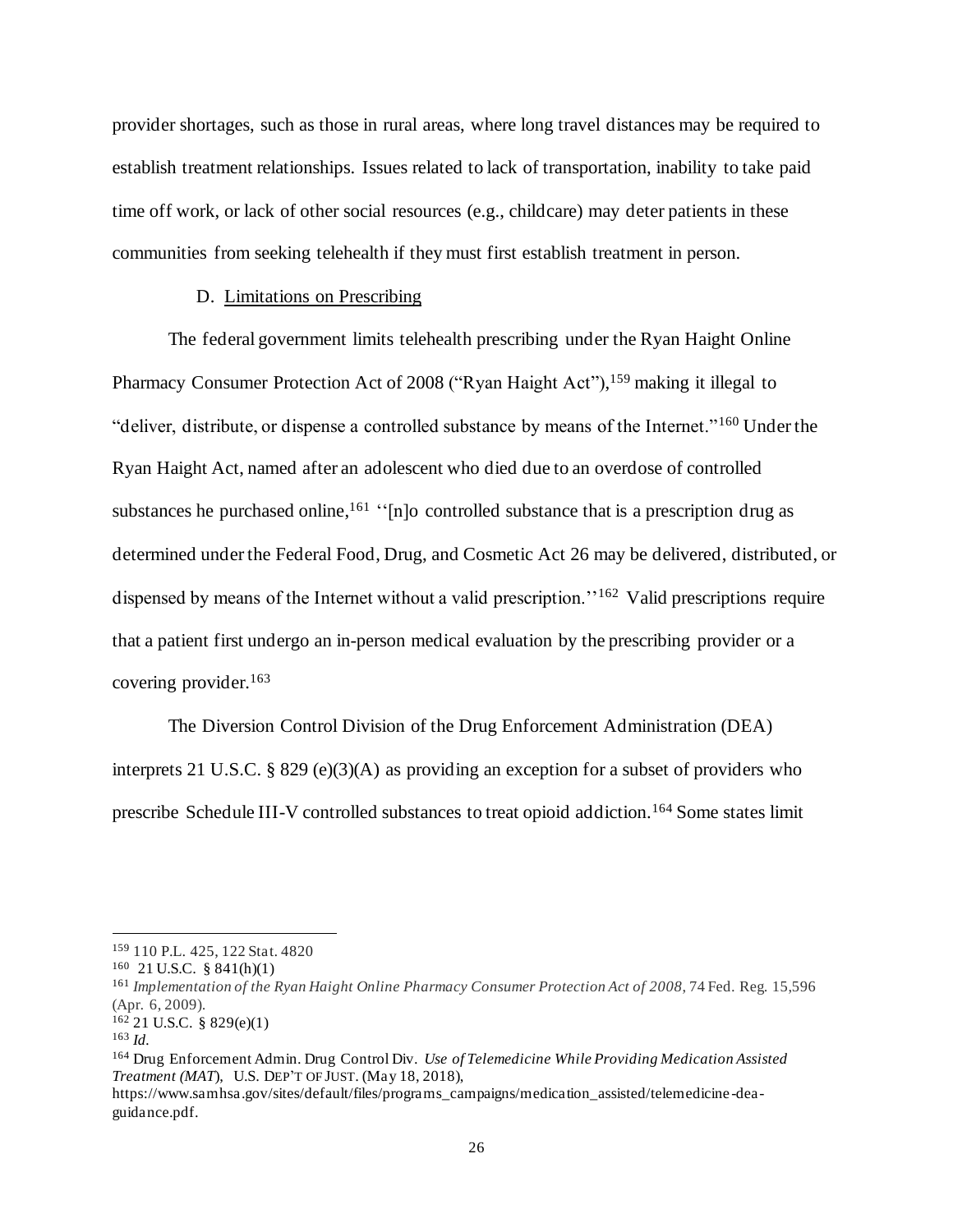these providers from utilizing the 21 U.S.C.  $\S$  829 (e)(3)(A) exception.<sup>165</sup> For example, to qualify for Medicaid reimbursement in Massachusetts, an in-person assessment of the patient by the prescribing provider or by a primary care physician who communicates with the prescriber is required. 166

#### E. Limitations on Interjurisidictional Practice

Licensing of health care providers, including behavioral health providers, is governed by states under their police power.<sup>167</sup> No federal licensure exists for health care providers. Behavioral health providers may only provide behavioral telehealth services in the state that issues their license.<sup>168</sup> As a result, telehealth services are limited geographically to patients physically located in the state where a provider is licensed, thus prohibiting telehealth delivery across state lines.<sup>169</sup> One approach some states has taken to address this barrier to telehealth is to form interstate compacts, which are "contract[s] between two or more states . . . carr[ying] the force of statutory law and allow[ing] states to perform a certain action, observe a certain standard or cooperate in a critical policy area."<sup>170</sup> Such compacts typically:

Establish a formal, legal relationship among states to address common problems or promote a common agenda; [c]reate independent, multistate governmental authorities (such as commissions) that can address issues more effectively than a state agency acting independently, or when no state has the authority to act unilaterally; and [e]stablish uniform guidelines, standards or procedures for agencies in the compact's member states. 171

https://www.apaservices.org/practice/clinic/covid-19-treating-clients.

<sup>165</sup> Centers for Medicare and Medicaid Services, *Reducing Barriers To Furnishing Substance Use Disorders (SUD) Services Using Telehealth and Remote Patient Monitoring For Pediatric Populations Under Medicaid: Final Report*  (May 15, 2020), https://www.medicaid.gov/medicaid/benefits/downloads/rtc-reducing-barriers-may-2020.pdf. <sup>166</sup> Commonwealth of Mass. Office of Medicaid, *Access To Behavioral Health Services Through Use of Telehealth Options*, 281 MASSHEALTH ALL PROVIDER BULLETIN (May 15, 2020),

https://www.mass.gov/files/documents/2019/01/23/all-provider-bulletin-281.pdf.

<sup>167</sup> BARROW R. FURROW ET AL., HEALTH LAW: CASES,MATERIALS, AND PROBLEMS 33 (8th ed. 2018).

<sup>168</sup> Am. Psychol. Ass'n, *COVID-19: It is legal to treat clients in another state?* (October 15, 2020),

<sup>169</sup> *Id.*

<sup>170</sup> PSYPACT, *PSYPACT Legislative Resource Kit,* (Feb. 2016) https://cdn.ymaws.com/asppb.siteym.com/resource/resmgr/PSYPACT\_Docs/PSYPACT\_Resource\_Kit\_2.11.20.pdf. *<sup>171</sup> Id.*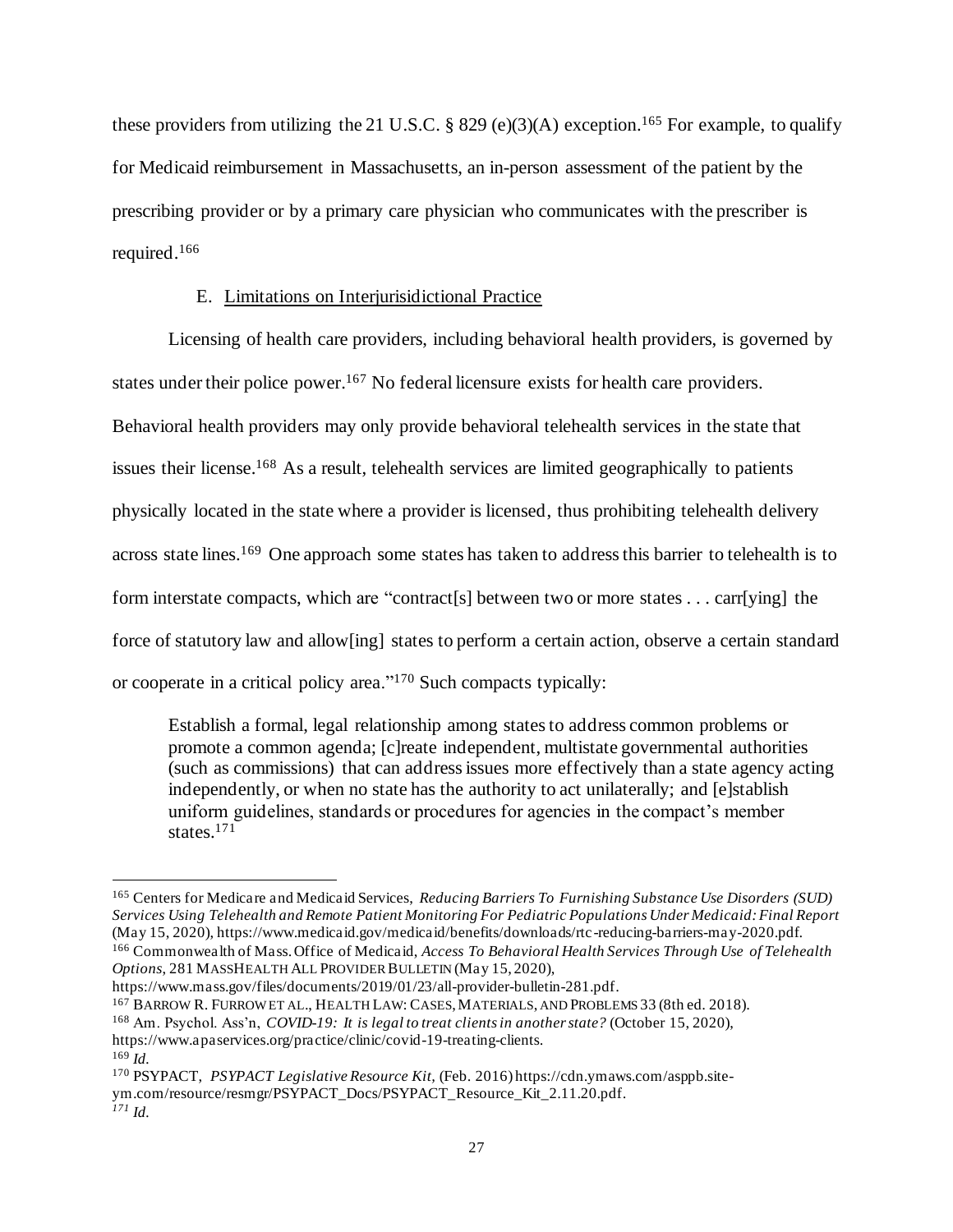Interstate license compacts are formed when states enact legislation to create discipline-specific compacts permitting providers to practice in the states participating in the compact. Some compacts simply facilitate a provider's licensure in all member states, so that the provider receives a separate license to practice in each state.<sup>172</sup> Others issue a separate license that specifically permits certain types of interstate practice.<sup>173</sup>

Prior to the COVID-19 pandemic, the Federation of State Medical Boards (FSMB) established the Interstate Medical Licensure Compact (IMLC), an interstate license compact for physicians with the goal of improving health care access, especially to medical specialties and rural geographical areas, via the use of new technologies.<sup>174</sup> The FSMB worked with state medical boards to draft a model compact act, which was first enacted in 2015 by numerous states.<sup>175</sup> The IMLC works by coordinating a centralized physician application that is distributed to member state medical licensing boards, which then individually issue separate state licenses to applicants.<sup>176</sup> Thus, applicants receive medical licenses in each state that participates in the compact.<sup>177</sup> This approach is referred to as a "streamlined application process" and the IMLC explicitly denies issuing a national or compact license to providers.<sup>178</sup> Members of participating states' licensing boards comprise the Interstate Medical Licensure Commission, which administers IMLC for participating states.<sup>179</sup> States must adopt the IMLC's model act via

<sup>172</sup> *See Id.*

<sup>173</sup> Interstate Med. Licensure Compact, *A Faster Pathway to Physician Licensure*, https://www.imlcc.org/a -fasterpathway-to-physician-licensure/ (last visited Mar. 20, 2020).

 $174$  *Id.* 

<sup>175</sup> Interstate Med. Licensure Compact, *Participating States*, *https://www.imlcc.org/participating-states/* (last visited Mar. 20, 2020) (reporting that states enacting the statute in 2015 included Idaho, Montana, Nevada , Utah, Wyoming, South Dakota, Minnesota, Iowa, Wisconsin, Illinois, Alabama, and West Virginia). <sup>176</sup> *Id.*

<sup>177</sup> *Id.*

<sup>178</sup> Interstate Med. Licensure Compact, *supra* note 173.

<sup>179</sup> *Id.*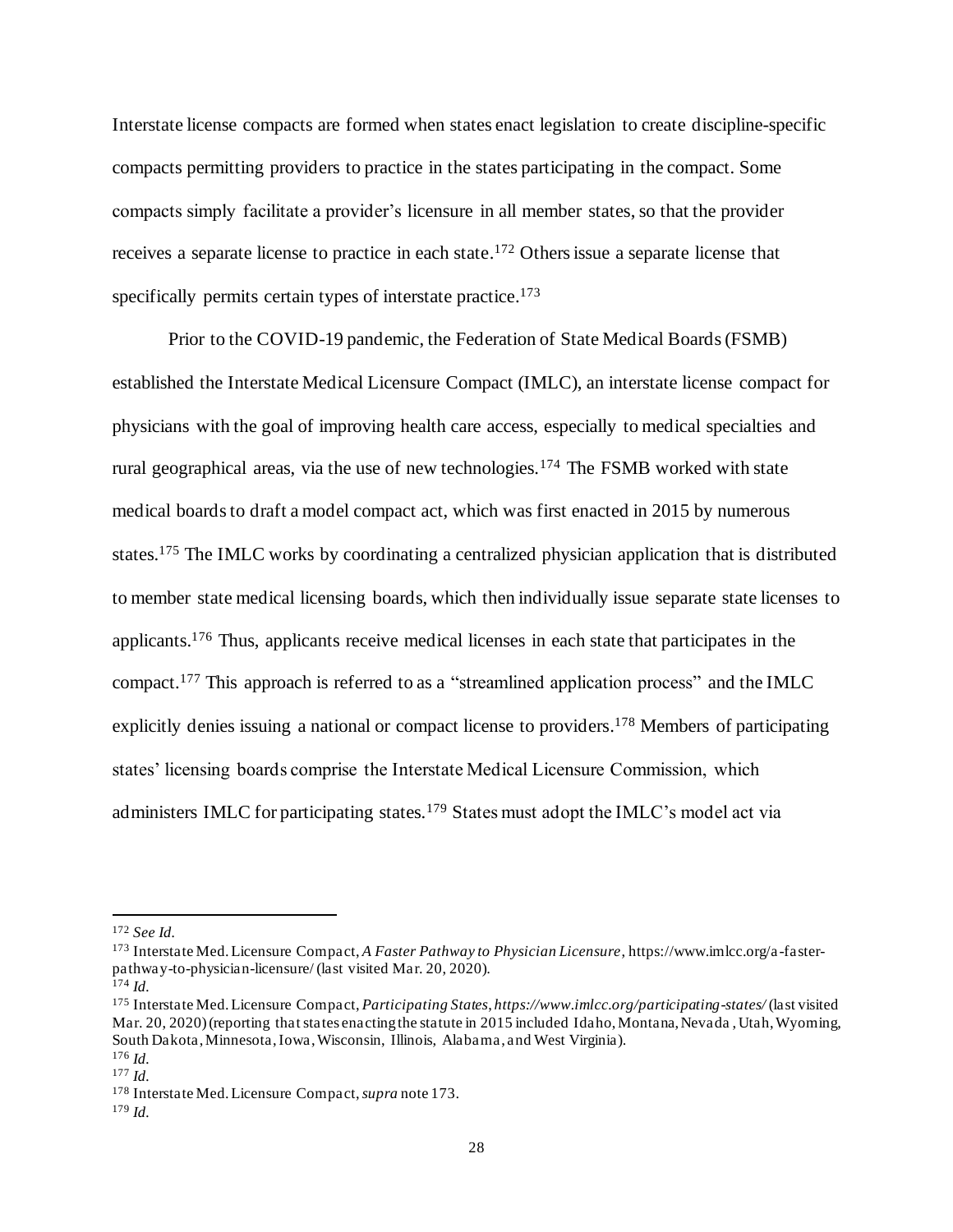legislation to become a participating state in the compact.<sup>180</sup> By 2019, 27 states, the District of Columbia, and Guam had joined IMLC, with Michigan being the most recent state to join in June 2019.<sup>181</sup>

Some states collaborate to permit clinical psychologists to provide telehealth services across state lines under the Interstate Compact Legislation.<sup>182</sup> The goal of this interstate legislative compact, PSYPACT, is to enable psychologists to provide telehealth and temporary in-person services to patients located in other states without requiring a license in those states.<sup>183</sup> PSYPACT's purpose is to provide greater access to behavioral health care, particularly in communities that are "underserved, geographically isolated or lack specialty care."<sup>184</sup> In addition, PSYPACT facilitates continuity of care for patients who move, temporarily or permanently, to other states<sup>185</sup> or who otherwise travel frequently, such as for work. PSYPACT explicitly does not apply to telehealth services delivered by a provider to a patient located in the state where the provider is licensed, the provision of permanent in-person behavioral health care, or intrastate telehealth.<sup>186</sup> Similar to IMLC, PSYPACT established a model act that states must enact to participate in the compact.<sup>187</sup> Colorado was first state to enact PSYPACT in April 2018, with three additionally states enacting legislation that year.<sup>188</sup> Prior to the COVID-19 pandemic, 12 states had enacted PSYPACT legislation, most recently New Hampshire in July 2019. 189

#### F. Telehealth Fraud and Abuse

<sup>180</sup> *Id.*

<sup>181</sup> Fed'n of State Med. Boards, *Michigan Joints Interstate Medical Licensure Compact*, (Jan. 8, 2019) https://www.fsmb.org/advocacy/news-releases/michigan-joins-interstate-medical-licensure-compact/.

<sup>182</sup> PSYPACT, note 170.

<sup>183</sup> PSYPACT, *Legislative Frequently Asked Question*s, https://psypact.org/page/faq (last visited Mar. 20, 2021). <sup>184</sup> *Id.*

<sup>185</sup> *Id.*

<sup>186</sup> PSYPACT, *supra* note 170.

<sup>187</sup> *Id.*

<sup>188</sup> PSYPACT, *PSYPACT Map/States*, https://psypact.site-ym.com/page/psypactmap (last visited Mar. 20, 2021). <sup>189</sup> *Id.*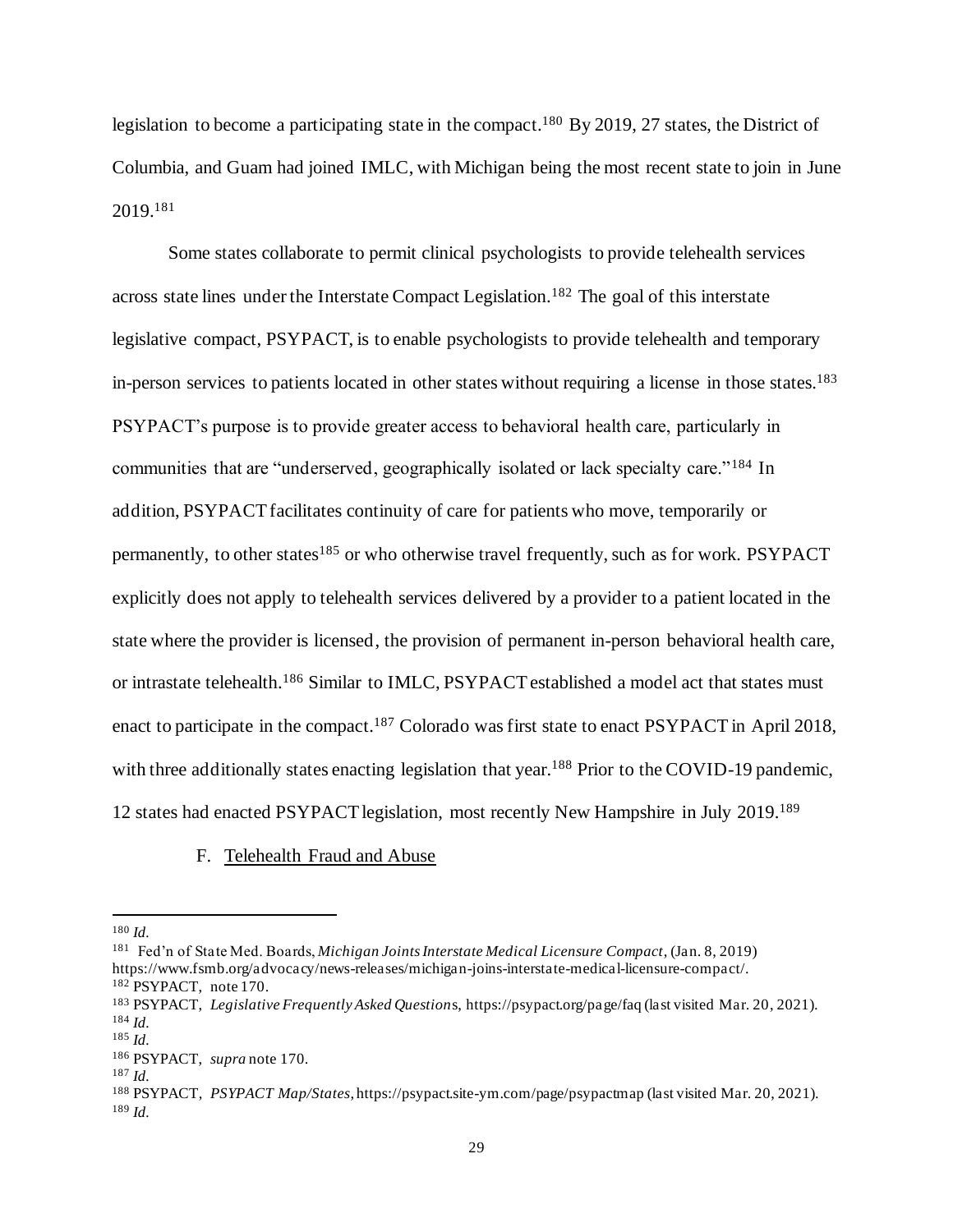The Office of Inspector General (OIG) of HHS recently expressed concerns about the potential for financial exploitation of telehealth in the form of health care fraud and abuse.<sup>190</sup> In 2016, the first telehealth-related False Claims Act (FCA) claim was filed against a physician and mental health practice.<sup>191</sup> The defendants allegedly violated the FCA by providing telehealth services via phone rather than audiovisual communication technology, as required by Medicare, to patients who did not reside in rural health professional shortage areas.<sup>192</sup> The defendants entered a civil settlement, agreeing to pay \$36,704 to settle the claim.<sup>193</sup> Since then indictments related to fraudulment telehealth claims, while infrequent, have implicated billions of dollars worth of alleged false claims.

In September 2019, thirty-five defendants, including individuals associated with telehealth companies and ten medical professionals, were charged with fraudulent Medicare billing of over two billion dollars.<sup>194</sup> The fraud scheme involved telemarketing unnecessary genetic tests to Medicare beneficiaries, where the tests were not carried out or results were never provided to the beneficiaries' physicians (or were otherwise not medically useful).<sup>195</sup> Previously, in April 2019, numerous telehealth company executives, medical professionals, and owners of medical durable equipment companies were indicted in a fraud scheme resulting in over one billion dollars of fraudulent Medicare billing for unnecessary medical equipment.<sup>196</sup> According

<sup>190</sup> Dep't of Just. Off. of Pub. Aff., *Federal Law Enforcement Action Involving Fraudulent Genetic Testing Results in Charges Against 35 Individuals Responsible for Over \$2.1 Billion in Losses in One of the Largest Health Care Fraud Schemes Ever Charged*, JUSTICE NEWS (Sept. 27, 2019), https://www.justice.gov/opa/pr/federal-lawenforcement-action-involving-fraudulent-genetic-testing-results-charges-against.

<sup>191</sup> Dep't of Just., *Danbury Physician and Mental Health Practice Pay \$36,000 to Settle False Claim Act Allegations*, JUSTICE NEWS (JULY 27, 2016), HTTPS://WWW.JUSTICE.GOV/USAO-CT/PR/DANBURY-PHYSICIAN-AND-MENTAL-HEALTH-PRACTICE-PAY-36000-SETTLE-FALSE-CLAIMS-ACT.

<sup>192</sup> *Id.*

<sup>193</sup> *Id.* <sup>194</sup> *Id.*

<sup>195</sup> *Id.*

<sup>196</sup> Dep't of Just. Off. of Pub. Aff., *Federal Indictments & Law Enforcement Actions in One of the Largest Health Care Fraud Schemes Involving Telemedicine and Durable Medical Equipment Marketing Executives Results in Charges Against 24 Individuals Responsible for Over \$1.2 Billion in Losses*, JUSTICE NEWS (Apr. 9, 2019),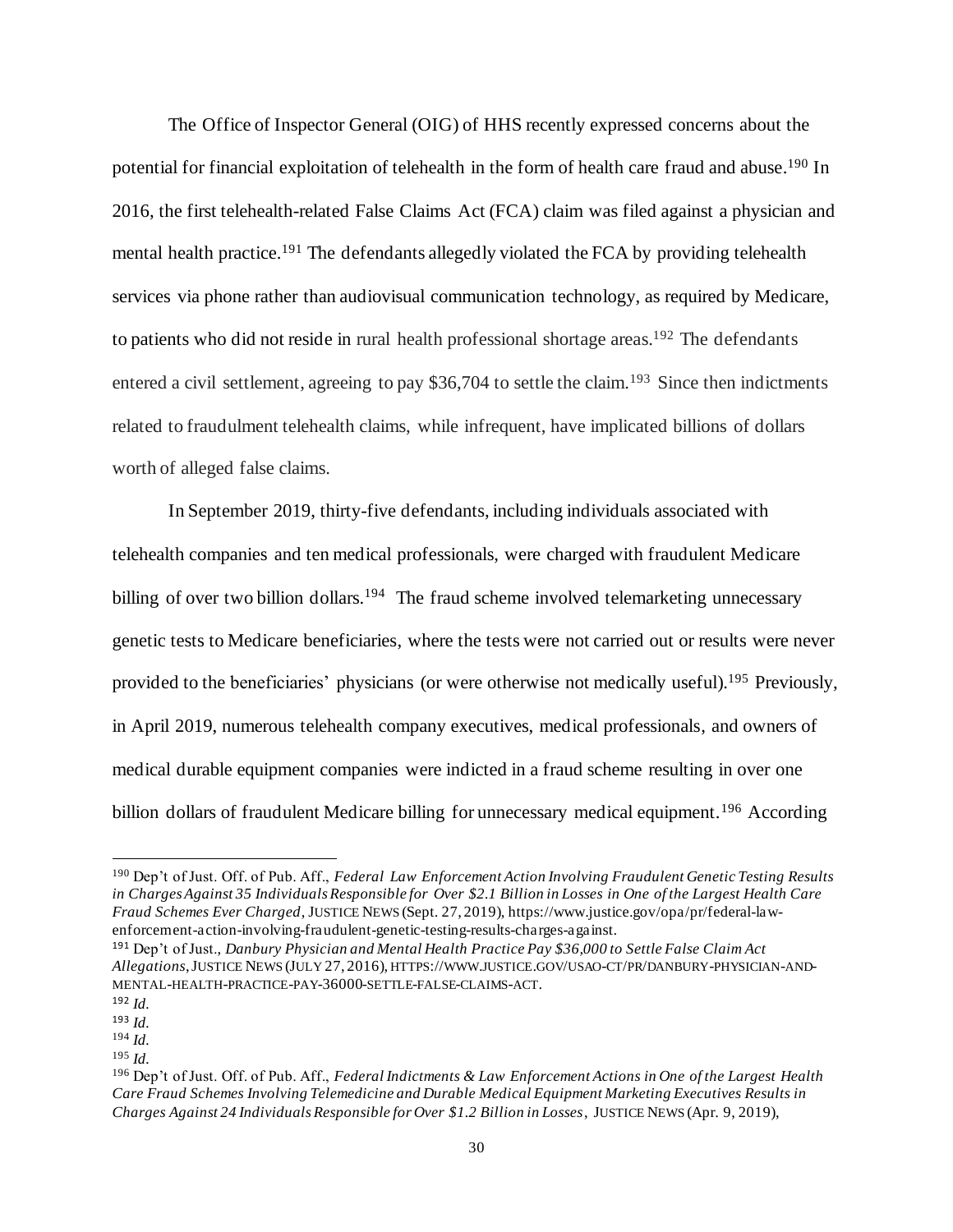to the Assistant Attorney General, "[t]hese defendants[,] rang[ing] from corporate executives to medical professionals[,] allegedly participated in an expansive and sophisticated fraud to exploit telemedicine technology meant for patients otherwise unable to access health care."<sup>197</sup> Finally, in September 2020, 345 defendants, including 100 medical professionals, across fifty-one federal districts were charged with six billion dollars worth of fraudulent claims, over two-thirds related to telehealth services.<sup>198</sup> A large portion of these claims were for services provided in substance abuse treatment programs and related to illegal opioid distribution.<sup>199</sup> Telehealth company executives allegedly paid medical professionals to order unnecessary services, where the medical professionals never met the patients, or had only a brief phone conversation with them, prior to ordering services. 200

These cross-jurisdictional schemes may have wide reach due to their use of telehealth companies. <sup>201</sup> In some of these schemes, Medicare beneficiaries were contacted via telephone and asked to provide their beneficiary ID numbers, which were then used for fraudulent billing.<sup>202</sup> According to Kaiser Health News, "[t]hese fraudulent activities can become massive because phone rooms operating anywhere in the world can target thousands of patients and Medicare may have difficulty differentiating improper bills from those submitted by a legitimate

https://www.justice.gov/opa/pr/federal-indictments-and-law-enforcement-actions-one-largest-health-care-fraudschemes.

<sup>197</sup> *Id.*

<sup>198</sup> Dep't of Just. Off. of Pub. Aff., *National Health Care Fraud and Opioid Takedown Results in Charges Against 345 Defendants Responsible for More than \$6 Billion in Alleged Fraud Losses*, JUSTICE NEWS (Sept. 30, 2020), https://www.justice.gov/opa/pr/national-health-care-fraud-and-opioid-takedown-results-charges-against-345 defendants.

<sup>199</sup> *Id.*

<sup>200</sup> *Id.*

<sup>201</sup> Lathrop GPM, *Just What the DOJ Ordered: Telehealth Enforcement Actions Are Here To Stay*, JDSUPRA (Dec. 2, 2020), https://www.jdsupra.com/legalnews/telehealth-enforcement-actions-48714/.

<sup>202</sup> Fred Schulte, *Coronavirus Fuels Explosive Growth In Telehealth – And Concern About Fraud*, KAISER HEALTH NEWS (Apr. 22, 2020), https://khn.org/news/coronavirus-fuels-explosive-growth-in-telehealth-%E2%80%95-andconcern-about-fraud/.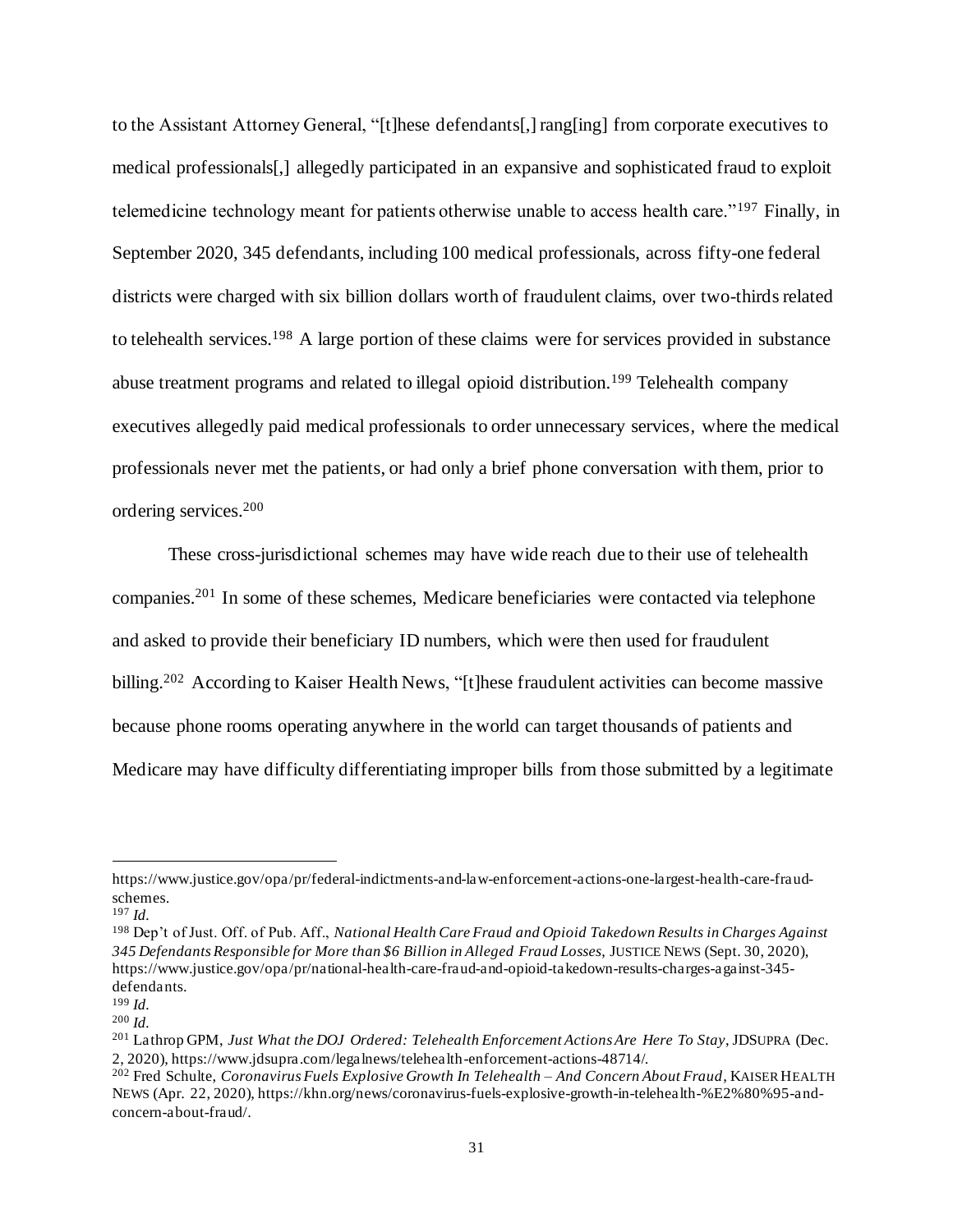telehealth operation."<sup>203</sup> The Centers for Medicare and Medicaid Services (CMS) consequently implemented audits on claims related to "waivers and flexibilities" by government agencies, including those related to telehealth.<sup>204</sup> While these concerns are not specific to behavioral telehealth, they give federal agencies concern about expanding telehealth. 205

Fraudulent practices executed via telehealth include kickback schemes where Medicare beneficiaries are contacted via telemarketers and offered kickbacks to refer them for unnecessary services or to prescribe them unnecessary products(e.g., medications, durable medical equipment).<sup>206</sup> Additionally, CMS is monitoring claims where providers may bill for more time than actually spent providing telehealth services or for more complex services than are actually rendered.<sup>207</sup> There is also concern that providers may bill for services not rendered effectively, or at all, due to technical obstacles (e.g., poor internet) interfering with service provision. 208

#### **IV.BEHAVIORAL TELEHEALTH DURING THE COVID-19 PANDEMIC**

#### A. Behavioral Telehealth Utilization

On January 31, 2020, the Secretary of HHS declared a Public Health Emergency under § 319 of the Public Health Services Act.<sup>209</sup> On March 13, 2020, President Trump designated the COVID-19 outbreak a National Emergency.<sup>210</sup> As a result of the pandemic, behavioral telehealth utilization skyrocketed. According to Fair Health, a nonprofit organization that tracks medical

<sup>203</sup> *Id.*

<sup>204</sup> *Id.*

<sup>205</sup> *Id.*

<sup>206</sup> Sharon Klein et al., The Compliance Monthly: Fraud Emerges as Telemedicine Surges – Compliance Guidance For Telemedicine Providers, Temple University Beasley School of Law Center for Compliance and Ethics (Oct. 14, 2020), https://www2.law.temple.edu/10q/the-compliance-monthly-fraud-emerges-as-telemedicine-surgescompliance-guidance-for-telemedicine-providers/.

<sup>207</sup> *Id.*

<sup>208</sup> *Id.*

<sup>209</sup> U.S. Dep't of Health & Human Servs., *Determination that a Public Health Emergency Exists*, PHE.GOV (Jan. 31, 2020), https://www.phe.gov/emergency/news/healthactions/phe/Pages/2019-nCoV.aspx.

<sup>210</sup> *Proclamation 9994 of March 13, 2020. Declaring a National Emergency Concerning the Novel Coronavirus Disease (COVID-19) Outbreak*, 85 Fed. Reg. 15,337 (Mar. 18, 2020).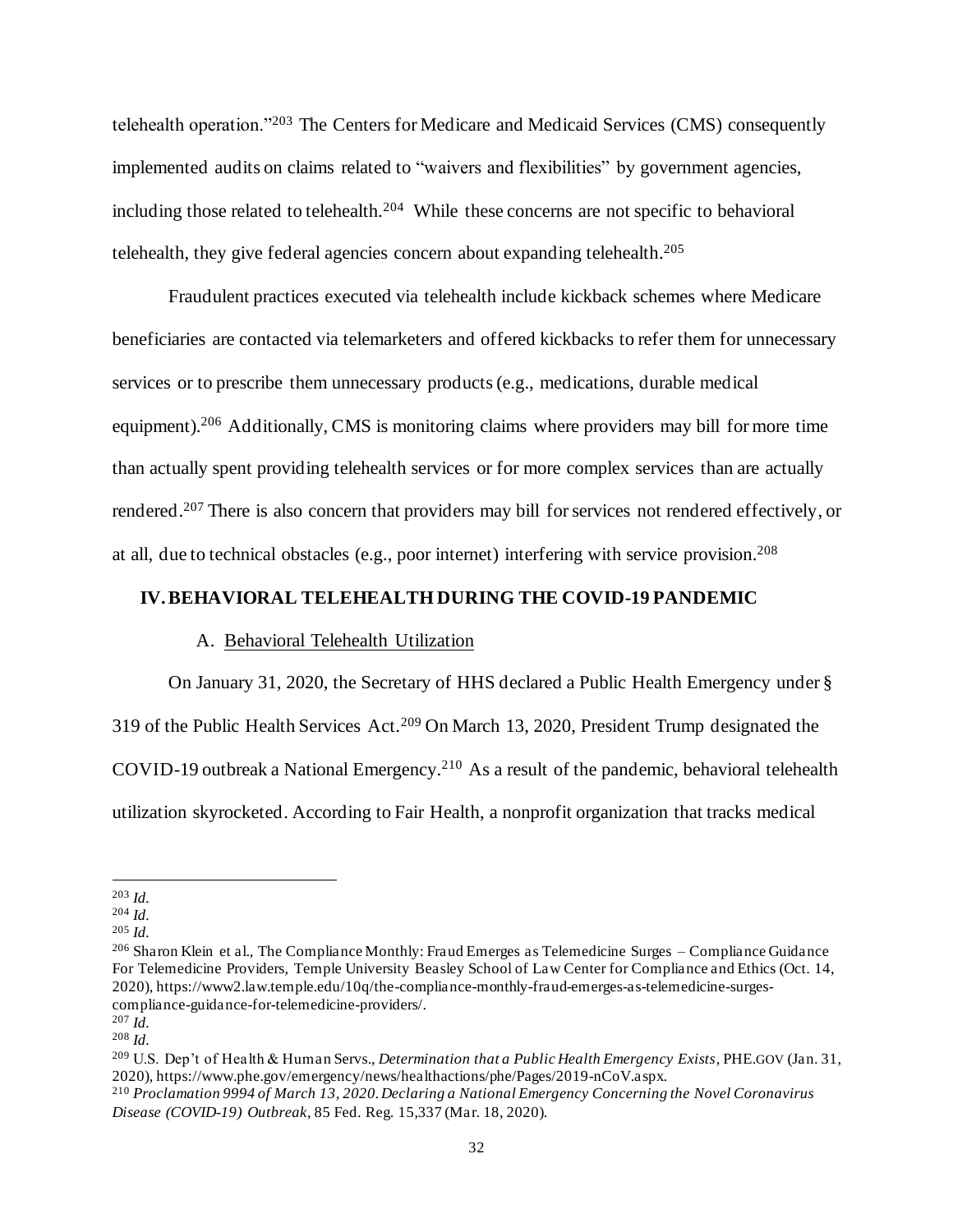claims submitted to private payers, the total volume of medical telehealth claims increased by 8,3335% in April 2020 relative to April 2019.<sup>211</sup> By October 2020 the telehealth claim volume was 3,060% higher than the same month in 2019.<sup>212</sup> The two primary Current Procedural Terminology (CPT) <sup>213</sup> claims codes submitted by behavioral health providers for psychotherapy services ranked as the third and fourth most utilized claim codes across all medical fields in April 2020.<sup>214</sup> That same month, mental health diagnoses accounted for 34.10% of all telehealth claims submitted to payers.<sup>215</sup> Six months later, in October 2020, the 60-minute psychotherapy CPT code was the second-highest utilized claim code across all medical specialties, <sup>216</sup> with mental health diagnoses accounting for 51.81% of all telehealth claims.<sup>217</sup>

Blue Cross Blue Shield (BCBS) organizations across the nation reported record highs in behavioral telehealth utilization.<sup>218</sup> In May 2020, BCBS of Massachusetts announced, "[w]e're experiencing a revolution when it comes to telehealth use, both for medical and mental health care…[i]t's likely that this kind of growth would otherwise have taken years, based on the trends we saw before the COVID-19 crisis."<sup>219</sup> The organization stated that, pre-COVID, it received approximately 200 telehealth claims daily, but it started receiving over 38,000 telehealth claims

<sup>211</sup> Fair Health, *Monthly Telehealth Regional Tracker*, https://www.fairhealth.org/states-by-the-numbers/telehealth (last visited Mar. 21, 2021).

<sup>212</sup> *Id.*

<sup>213</sup>Am. Med. Ass'n, *Current Procedural Terminology 2021 Professional Edition*, (4th ed. 2020).

<sup>214</sup> *Id.*

<sup>215</sup> *Id.*

<sup>216</sup> Fair Health, *supra* note 211.

<sup>217</sup> *Id.*

<sup>218</sup> *See* Blue Cross Blue Shield, *Increasing Telehealth and Virtual Care in the COVID-19 Era*, (Oct. 2020) https://www.bcbs.com/smarter-better-healthcare/article/increasing-telehealth-virtual-care-in-the-covid-19-era. <sup>219</sup> Blue Cross Blue Shield of Mass., *Blue Cross Blue Shield of Massachusetts Processes 1 Million Telehealth Claims in 9 Weeks: Health plan adds more than 400 mental health clinicians to network to help meet demand*, (May 21, 2020)

http://newsroom.bluecrossma.com/2020-05-21-Blue-Cross-Blue-Shield-of-Massachusetts-Processes-1-Million-Telehealth-Claims-in-9-Weeks.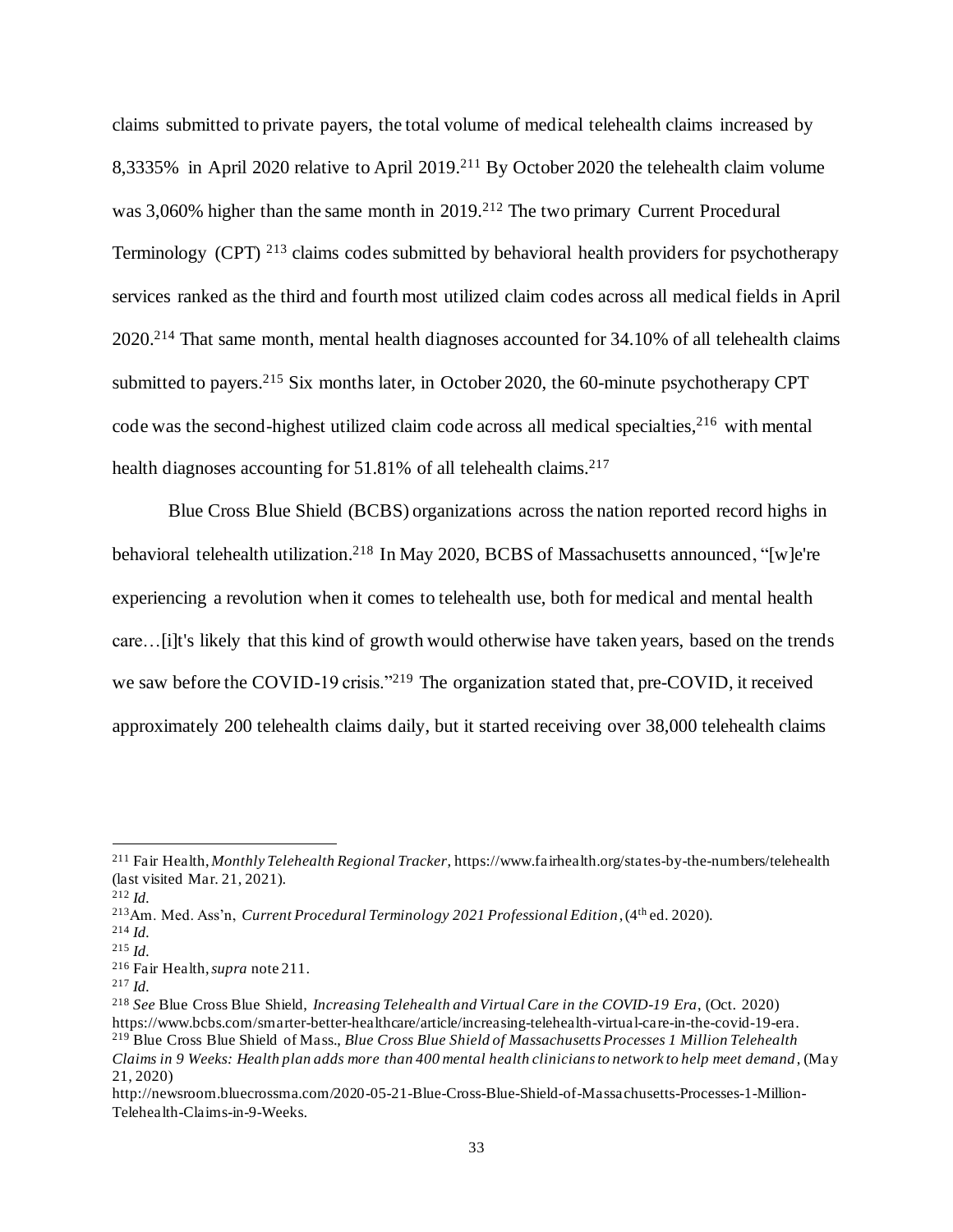daily by May 2020.<sup>220</sup> It further reported that nearly half the telehealth claims since the start of the pandemic were for behavioral health visits. 221

Research is also beginning to emerge showing gaps in telehealth utilization during the pandemic as a function of patient characteristics. One study's results raise concerns about social inequities in telehealth, although the data analyzed were specific to primary care and medical specialties other than behavioral health care.<sup>222</sup> Based on medical record reviews, certain patient characteristics were found to be associated with lower rates of telehealth utilization. <sup>223</sup> Patients who were older, Black, Latinx, or had lower income were less likely to utilize teleconferencebased telehealth.<sup>224</sup> When the data included telephone-based telehealth, patients who were older, Asian or had a preferred language other than English were less likely to use telehealth.<sup>225</sup> Older patients were less likely to use telehealth overall, whether using video technology or telephone. <sup>226</sup> A limitation of this study is that it did not collect data on the specific barriers limiting patients' telehealth use.<sup>227</sup>

Another study compared in-person medical visits to telehealth utilization during the pandemic at Mount Sinai Hospital in New York.<sup>228</sup> The study identified adults over the age of sixty-five as being the least likely to utilize telehealth.<sup>229</sup> Moreover, Black and Hispanic patients were more likely to pursue in-person than telehealth care, as compared to White and Asian

<sup>220</sup> *Id.*

<sup>221</sup> *Id.*

<sup>222</sup> *See* Lauren A. Eberly et al., *Patient Characteristics Associated With Telemedicine Access for Primary and Specialty Ambulatory Care During the COVID-19 Pandemic*, 3 J. of the Am. Med. Ass'n Network Open (Dec. 29 2020), https://pubmed.ncbi.nlm.nih.gov/33372974/.

<sup>223</sup> *Id.*

<sup>224</sup> *Id.* <sup>225</sup> *Id.*

<sup>226</sup> *Id.*

<sup>227</sup> *Id.*

<sup>&</sup>lt;sup>228</sup> Ellerie Weber et al., Characteristics of telehealth users in NYC for COVID-related care during the caronavirus pandemic, 27 28 J. OF THE AM. MED. INFORMATICS ASS'N 1949, (Dec. 2020). *https://academic.oup.com/jamia/article/27/12/1949/5899728*

*<sup>229</sup> Id.*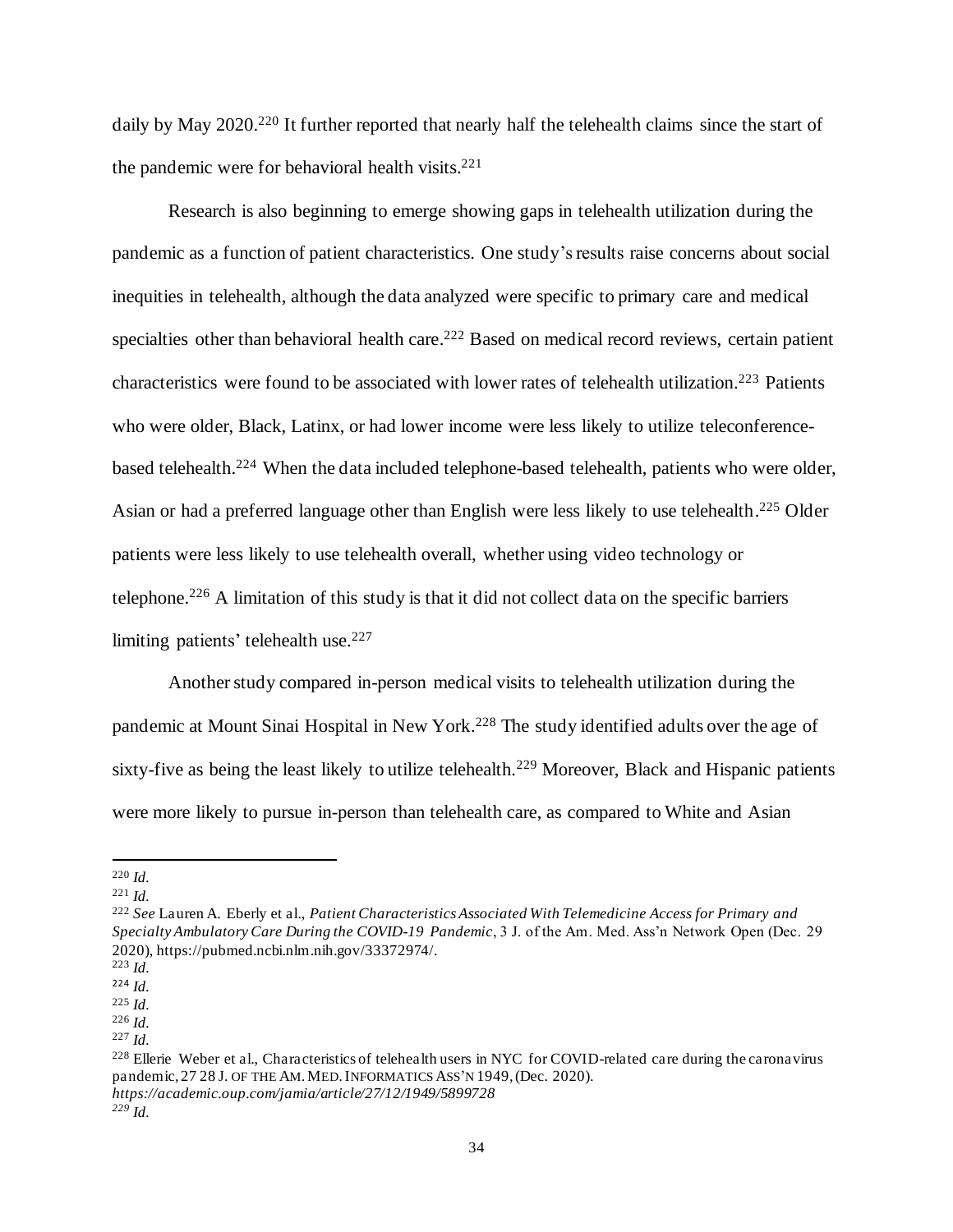patients.<sup>230</sup> In contrast, a study based on survey data collected by the Pew Research Center reported different results. <sup>231</sup> The survey was conducted in March 2020 and asked respondents if they used "internet or email" to communicate with a doctor during the COVID-19 pandemic.<sup>232</sup> The data indicated that Black individuals were more likely to use "telehealth" than White respondents and this difference was accentuated when the patients perceived COVID-19 as a "minor health threat."<sup>233</sup> Notably, this study differs in design from the aforementioned studies given its broad definition of telehealth and self-report methodology.

#### B. Federal Action Expanding Telehealth Access

The Social Security Act authorizes the Secretary of HHS to waive some of its requirements during national emergencies under § 1135 to ensure sufficient provision of health care to Medicare beneficiaries and reimbursement to Medicare providers, without penalization for noncompliance with exempted requirements.<sup>234</sup> Pursuant to this authority, the Secretary issued a waiver, effective March 2020, to permit providers to provide telehealth to Medicare beneficiaries nationwide during the COVID-19 pandemic.<sup>235</sup> This waiver exempted providers from the 42 CFR § 1834(m)(1) and §410.78(a)(3) requirement that "video technology" be used for telehealth, allowing use of telephones. <sup>236</sup> It also waived restrictions on the types of providers eligible to provide telehealth, making *all* providers eligible. <sup>237</sup> Furthermore, health care providers

<sup>235</sup> *See* Ctrs. for Medicare & Medicaid Servs., *Medicare Telehealth Care Provider Fact Sheet*, CMS.gov (Mar. 17, 2020), https://www.cms.gov/newsroom/fact-sheets/medicare-telemedicine-health-care-provider-fact-sheet; Ctrs. for Medicare & Medicaid Servs., *COVID-19 Emergency Declaration Blanket Waivers for Health Care Providers*, CMS.GOV (Feb. 19, 2021), https://www.cms.gov/files/document/summary-covid-19-emergency-declarationwaivers.pdf.

*<sup>230</sup> Id.*

<sup>231</sup> Celeste Campos-Castillo & Denise Anthony, *Racial and ethnic differences in self-reported telehealth use during the COVID-19 pandemic: a secondary analysis of a US survey of internet users from late March*, 28 J. OF THE AM. MED.INFORMATICS ASS'N 119, (Jan. 2021).

<sup>232</sup> *Id.*

*<sup>233</sup> Id.*

<sup>234</sup> See 42 U.S.C. § 1320b–5

<sup>236</sup> *Id.*

<sup>237</sup> *Id.*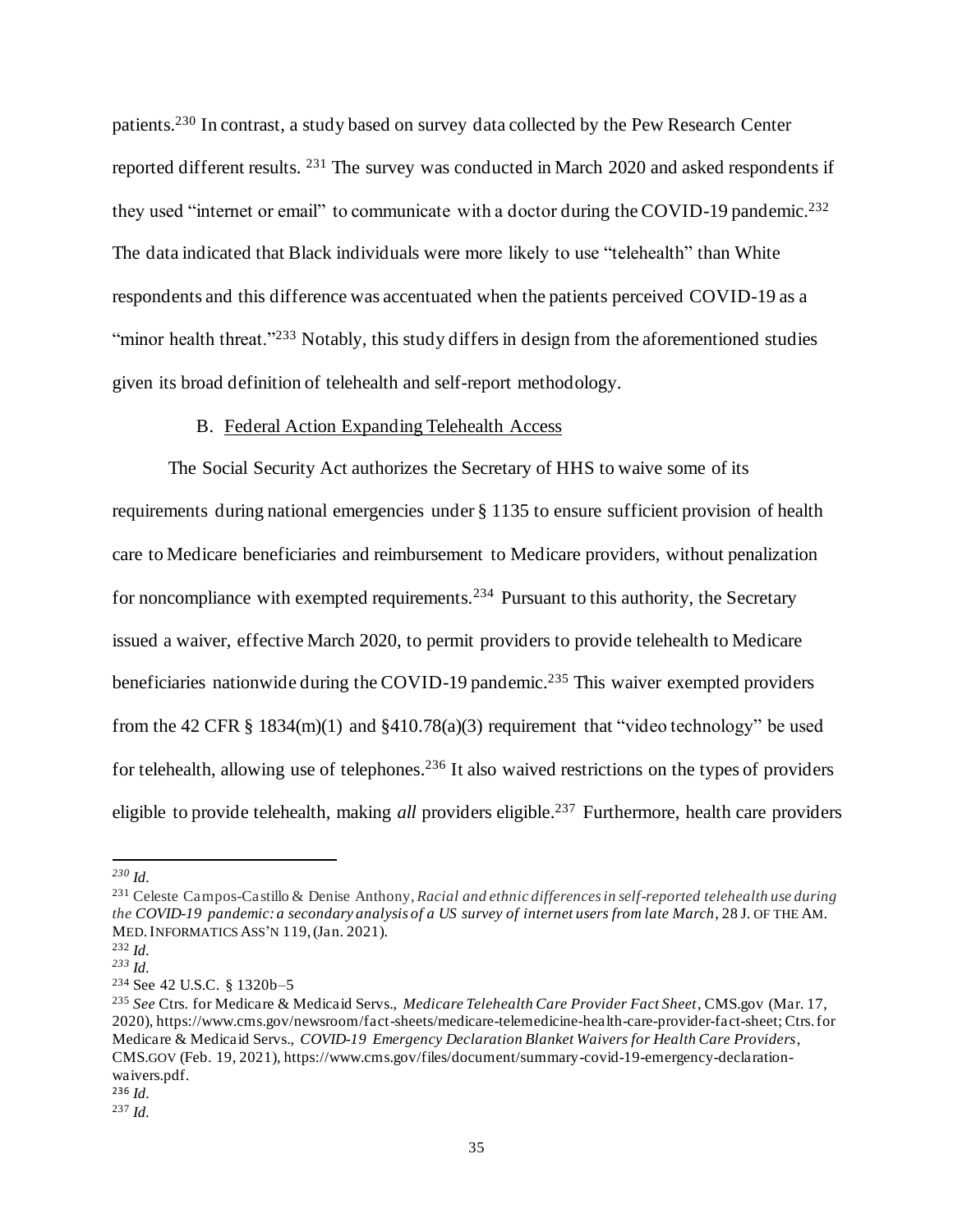were permitted, under the waiver, to use telehealth for both new and existing clients, eliminating the requirement of in-person assessments. <sup>238</sup> Congress's intent as to the temporary nature of this exemption was clarified, however, when it enacted the Consolidation Appropriations Act of 2021 in December 2020, stipulating that providers treating mental health disorders must meet in person with patients within six months prior to providing telehealth.<sup>239</sup> The HHS waiver also permitted providers to deliver telehealth to beneficiaries in any location, including in their homes<sup>240</sup> and to waive beneficiaries' cost-sharing.<sup>241</sup> CMS agreed to reimburse providers the same rate for telehealth services as for in-person services under the waiver.<sup>242</sup>

President Trump issued an executive order, *Improving Rural Health and Telehealth Access*, in August 2020, mandating the Secretary of HHS to "propose a regulation" for extension of the measures expanding telehealth services beyond the public health emergency.<sup>243</sup> The goal of this mandate was "to increase access to, improve the quality of, and improve the financial economics of rural healthcare, including by increasing access to high-quality care through telehealth."<sup>244</sup> The Trump administration underscored challenges in rural communities preventing access to health care, such as transportation limitations and provider shortages.<sup>245</sup> Shortly thereafter, CMS issued the 2021 Physicians Fee Schedule Final Rule,<sup>246</sup> adding a variety of telehealth services, including psychotherapy, to the fee schedule to "allow beneficiaries in

<sup>238</sup> *Id.*

<sup>239</sup> *See* Consolidation Appropriations Act of 2021, Pub. L. No. 116-260, § 123 (2020).

<sup>240</sup> *Id.*

<sup>241</sup> *Id.*

<sup>&</sup>lt;sup>242</sup> Am. Med. Ass'n, CMS payment policies & regulatory flexibilities during COVID-19 emergency, https://www.ama -assn.org/practice-management/medicare/cms-payment-policies-regulatory-flexibilities-duringcovid-19 (last visited Mar. 21, 2021).

<sup>243</sup> *Executive Order 13941 of August 3, 2020: Improving Rural and Telehealth Access.* 85 Fed. Reg. 47,881 (Aug. 6, 2020).

<sup>244</sup> *Id.*

<sup>245</sup> *See Id.*

<sup>246</sup> *Medicare Program; CY 2021 Payment Policies Under the Physician Fee Schedule and other Changes to Part B Payment Policies*, 85 Fed. Reg. 84,472 (Dec. 28, 2020).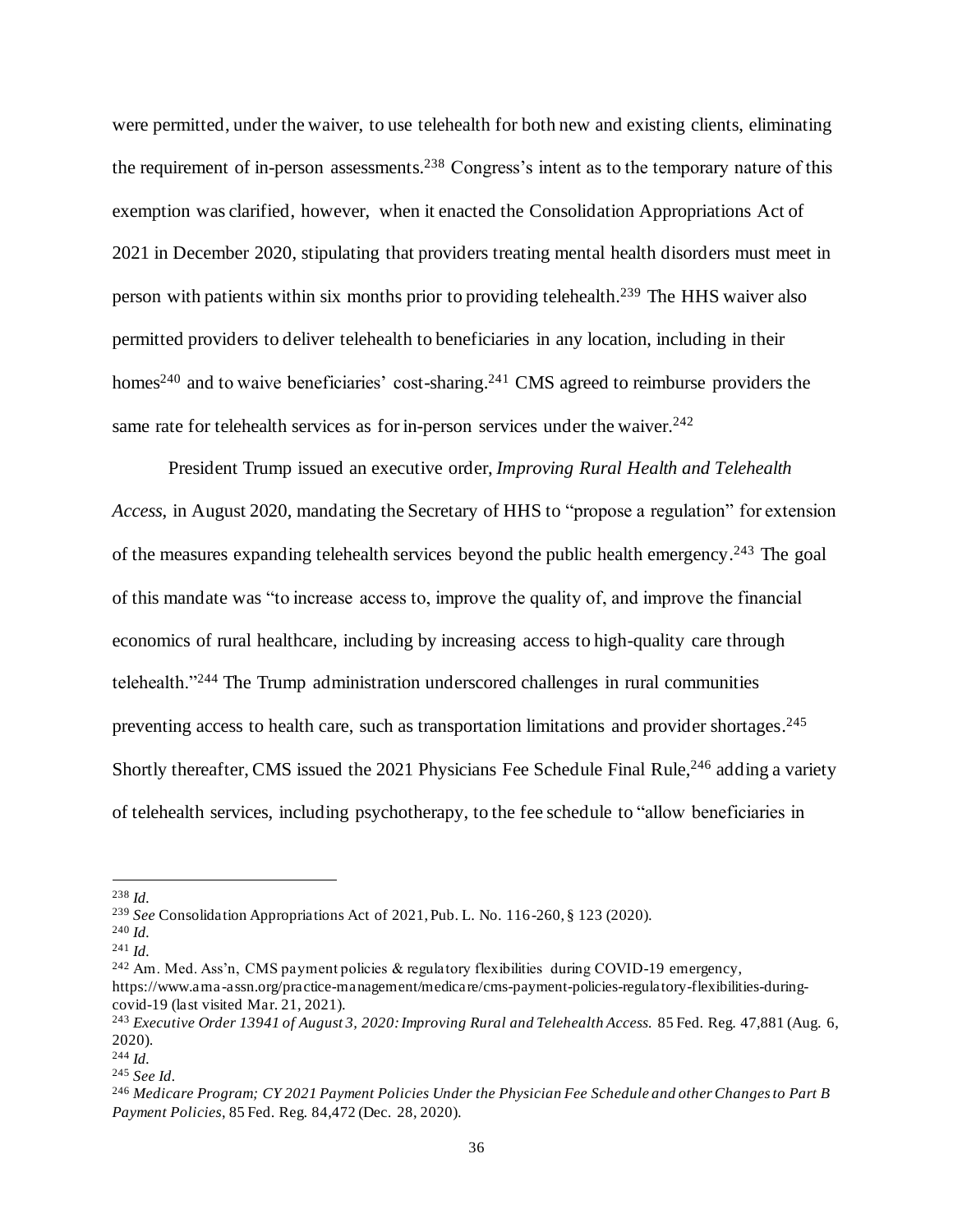rural areas who are in a medical facility (like a nursing home) to continue to have access to telehealth services."<sup>247</sup> CMS cautioned, however, that "Medicare does not have the statutory authority to pay for telehealth to beneficiaries outside of rural areas or, with certain exceptions, allow beneficiaries to receive telehealth in their home."<sup>248</sup>

The Coronavirus Aid, Relief, and Economic Security Act (CARES) appropriated \$200 million to assist providers in funding technology and equipment for telehealth services.<sup>249</sup> Furthermore, the HHS Office for Civil Rights (OCR) issued a statement on March 17, 2020 that it would exercise its enforcement discretion by "not enforce[ing] penalties…against covered health care providers for the lack of a BAA with video communication vendors or any other noncompliance with the HIPAA Rules that relates to the good faith provision of telehealth services during the COVID-19 nationwide public health emergency."<sup>250</sup> Providers were permitted to use "popular applications that allow for video chats, including Apple FaceTime, Facebook Messenger video chat, Google Hangouts video, Zoom, or Skype, to provide telehealth," but not "Facebook Live, Twitch, TikTok, and similar video communication applications are public facing." $251$  Finally, the DEA applied the public health emergency exception, under 21 U.S.C. § 802(54)(D), to waive the Ryan Haight Act's requirement of in-

https://www.fcc.gov/covid-19-telehealth-program (last visited Mar. 21, 2021) (reporting appropriation of funding beween 2021 and 2025 for grants developing "evidence-based telehealth technologies and telehealth networks"). <sup>250</sup> U.S. Dept. of Health & Human Servs. *Notification of Enforcement Discretion for Telehealth Remote Communications During the COVID-19 Nationwide Public Health Emergency,* HHS.gov, https://www.hhs.gov/hipaa/for-professionals/special-topics/emergency-preparedness/notification-enforcementdiscretion-telehealth/index.html (last visited on Mar. 20, 2021). <sup>251</sup> *Id.*

<sup>247</sup> https://www.cms.gov/newsroom/press-releases/trump-administration-finalizes-permanent-expansion-medicaretelehealth-services-and-improved-payment

<sup>248</sup> Ctrs. for Medicare & Medicaid Servs., *Trump Administration Finalizes Permanent Expansion of Medicare Telehealth Services and Improved Payment for Time Doctors Spend with Patients*, CMS.gov (Dec. 1, 2020), https://www.cms.gov/newsroom/press-releases/trump-administration-finalizes-permanent-expansion-medicaretelehealth-services-and-improved-payment.

<sup>249</sup> Fed. Commc'ns Comm'n, *COVID-19 Telehealth Program*, FCC.gov,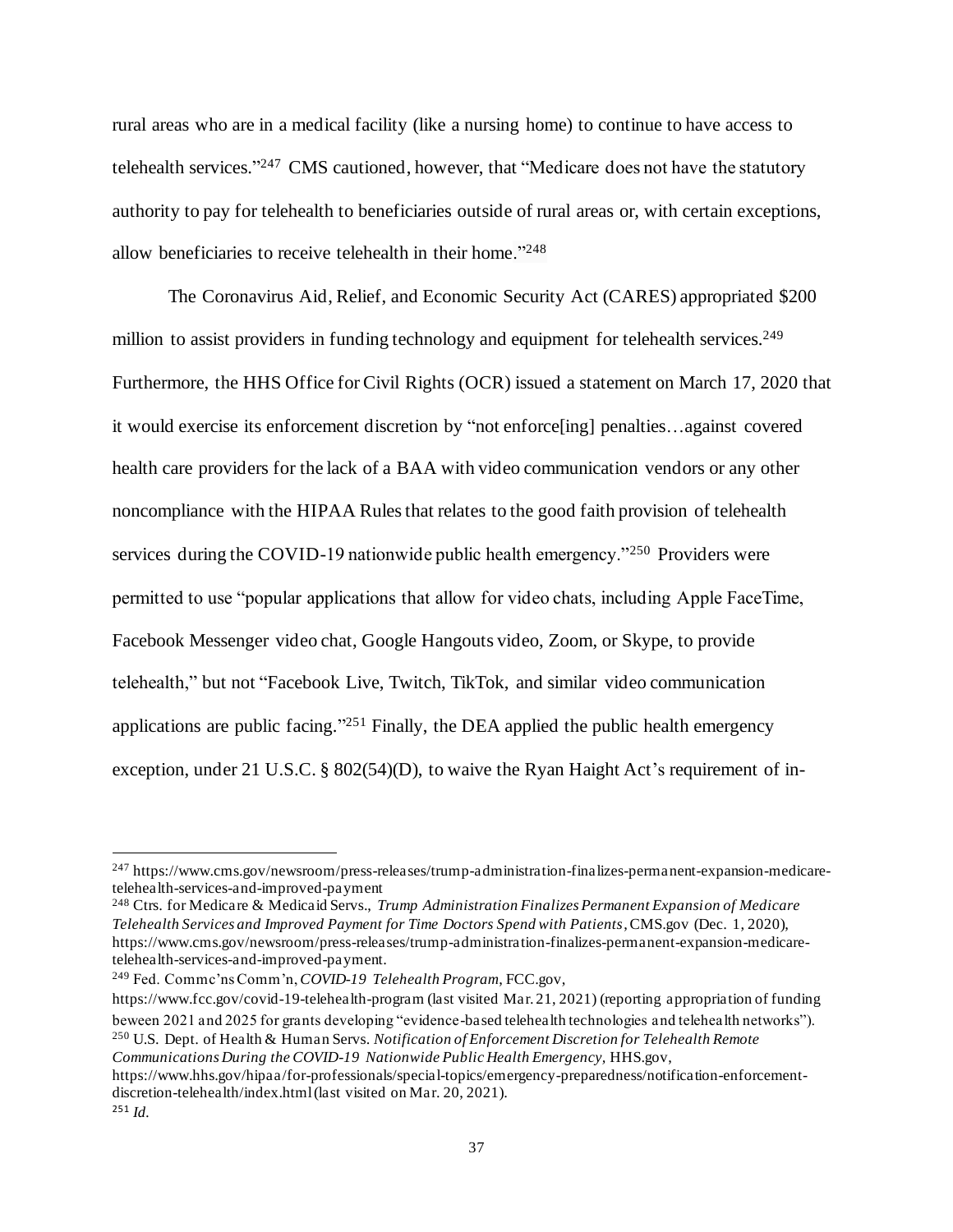person assessments prior to prescribing controlled substances via telehealth. <sup>252</sup> Under this exception, "DEA-registered practitioners in all areas of the United States may issue prescriptions for all schedule II-V controlled substances to patients for whom they have not conducted an inperson medical evaluation" provided certain conditions are met.<sup>253</sup>

#### C. State Action Expanding Telehealth Access

#### 1. *Executive and Legislative Action Reducing Reimbursement Barriers*

To encourage and support states governments in expanding telehealth coverage under Medicaid, CMS released the State Medicaid & CHIP Telehealth Toolkit in March 2020.<sup>254</sup> In the toolkit, CMS encouraged states to permit their Medicaid programs to provide telehealth benefits during the pandemic.<sup>255</sup> CMS issued guidance on reimbursement policies, granting states "great flexibility with respect to covering Medicaid services provided via telehealth," including the authorization to pay for telehealth services "in the same manner as when the service is furnished in a face-to-face setting."<sup>256</sup> If a state chose to implement different reimbursement methodology or reimbursement rates, an approved state plan was required, including submission of a Statement Plan Amendment.<sup>257</sup> In response, thirty-nine states implemented payment parity, requiring at least some telehealth services be reimbursed at the same rates as in-person

https://www.medicaid.gov/medicaid/benefits/downloads/medicaid-chip-telehealth-toolkit.pdf. <sup>255</sup> *Id.*

<sup>252</sup> *See* U.S. Dept. of Just. Drug Enforcement Admin. Diversion Control Div., *COVID-19 Information*, https://www.deadiversion.usdoj.gov/faq/coronavirus\_faq.htm (last visisted Mar. 20, 2021).

<sup>&</sup>lt;sup>253</sup> *Id.* (requiring that "[t]he prescription is issued for a legitimate medical purpose by a practitioner acting in the usual course of his/her professional practice; the telemedicine communication is conducted using an audio -visual, real-time, two-way interactive communication system; and the practitioner is acting in accordance with applicable Federal and State laws.")

<sup>254</sup> Ctrs. for Medicare & Medicaid Servs., *State Medicaid & CHIP Telehealth Toolkit: Policy Considerations for States Expanding Use of Telehealth: COVID-19 Version,* Medicaid.gov *(*2020),

<sup>256</sup> *Id.*

<sup>257</sup> U.S. Dept. of Health & Human Servs., *Notification of Enforcement Discretion for Telehealth Remote Communications During the COVID-19 Nationwide Public Health Emergency,* HHS.gov, https://www.hhs.gov/hipaa/for-professionals/special-topics/emergency-preparedness/notification-enforcementdiscretion-telehealth/index.html (last visited Mar. 21, 2021).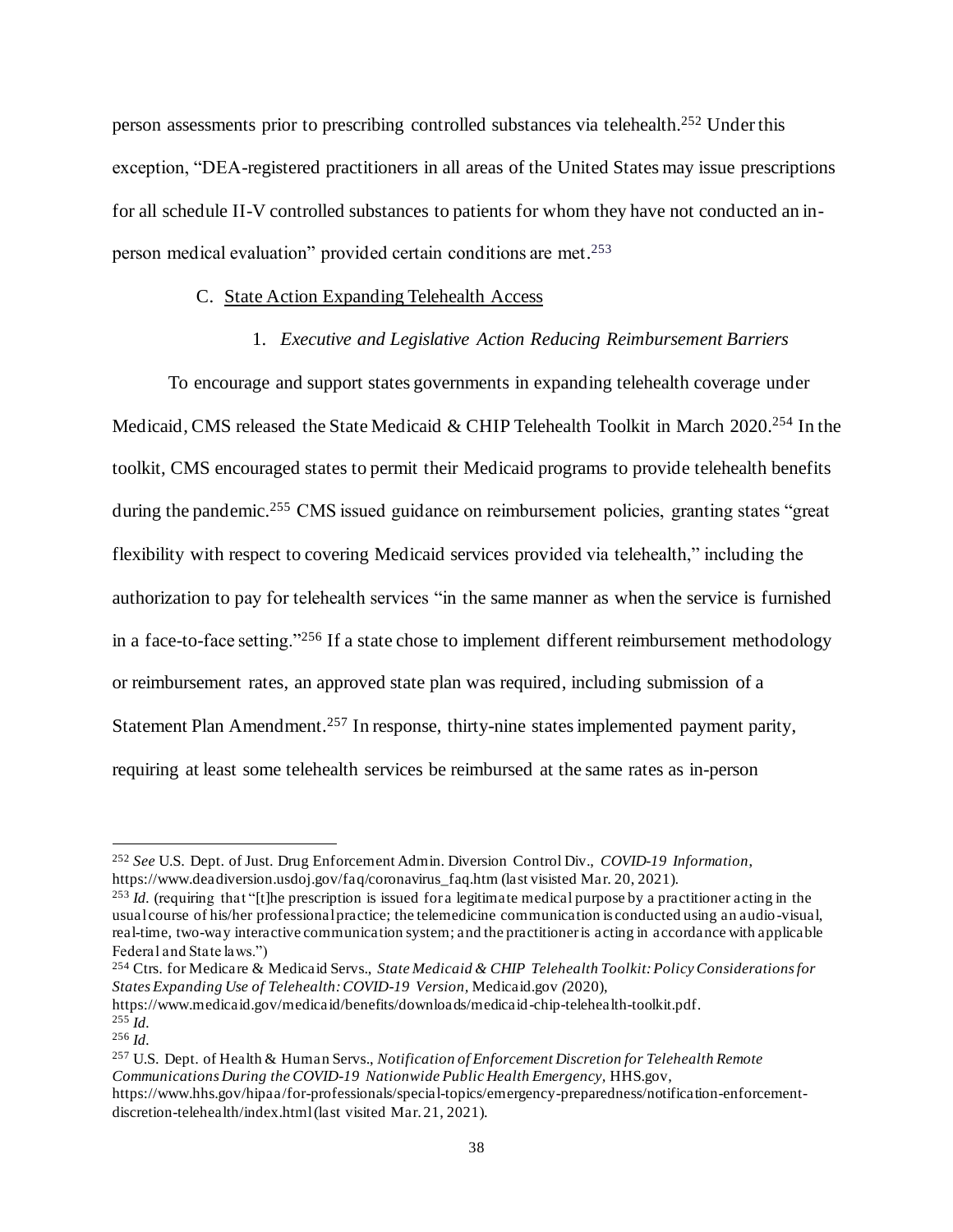services.<sup>258</sup> States also took additional steps to expand telehealth coverage, per the toolkit's recommendations. Forty-one states permitted coverage for behavioral telehealth.<sup>259</sup> Twenty-six states permitted patients to participate in telehealth from their homes.<sup>260</sup> Thirty-eight states permitted audio-only (non-video) communication technologies for telehealth.<sup>261</sup> Eleven states waived in-person assessment requirements prior to the provision of telehealth.<sup>262</sup> Finally, twenty states waived or decreased beneficiary cost-sharing requirements for telehealth.<sup>263</sup>

Beyond Medicaid, numerous states took executive action to reduce reimbursement barriers to telehealth by private payers. Sixteen statestook executive action mandating or expanding mandated coverage parity for telehealth services.<sup>264</sup> Four states mandated telehealth parity as to all in-person services, 265 while others mandated coverage for specific services. 266 New Jersey and New Mexico had pre-existing parity statutes, but took executive action to remind insurance companies of these mandates.<sup>267</sup> Seventeen states also took executive action mandating (or reminding payers of the statutory requirement of) payment parity for all services provided via telehealth.<sup>268</sup> Finally, eight states took executive action to waive or limit consumer cost-sharing for telehealth services.<sup>269</sup> Some states required cost-sharing be equal or less than

<sup>258</sup> Madeline Guth & Elizabeth Hinton*, State Efforts to Expand Medicaid Coverage & Access to Telehealth in Response to COVID-19*, KASIER FAM.FOUND. (June 20, 2020), https://www.kff.org/coronavirus-covid-19/issuebrief/state-efforts-to-expand-medicaid-coverage-access-to-telehealth-in-response-to-covid-19/.

<sup>259</sup> *Id.*

<sup>260</sup> *Id.*

<sup>261</sup> *Id.*

<sup>262</sup> *Id.*

<sup>263</sup> *Id.*

<sup>264</sup> Kaiser Fam. Found. *State COVID-19 Data and Policy Actions*, (Jan. 22, 2021), https://www.kff.org/reportsection/state-covid-19-data-and-policy-actions-policy-actions/#note-4-3.

<sup>265</sup> *Id.* (Arizona, California, Montana, Vermont)

<sup>266</sup> *Id.*

<sup>267</sup> *Id.*

<sup>268</sup> *Id.* (Arkansas, California, Delaware, Illinois, New York had pre-existing payment parity statutes, but took the executive action for the purpose of reminding insurance companies about the payment parity requirement) <sup>269</sup> *Id.*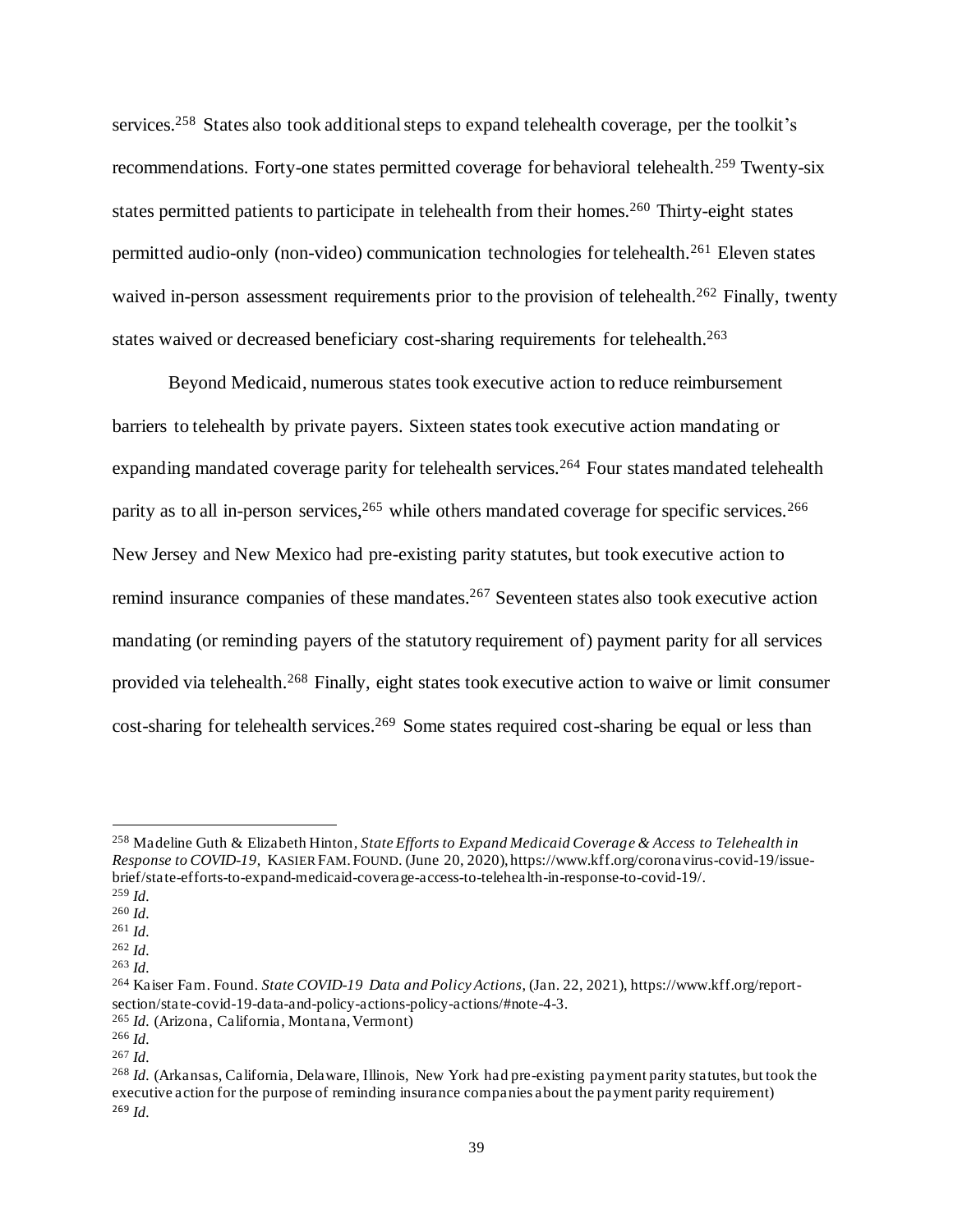that of in-person services, <sup>270</sup> while Arizona mandated that cost-sharing be *less* than that of inperson services.<sup>271</sup> Illinois, New Jersey, New York, and North Dakota waived cost-sharing for *all* telehealth services, although Illinois and New York limited these waivers to services provided by in-network providers.<sup>272</sup>

While many states took executive action to temporarily expand telehealth during the pandemic, some states took legislative action to make expansion efforts permanent. California<sup>273</sup> and Washington<sup>274</sup> passed telehealth parity bills that became effective in 2021. Massachusetts enacted legislation mandating both coverage and payment parity in 2021,<sup>275</sup> after the Governor issued an executive order on March 15, 2020 mandating coverage and payment parity. <sup>276</sup> New Hampshire passed a statute in July 2020 mandating payment parity for Medicaid and commercial payers.<sup>277</sup> This law eliminated patient site location restrictions and expanded the list of providers permitted to deliver telehealth to include psychologists, mental health practitioners, community mental health providers, and drug counselors.<sup>278</sup> The law further expanded telehealth for substance use treatment, including relaxing telehealth prescription restrictions.<sup>279</sup> Colorado passed legislation in July 2020 making it easier for providers to receive reimbursement for

<sup>273</sup>Eric Wicklund, *California Enacts Telehealth Payment Parity, Boosts Asynchronous Care,*

mHealthIntelligence.com (Oct. 21, 2019), https://mhealthintelligence.com/news/california -enacts-telehealthpayment-parity-boosts-asynchronous-care.

<sup>274</sup> *See* WASH. REV.CODE § 41.05.700 (2020); WASH. REV.CODE § 48.43.735 (2020).

<sup>275</sup> Commonwealth of Mass. Dept. of Pub. Health, *Governor Baker Signs Health Care Legislation Increasing Access to Quality, Affordable Care, Promoting Telehealth and Protecting Access to COVID-19 Testing, Treatment*, Mass.gov (January 1, 2021), https://www.mass.gov/news/governor-baker-signs-health-care-legislation.

<sup>276</sup> Commonwealth of Mass. Off. of Governor, *Order Expanding Access To Telehealth Services and To Protect Health Care* Providers, Mass.gov, (Mar. 15, 2020), https://www.mass.gov/doc/march-15-2020-telehealthorder/download.

<sup>270</sup> *Id.* (California, District of Columbia, Oregon)

<sup>271</sup> *Id.*

<sup>272</sup> *Id.*

<sup>277</sup> N.H. REV.STAT.ANN. § 415-J:3 (2020).

<sup>278</sup> *Id.*

<sup>279</sup> *Id.*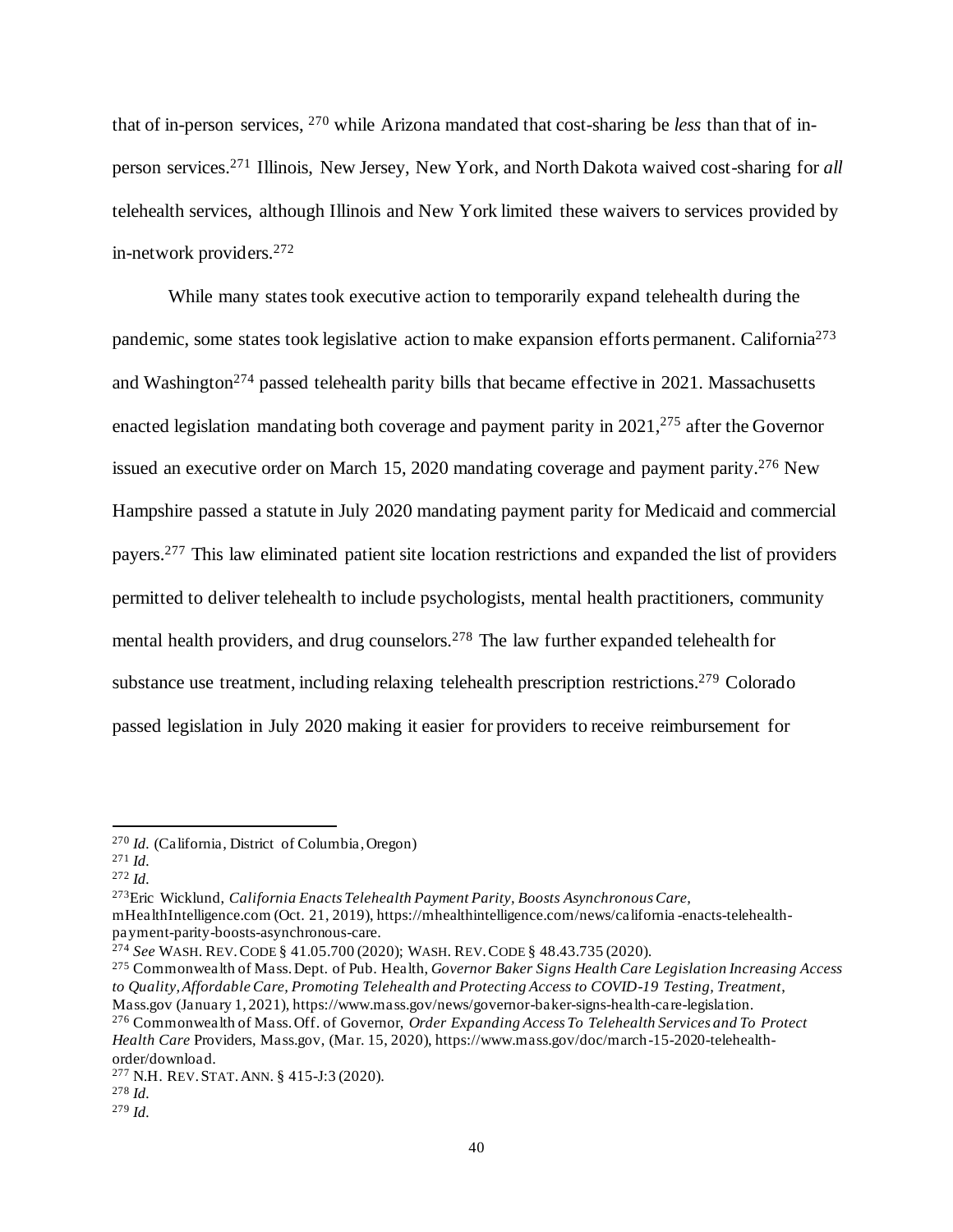telehealth.<sup>280</sup> The statute prohibits private payers from limiting telehealth coverage to the use of specific technologies or to providers with specific telehealth training or certification.<sup>281</sup> Additionally, the statute prohibits private payers from restricting reimbursement to patients with whom providers have pre-existing treatment relationships.<sup>282</sup> Prior to the pandemic, Washington passed payment parity legislation scheduled to take effect in January 2021, but the Governor

ordered that it take effect in March of 2020 via executive action. 283

## 2. *Executive and Legislative Action Expanding Interjurisdictional Practice*

During the COVID-19 pandemic, the APA issued the following statement:

We are asking state policymakers to temporarily suspend state licensing requirements for telepsychological services, which would allow patients greater access to their providers and ensure continuity of care during this crisis[.] Essential psychological services can, and in many cases, should be delivered through telehealth. It is critically important that psychologists are able to meet the needs of their patients and communities during this difficult time, without further increasing the risk of contagion.<sup>284</sup>

In March 2020, the Secretary of HHS invoked the § 1135 waiver to grant health care

professionals exemption from the 42 CFR  $§$ 485.608(d) requirement<sup>285</sup> that they hold a license in

the state where they provide health care services. <sup>286</sup> Specifically, CMS stated that it was

"temporarily waiving requirements that out-of-state practitioners be licensed in the state where

they are providing services when they are licensed in another state."<sup>287</sup> Two days later, CMS

<sup>283</sup> *See* State of Washington Off. of the Governor, *Proclamation by the Governor: Amending Proclamation 20-05*, governor.wa.gov (March 25, 2020), https://www.governor.wa.gov/sites/default/files/proclamations/20 -

29%20Coronovirus%20OIC%20%28tmp%29.pdf?utm\_medium=email&utm\_source=govdelivery.

<sup>284</sup> Am. Psychol. Ass'n., *APA To States, Insurers: Provide Access to Mental Health Care During COVID-19 Public Health Crisis*, APA.org (Mar. 24, 2020),

https://www.apa.org/news/press/releases/2020/03/mental-health-care-covid-19.

 $^{285}$  42 CFR §485.608(d) (requiring licensure, certification or registration "in accordance with applicable Federal, State, and local laws and regulations").

<sup>286</sup> Ctrs. for Medicare & Medicaid Servs., *COVID-19 Emergency Declaration Blanket Waivers for Health Care Providers*, CMS.gov (Dec. 1, 2020), https://www.cms.gov/files/document/summary-covid-19-emergencydeclaration-waivers.pdf.

<sup>287</sup> *Id.*

<sup>280</sup> Colo. Rev. Stat. § 10-16-123 (2020).

<sup>281</sup> *Id.*

<sup>282</sup> *Id.*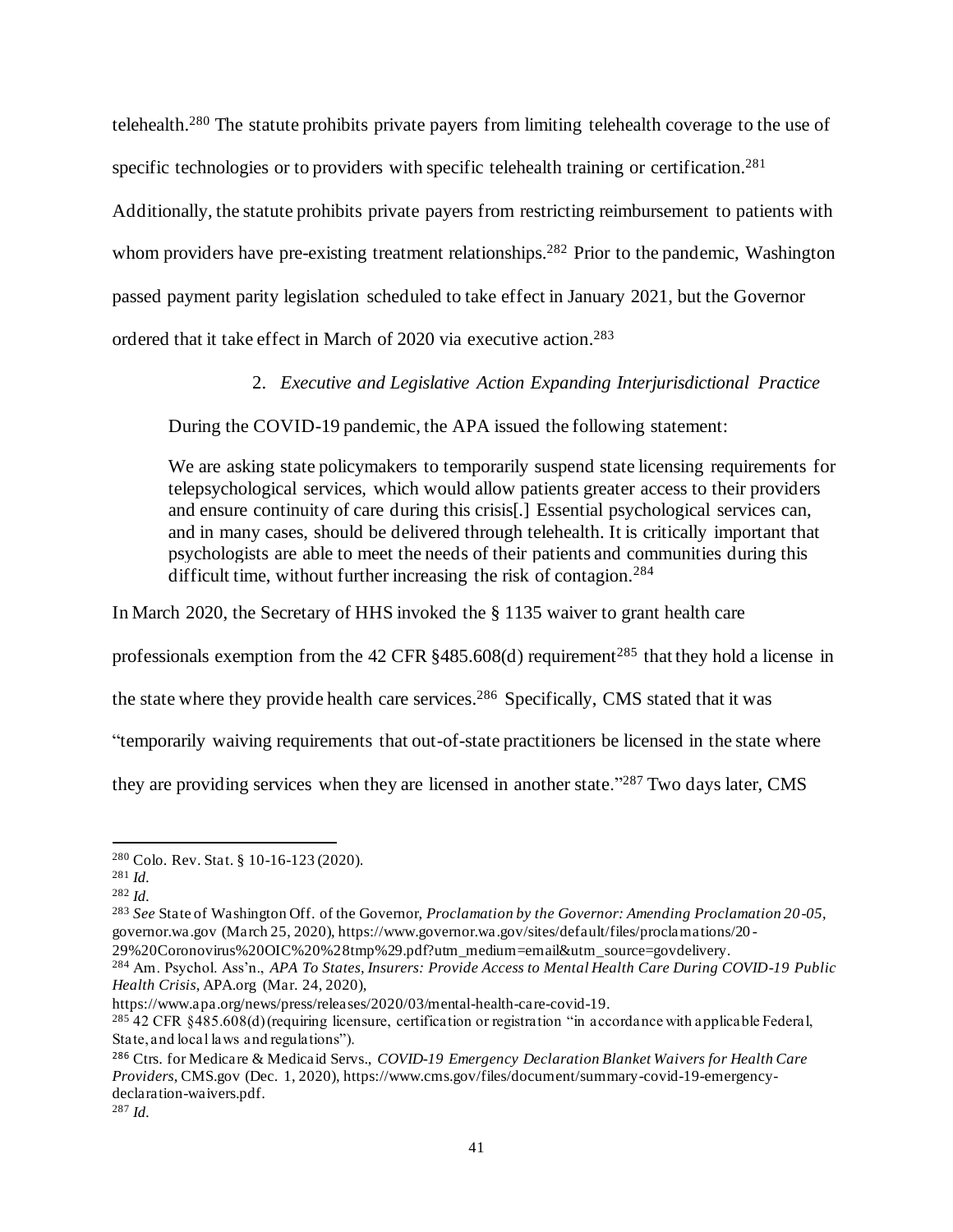clarified that states would also need to waive licensure requirements for *"*physician or nonphysician practitioner to avail him- or herself of the 1135 waiver [because the wavier] does not have the effect of waiving State or local licensure requirements or any requirement specified by the State or a local government as a condition for waiving its licensure requirements." On March 24, 2020, the Secretary of HHS submitted a letter to state governors requesting they take action to facilitate telehealth access in their states.<sup>288</sup> The Secretary encouraged governors to permit health professionals licensed in other states to provide both telehealth and in-person health care in the governors' states.<sup>289</sup> He additionally requested that states waive statutory restrictions on "establish[ing] a patient-provider relationship, diagnos[ing] and deliver[ing] treatment recommendations utilizing telehealth technologies."<sup>290</sup>

By June 2020, all states utilized § 1135 waivers to permit out of state providers to provide interjurisdictional health care to their Medicaid beneficiaries.<sup>291</sup> State governors in most states issued emergency declarations amending professional licensure requirements and approving temporary provisions for health care providers licensed across state lines to provide interjurisdictional services. <sup>292</sup> Behavioral health providers across different disciplines struggled to understand the patchwork of temporary licensure waiver statutes across various states, in

<sup>288</sup> Alex M. Azar II, *Letter to Governors from the Secretary of Health and Human Services*, NCSBN.com (Mar. 24, 2020), https://ncsbn.org/HHS\_Secretary\_Letter\_to\_States\_Licensing\_Waivers.pdf. <sup>289</sup> *Id.*

<sup>290</sup> *Id.*

<sup>291</sup> *See* Kaiser Fam. Found., *Medicaid Emergency Authority Tracker: Approved State Actions to Address COVID-19*, KFF.org (March 29, 2021), https://www.kff.org/coronavirus-covid-19/issue-brief/medicaid-emergency-authoritytracker-approved-state-actions-to-address-covid-19.

<sup>292</sup> *See. e.g.*, Fed'n of State Med. Bds., *U.S. States and Territories Modifying Requirements for Telehealth in Response to COVID-19*, fsmb.org, https://www.fsmb.org/siteassets/advocacy/pdf/states-waiving-licensurerequirements-for-telehealth-in-response-to-covid-19.pdf (last updated Mar. 16, 2021); Ass'n. of State & Provincial Psychol. Bds., *Temporary/Telepsychological Practice and COVID-19*, asppb.net (Sept. 8, 2020), https://cdn.ymaws.com/www.asppb.net/resource/resmgr/covid19/9.8.2020\_temporary\_&\_telepsy.pdf.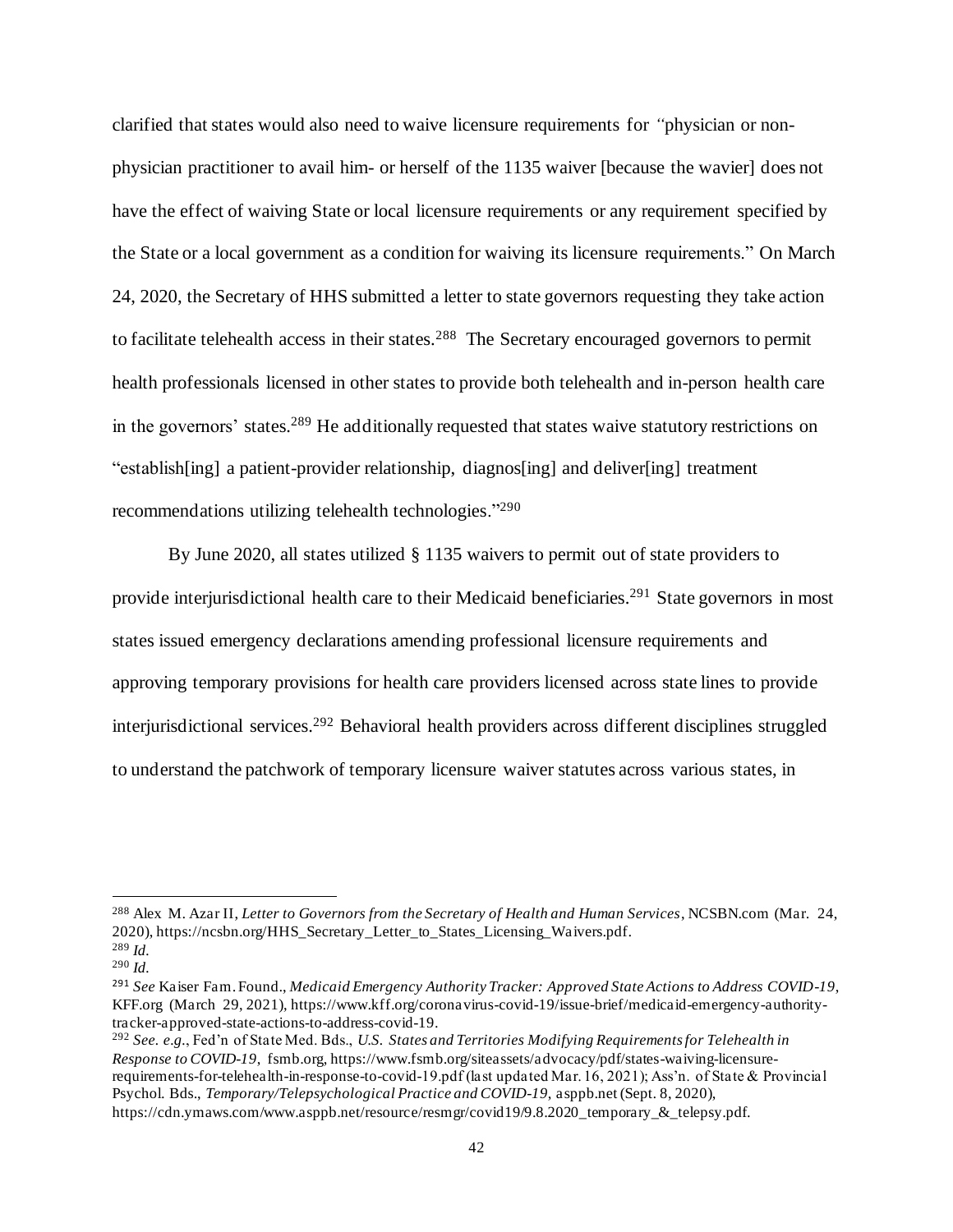response to which professional organizations published summaries of state-specific interjurisdictional practice waivers across the nation. 293

In May 2020, CMS issued a statement that "the interstate license compacts, for [certain] provider types, will be treated as valid, full licenses for the purposes of meeting our . . . license requirements."<sup>294</sup> Psychologists and physicians were identified as disciplines for which CMS would recognize such licenses.<sup>295</sup> Additionally, some states took legislative action to join interjurisdictional licensing compacts. Virginia enacted PSYPACT legislation in April 2020, becoming the thirteenth state to do so, followed by Pennsylvania in May 2020, North Carolina in July 2020, and the District of Columbia in December 2020.<sup>296</sup> Eight additional states introduced pending PSYPACT legislation since the start of the COVID-19 pandemic.<sup>297</sup> Moreover, Pennsylvania, Delaware, and Washington D.C. passed statutes to join the Interstate Medical Licensure Compact.<sup>298</sup> New Jersey and Missouri introduced bills to join the Compact in 2020, while Oregon, Texas, Ohio, and New York introduced bills in 2021.<sup>299</sup>

#### **V. ROADMAP FOR THE FUTURE OF BEHAVIORAL TELEHEALTH**

#### A. Overview

Telehealth can improve behavioral health care access by decreasing barriers related to general provider shortages, shortages of providers who accept health insurance, and narrow

<sup>293</sup> *See. e.g.*, Fed'n of State Med. Bds., *U.S. States and Territories Modifying Requirements for Telehealth in Response to COVID-19*, fsmb.org, https://www.fsmb.org/siteassets/advocacy/pdf/states-waiving-licensurerequirements-for-telehealth-in-response-to-covid-19.pdf (last updated Mar. 16, 2021); Ass'n. of State & Provincial Psychol. Bds., *Temporary/Telepsychological Practice and COVID-19*, asppb.net (Sept. 8, 2020), https://cdn.ymaws.com/www.asppb.net/resource/resmgr/covid19/9.8.2020\_temporary\_&\_telepsy.pdf. <sup>294</sup> Ctrs. for Medicare & Medicaid Servs., *Medicare Clarifies Recognition of Interstate License Compacts*,

CMS.gov, (May 5, 2020), https://www.cms.gov/files/document/SE20008.pdf.

<sup>295</sup> *Id.*

<sup>296</sup> *See* PSYPACT, *supra* note 188.

<sup>297</sup> *See Id.*

<sup>298</sup> *See* Interstate Med. Licensure Compact, *supra* note 175.

<sup>299</sup> *Id.*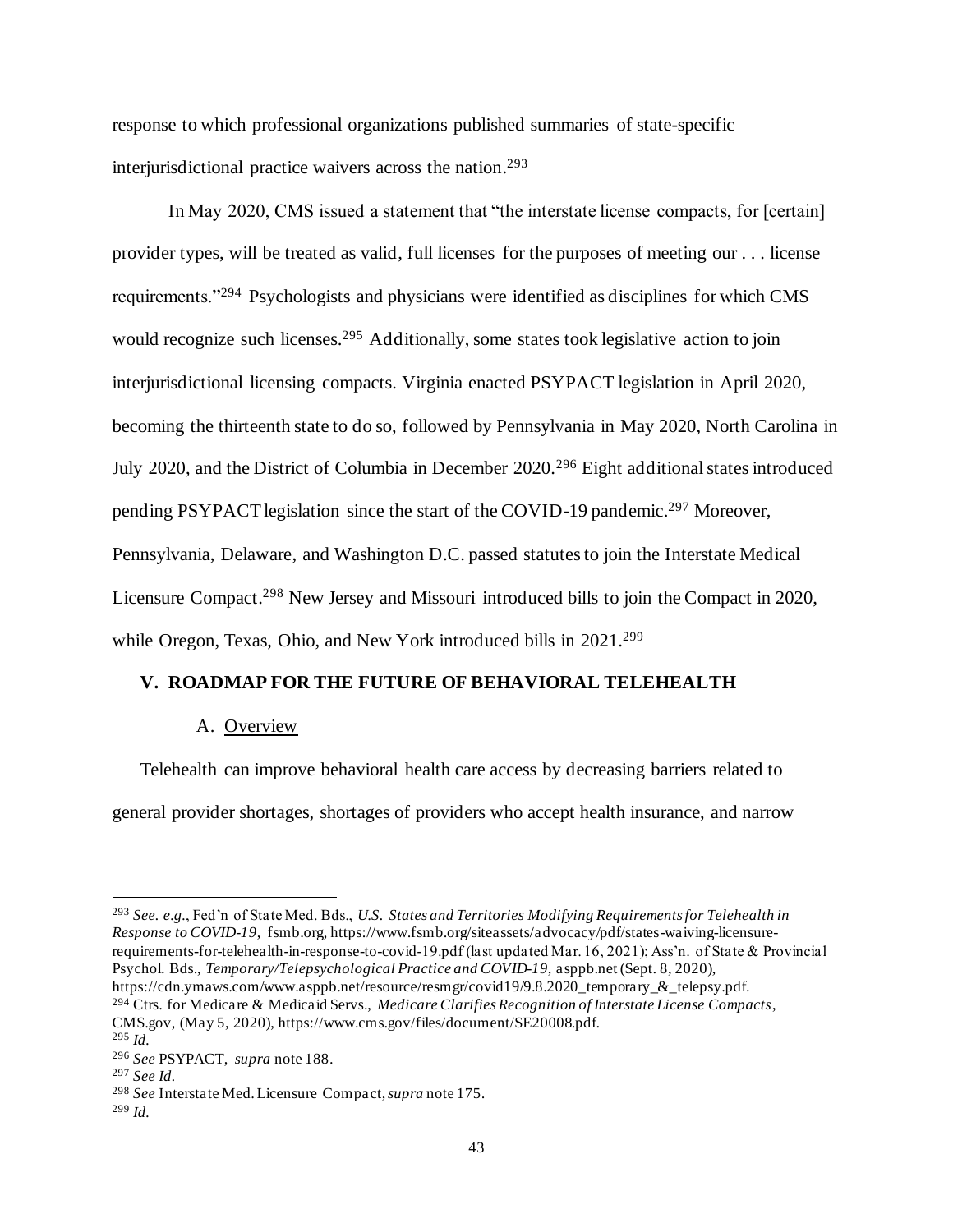insurance networks. It may offer patients more access to specialty providers, including those offering specialized treatments and services in different languages. Burdens related to social resources deficits disproportionately impacting poor and rural communities, such as lack of reliable transportation, inadequate childcare, and the inability to take paid time off work, may be alleviated by telehealth. Additionally, telehealth may save patients costs by decreasing burdens on these valuable resources.

Behavioral telehealth utilization increased substantially during the COVID-19 pandemic, as illustrated by significant increases in medical claims for these services. Behavioral health providers and patients quickly transitioned to using telehealth out of necessity, in response to safety restrictions against the provision of in-person behavioral health services. This transition has the potential to permanently impact behavioral health care, as it is particularly amenable to delivery via telehealth. To date, research on telehealth during the COVID-19 pandemic has primarily focused on service utilization. The HHS Assistant Secretary for Planning and Evaluation has called for outcome research evaluating the impact of COVID-19 telehealth expansion on access to care and health outcomes, especially for underserved populations.<sup>300</sup> Prior to the pandemic, however, a large body of research demonstrated behavioral telehealth to be as effective as in-person treatment across a variety of clinical populations.

Prior to the COVID-19 pandemic, government and private payers either refused to cover telehealth services or set up significant reimbursement barriers to coverage, including limitations on how, when, and to whom providers could provide telehealth. When telehealth was reimbursed by payers, providers were paid lower reimbursement rates relative to rates for the same in-person

<sup>300</sup> U.S. Dept. of Health & Human Servs., *Medicare Beneficiary Use of Telehealth Visits: Early Data From the Start of the COVID-19 Pandemic*, ASPE.HHS.gov, (July 28, 2020), https://aspe.hhs.gov/system/files/pdf/263866/hpissue-brief-medicare-telehealth.pdf.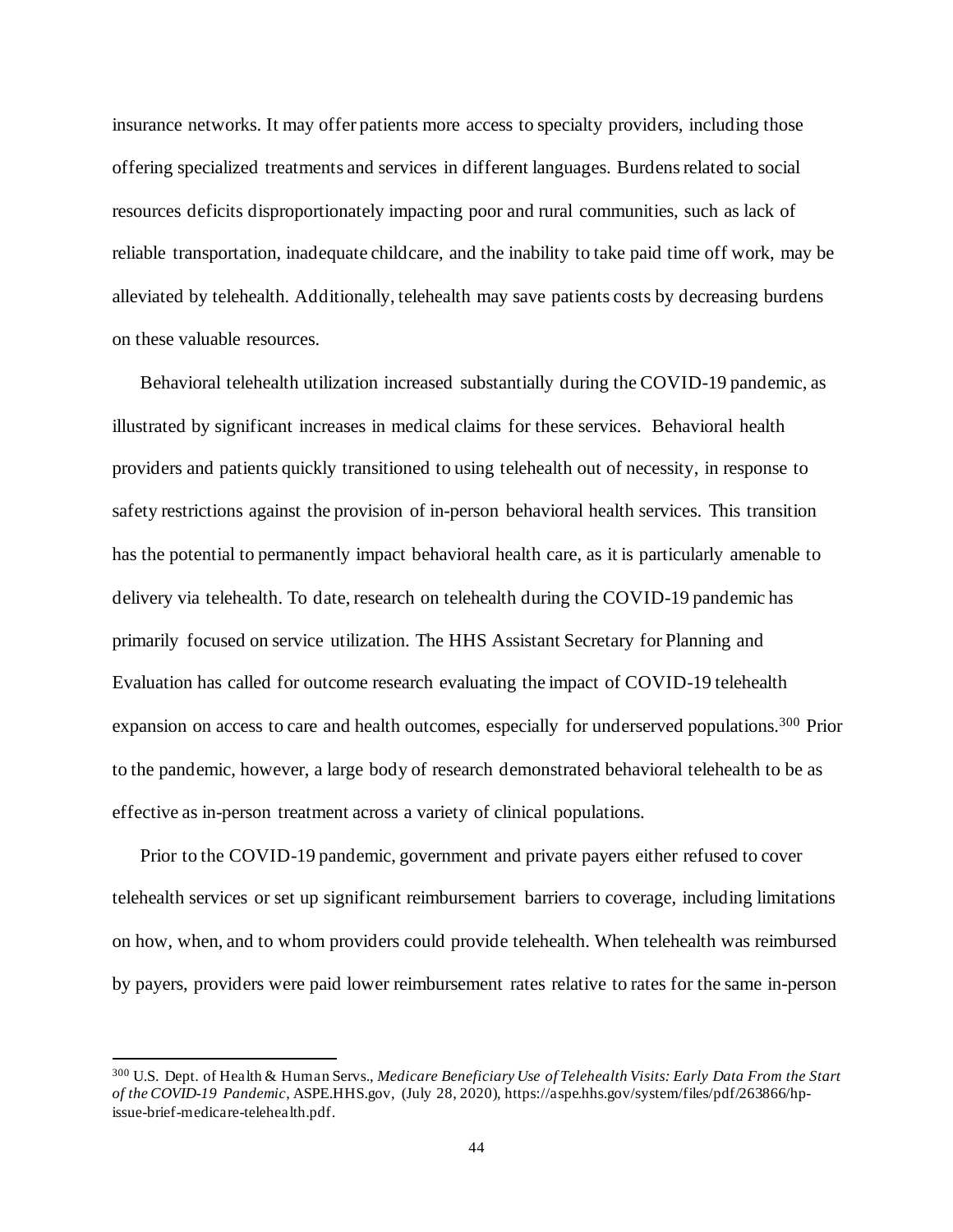services, disincentivizing them from providing telehealth. Some insurance plans imposed higher cost-sharing requirements for patients, making it more costly for them to receive telehealth. During the pandemic, the federal government took executive action to expand telehealth coverage by Medicare. Similarly, governors across the nation issued executive orders mandating telehealth coverage and payment parity, although the reach of these orders was limited to Medicaid and fully-funded insurance plans. Federal and state governments took additional actions to expand telehealth, with some legislatures making these actions permanent. Additional legislative action should be taken to permanently expand behavioral telehealth post-COVID-19.

#### A. Recommendations for Continuation of COVID-19 Actions

It is recommended that the following telehealth expansion actions taken during the COVID-19 pandemic be made permanent via legislative action:

- 1. Telehealth coverage parity should be mandated for behavioral health care, at least as to psychotherapy services, requiring all payers to cover telehealth without restrictions beyond those required for in-person services.
- 2. Restrictions limiting provider disciplines eligible to deliver behavioral telehealth should be eliminated to the extent that providers eligible to deliver specifically services in person be permitted to deliver those services via telehealth.
- 3. Requirements that treatment relationships be established in person prior to initiating telehealth, including in-person assessment requirements, should be eliminated as to behavioral health assessments. Unlike traditional medical services requiring physical examinations, behavioral health care assessments are conducted via verbal or similar communicative means and do not necessitate in-person physical examinations. Moreover,

45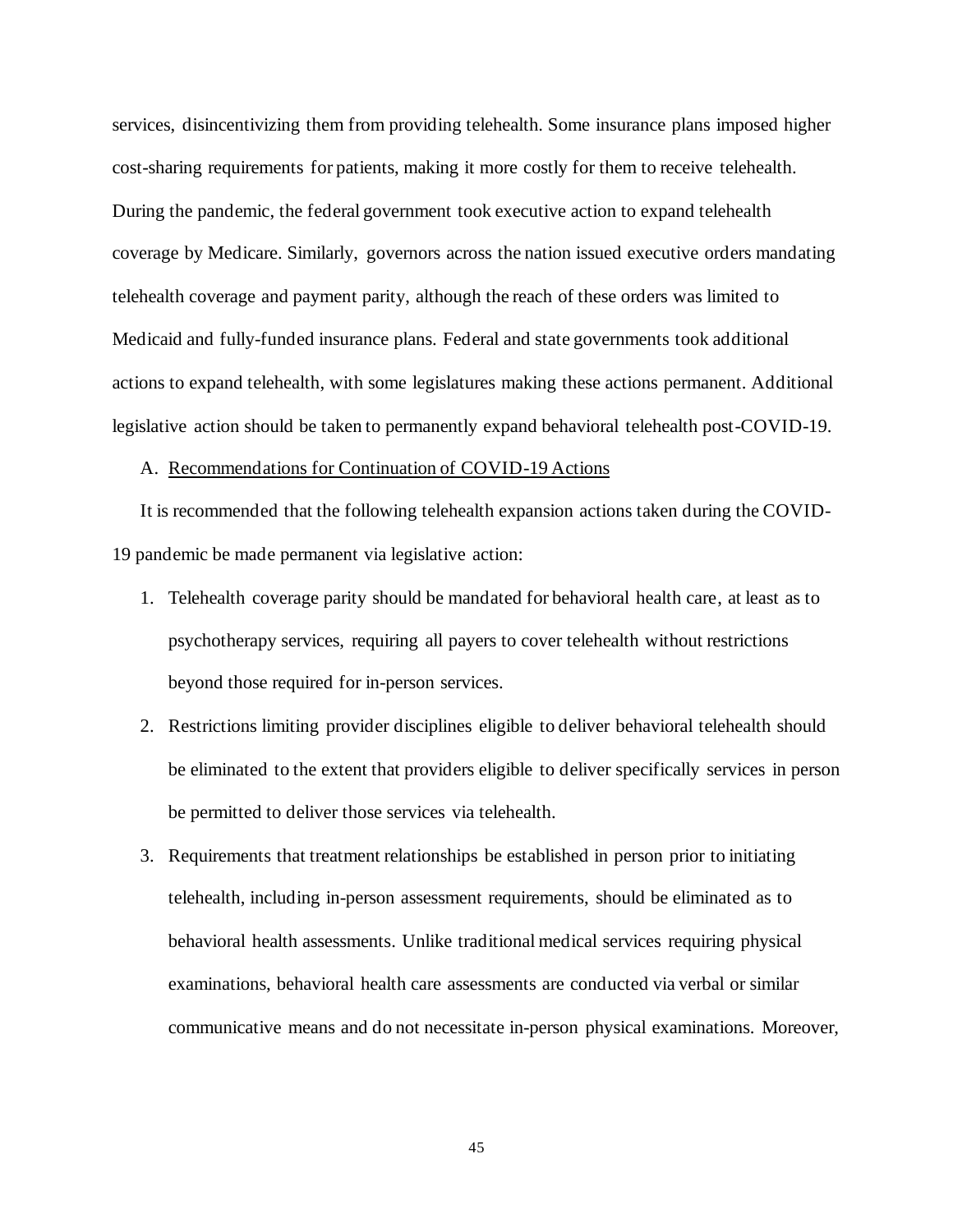research has demonstrated that behavioral health assessments conducted via telehealth are as effective as when conducted in person, often yielding identical results. 301

- 4. Geographic site restrictions (e.g., to rural areas with provider shortages) as to patient eligibility for telehealth should be eliminated.
- 5. Restrictions on the location of the patients' originating site should be eliminated, permitting patients to receive behavioral telehealth in their homes.
- 6. Federal and state governments should help fund and provide infrastructural support to behavioral health providers to improve their ability to deliver telehealth to the public.
- 7. Given the dearth of evidence that behavioral health care providers save costs by providing telehealth, payment parity for behavioral telehealth should be mandated. Providers should be reimbursed for telehealth services at the same rates as for in-person services. Payment parity mandates will incentivize providers to provide telehealth.
- 8. While the continuation of cost-share waivers may be financially impractical post-COVID-19, payers should be prohibited from implementing telehealth cost-sharing requirements on consumers exceeding those for in-person services.
- 9. The Social Security Act, ERISA, state Medicaid, and private payer statutes should be amended to make the afore-mentioned recommended actions applicable to *all* federal and private payers in the United States. Alternatively, the ACA should be amended to require the actions apply to all payers.
- 10. Physician and psychologist licensing boards should join existing interstate licensing compacts to permit providers to offer telehealth across state lines. Licensing boards for other behavioral health provider disciplines (e.g., social work, counseling, marriage and

<sup>301</sup> Ruskin *supra* note 80.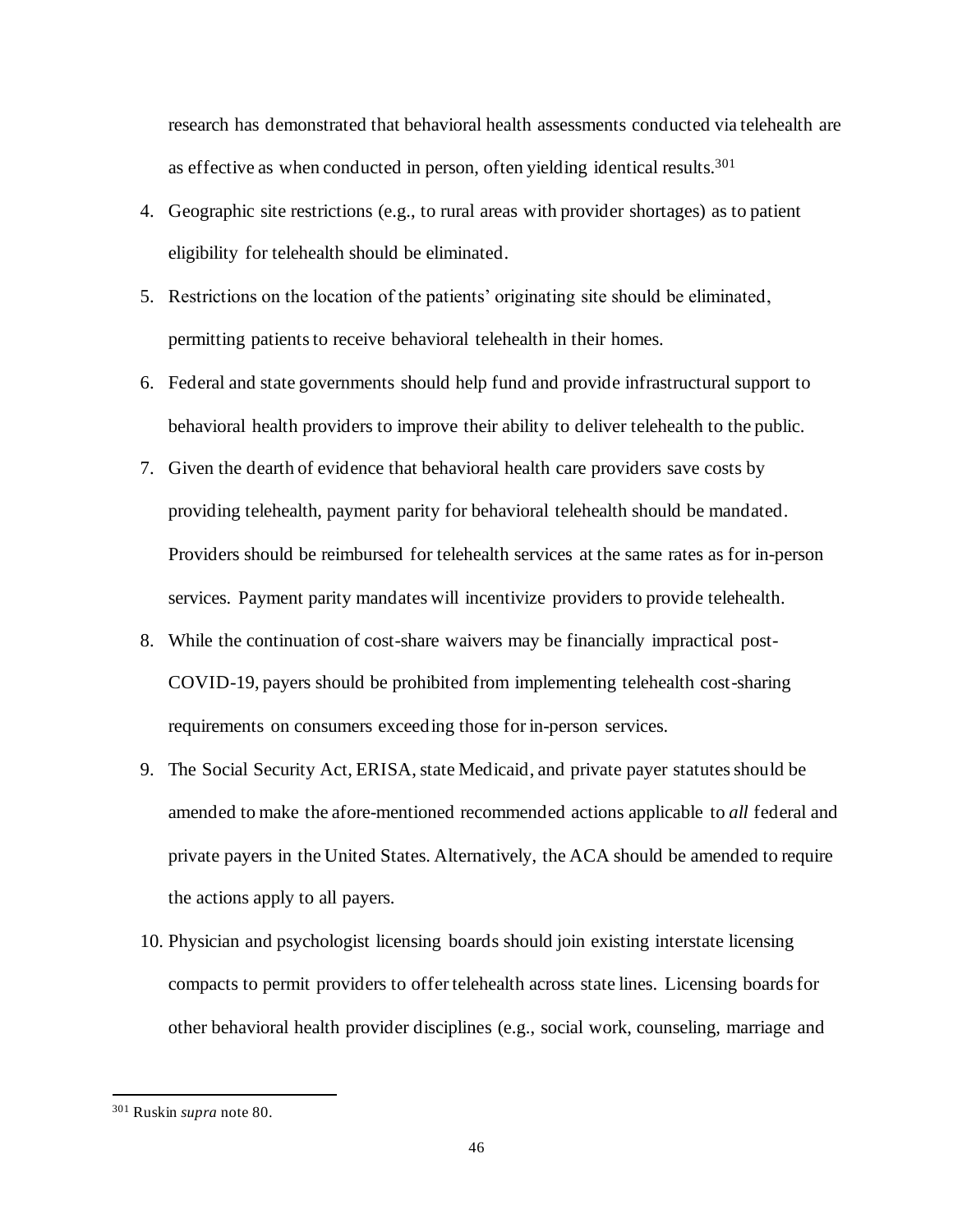family therapists) should develop interstate licensing compacts, utilizing the PSYPACT or IMCL act as a model. These compacts offer states the option of two different approaches, giving legislatures the flexibility to adopt or adapt the approach that best suits their public policy goals. One approach centralizes and facilitates licensure amongst member states simultaneously, while the other directly licenses providers to provide interjurisdictional telehealth.

#### B. Considerations for Other COVID-19 Actions

Other measures taken during the COVID-19 pandemic, while conducive to behavioral telehealth expansion, may face significant regulatory and practical obstacles if implemented permanently. The waiver of certain HIPAA requirements, for example, may expose patients to risks of confidentiality and PHI breaches. While the incorporation of mainstream technology applications in telehealth should continue, the waiver implemented during the COVID-19 pandemic as to HIPAA is overbroad, exposing patients to unnecessary risks. Instead, efforts should be made to integrate mainstream technological applications in telehealth delivery, given their accessibility to the public and potential to decrease technological barriers. Making widely used technology applications HIPAA-compliant, for example, addressesthe dual goals of protecting patient confidentiality and PHI, while increasing telehealth access. Finally, as to limits on telehealth prescribing, additional research on the clinical effectiveness of psychopharmacological telehealth services is needed. Moreover, careful consideration of risks associated with online prescribing is warranted prior to taking permanent legislative action, but beyond the scope of this paper.

#### C. Recommendations Beyond COVID-19 Actions

47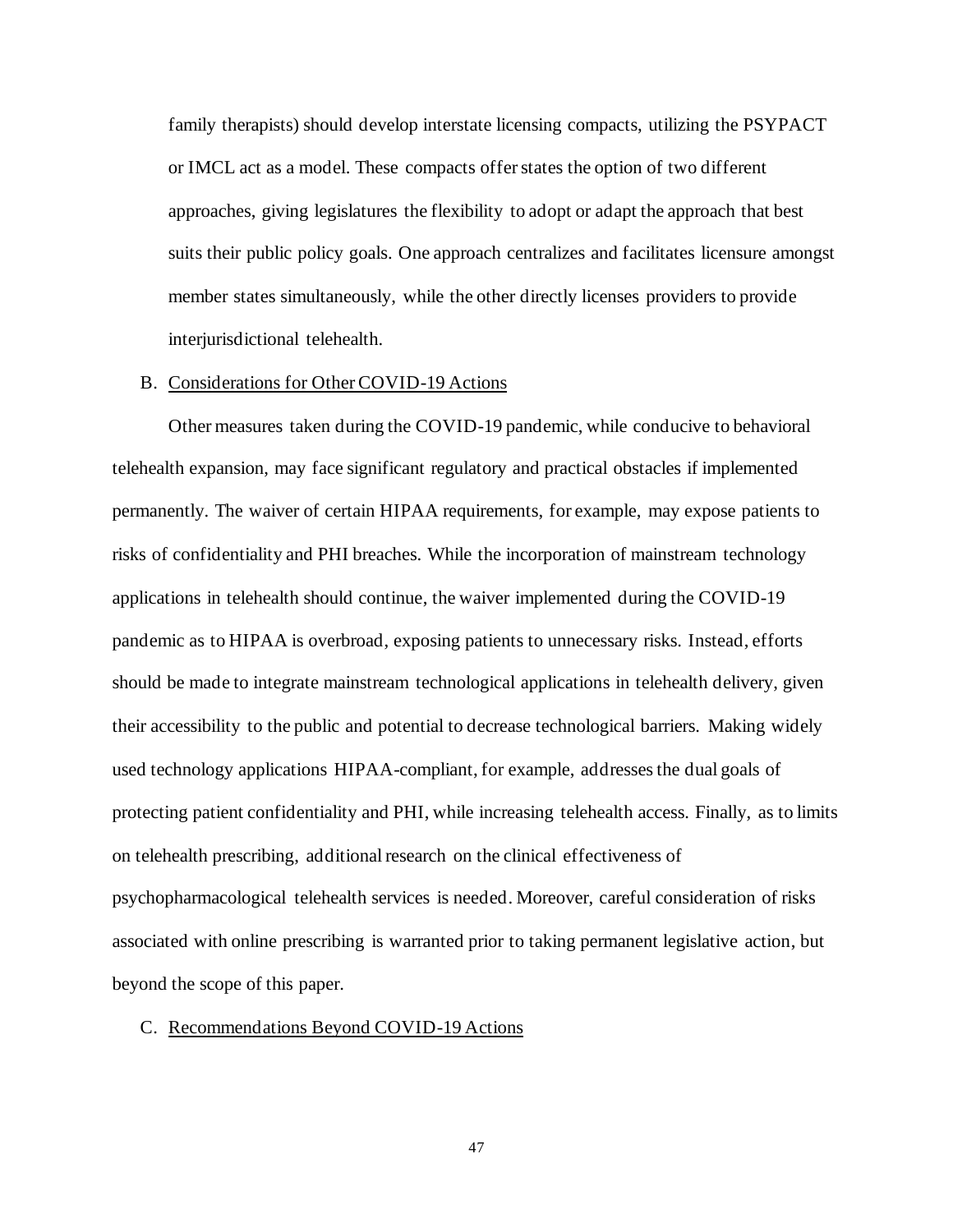These recommended legislative actions should not occur in a vacuum. Federal and state efforts to minimize other telehealth barriers, beyond those addressed during the COVID-19 pandemic, are also warranted. Technological barriers, in particular, risk exacerbating social inequities in health care, giving rise to that recommendation that telehealth should be offered alongside traditional in-person services, rather than *in lieu* of such services, whenever possible. This recommendation is also relevant as to patients for whom telehealth may be contraindicated (e.g., domestic violence victims residing with perpetrators).

Continued efforts to improve technology access, literacy, and accessibility in the United States should be an integral aspect of telehealth expansion. Additional funding and support is needed to improve access to stable high-speed internet and technology with video conferencing capabilities. Training on the use of telehealth applications should be provided to patients prior to initiating telehealth. Telehealth software should be available in different languages, enabling patients to access the software in their first language. Moreover, development efforts should focus on making telehealth technology more accessible to elderly and disabled populations.

Finally, HHS's efforts to identify telehealth fraud and abuse should continue, with the goal of preventing such fraud before it becomes widespread, unwieldy, and costly. The American Telemedicine Association (ATA) issued a press release addressing this issue, in which it noted that the defendants indicted by the DOJ to date for telehealth fraud were "call centers and international marketing centers" that "do not represent the legitimate practice of telemedicine or the well-established operations of health systems and telehealth companies."<sup>302</sup> The ATA called for use of technology to develop "fraud detection models, systems, and audit mechanisms to

<sup>302</sup> American Telehealth Association, *ATA Comments on National Health Care Fraud and Opioid Takedown and International Telemarketing Scammers*, AMERICANTELEMED.ORG, https://www.americantelemed.org/press-releases/ata-comments-on-national-health-care-f raud-and-opioid-

takedown-and-internationa l-telemarketing-scammers/ (last visited Apr. 14, 2021).